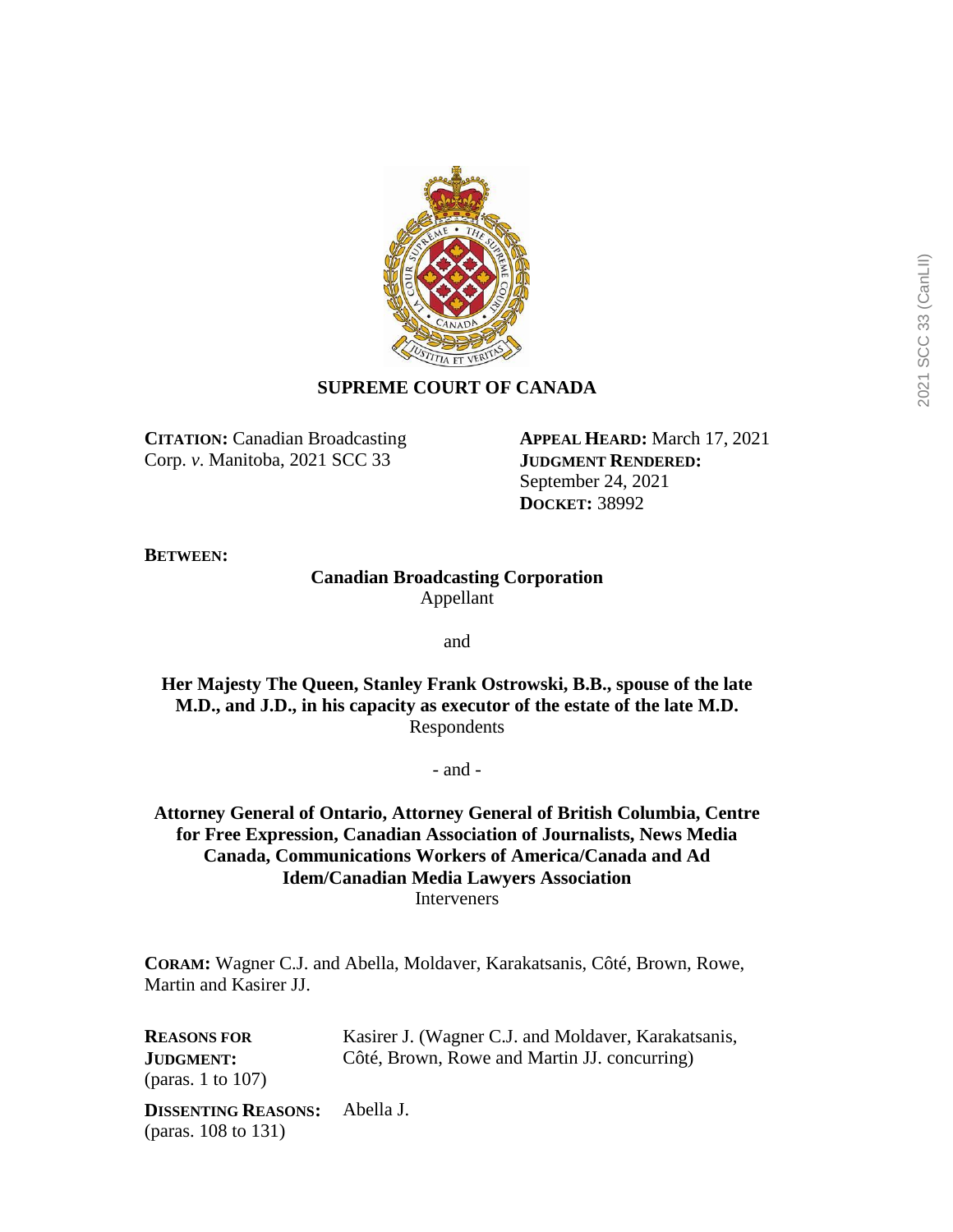**NOTE:** This document is subject to editorial revision before its reproduction in final form in the *Canada Supreme Court Reports*.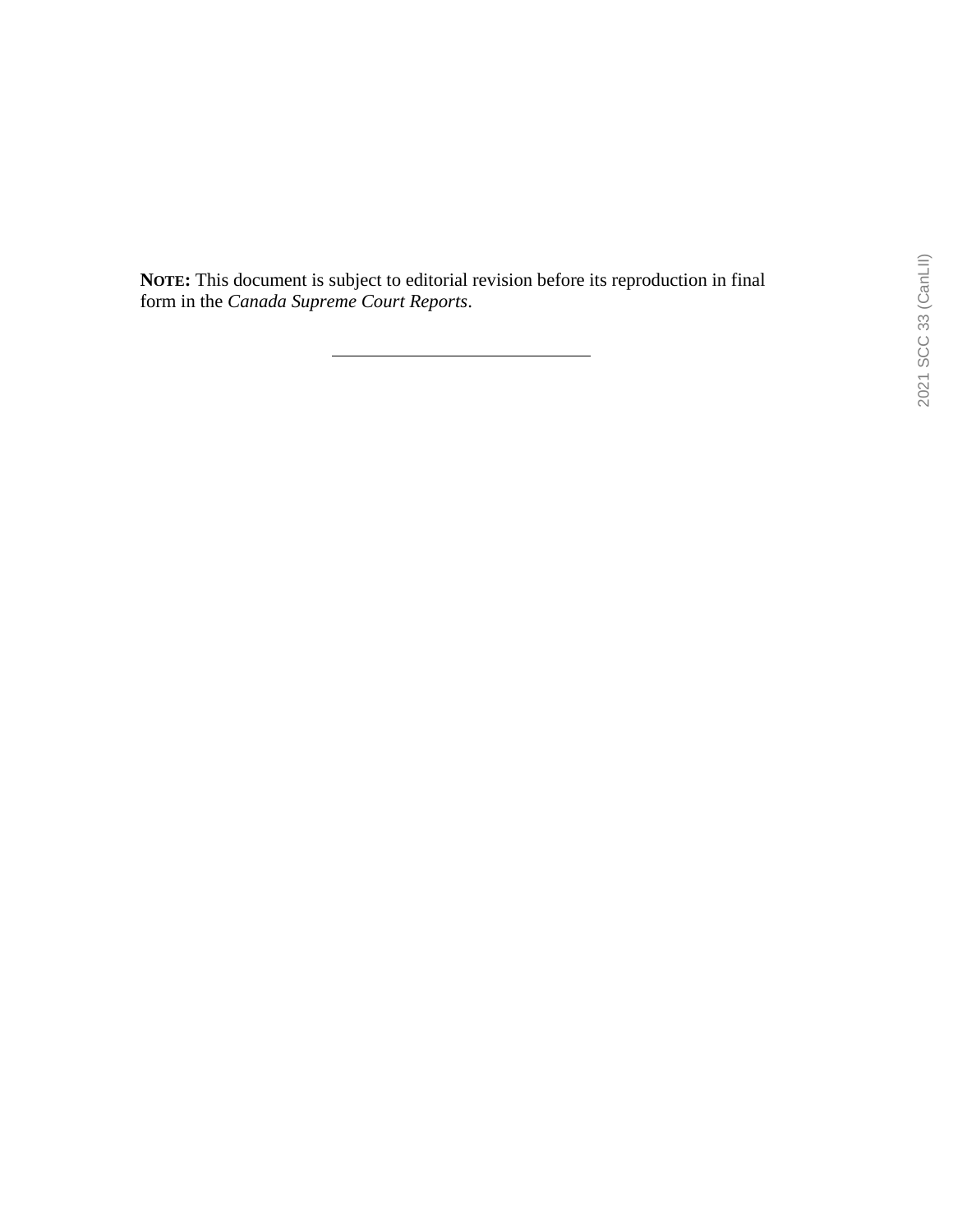**Canadian Broadcasting Corporation** *Appellant*

*v.*

| Her Majesty The Queen,                                           |             |
|------------------------------------------------------------------|-------------|
| <b>Stanley Frank Ostrowski,</b>                                  |             |
| B.B., spouse of the late M.D., and                               |             |
| J.D., in his capacity as executor of the estate of the late M.D. | Respondents |

and

**Attorney General of Ontario, Attorney General of British Columbia, Centre for Free Expression, Canadian Association of Journalists, News Media Canada, Communications Workers of America/Canada and Ad Idem/Canadian Media Lawyers Association** *Interveners*

**Indexed as: Canadian Broadcasting Corp.** *v.* **Manitoba**

**2021 SCC 33**

File No.: 38992.

2021: March 17; 2021: September 24.

Present: Wagner C.J. and Abella, Moldaver, Karakatsanis, Côté, Brown, Rowe, Martin and Kasirer JJ.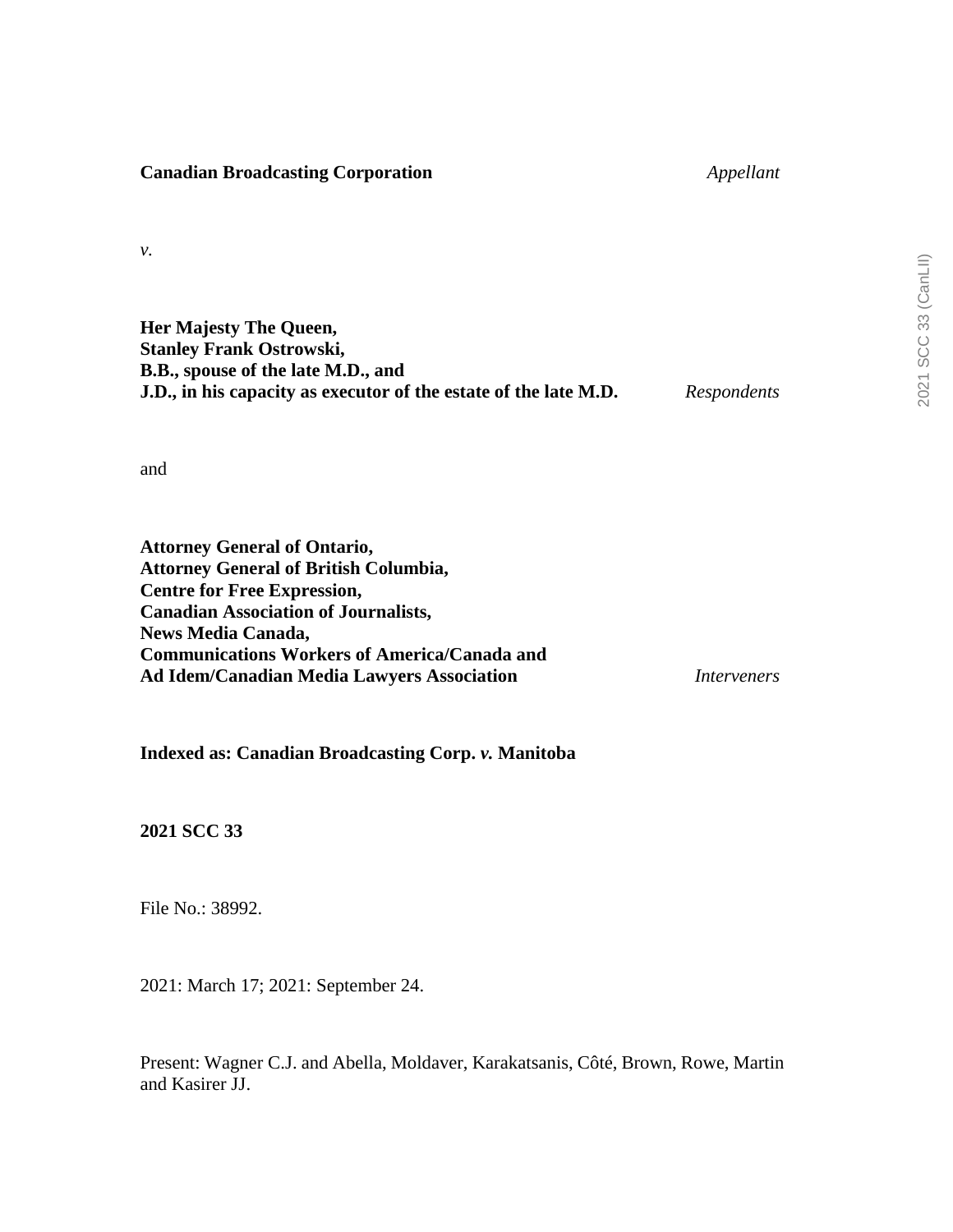#### ON APPEAL FROM THE COURT OF APPEAL OF MANITOBA

*Courts — Jurisdiction — Publication bans — Variation — Criminal proceedings — Court of Appeal ordering indefinite publication ban on affidavit filed in criminal proceedings before it — Motion brought by media representative after judgment on merits of proceedings rendered asking Court of Appeal to set aside publication ban — Court of Appeal declining to hear motion on basis that jurisdiction exhausted — Whether court retains jurisdiction to reconsider publication ban orders and other such ancillary orders after merits of criminal proceedings decided.* 

An affidavit filed in a criminal matter before the Court of Appeal had been subject to a publication ban pending a decision as to its admissibility as new evidence. In its November 2018 reasons allowing the appeal on the merits, the Court of Appeal dismissed the motion for new evidence but ordered that the publication ban remain in effect indefinitely. In May 2019, the CBC brought a motion before the Court of Appeal to have the publication ban set aside, arguing that having access to the affidavit would shed light on the criminal matter before the Court of Appeal and the court's conclusion on the merits that a miscarriage of justice had occurred at trial.

The Court of Appeal declined to consider the CBC's motion, citing its rule of practice against rehearings and the doctrine of *functus officio*. The court reasoned that its jurisdiction was exhausted once it had decided the merits of the case and entered its formal judgment disposing of the appeal. It concluded that it had no authority to hear the motion. The CBC applied for and was granted leave to appeal to the Court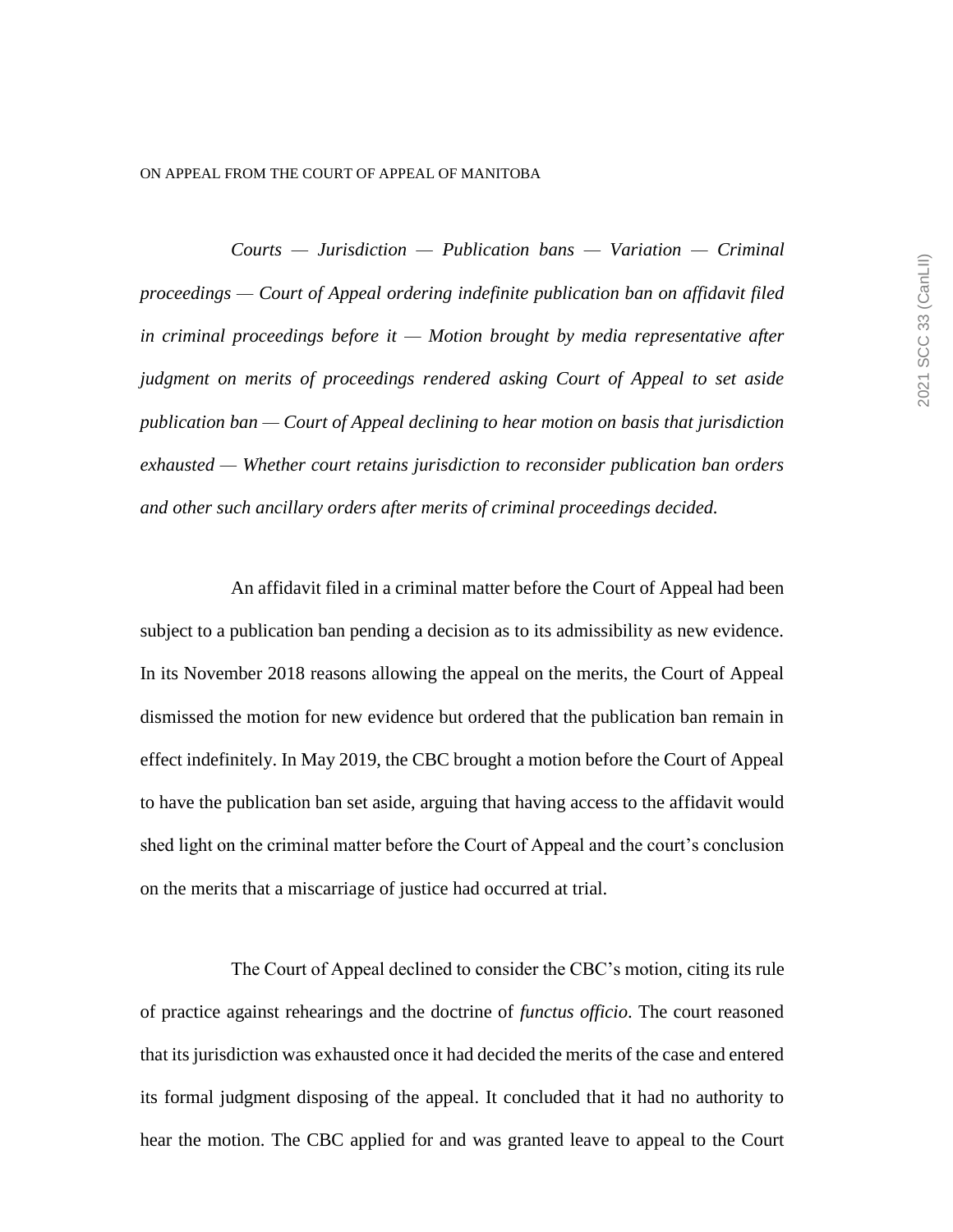from both the Court of Appeal's 2019 decision refusing to reconsider the publication ban ("2019 Jurisdiction Judgment") and the Court of Appeal's 2018 decision ordering the indefinite publication ban ("2018 Publication Ban Judgment").

*Held* (Abella J. dissenting): The appeal from the 2019 Jurisdiction Judgment should be allowed and the matter remanded to the Court of Appeal. The appeal from the 2018 Publication Ban Judgment should be adjourned *sine die*.

*Per* Wagner C.J. and Moldaver, Karakatsanis, Côté, Brown, Rowe, Martin and **Kasirer** JJ.: The Court of Appeal had jurisdiction to consider the CBC's motion to set aside the publication ban. While the court could not rehear the appeal on the merits and while the doctrine of *functus officio* precluded it from reconsidering the substance of the appeal, the court retained the authority to supervise access to the record of its own proceeding, which allowed it to ensure compliance with the constitutionally-protected open court principle and the protection of other important public interests against which it must be weighed. The matter should be remanded to the Court of Appeal, as it is best placed to decide the CBC's motion and the discretionary and fact-specific issues raised. It would be inappropriate for the Court to decide the CBC's appeal from the 2018 Publication Ban Judgment before the Court of Appeal has had a chance to consider the CBC's motion to have the publication ban set aside.

According to the rule of *functus officio*, a final decision of a court that is susceptible of appeal cannot, as a general rule, be reconsidered by the court that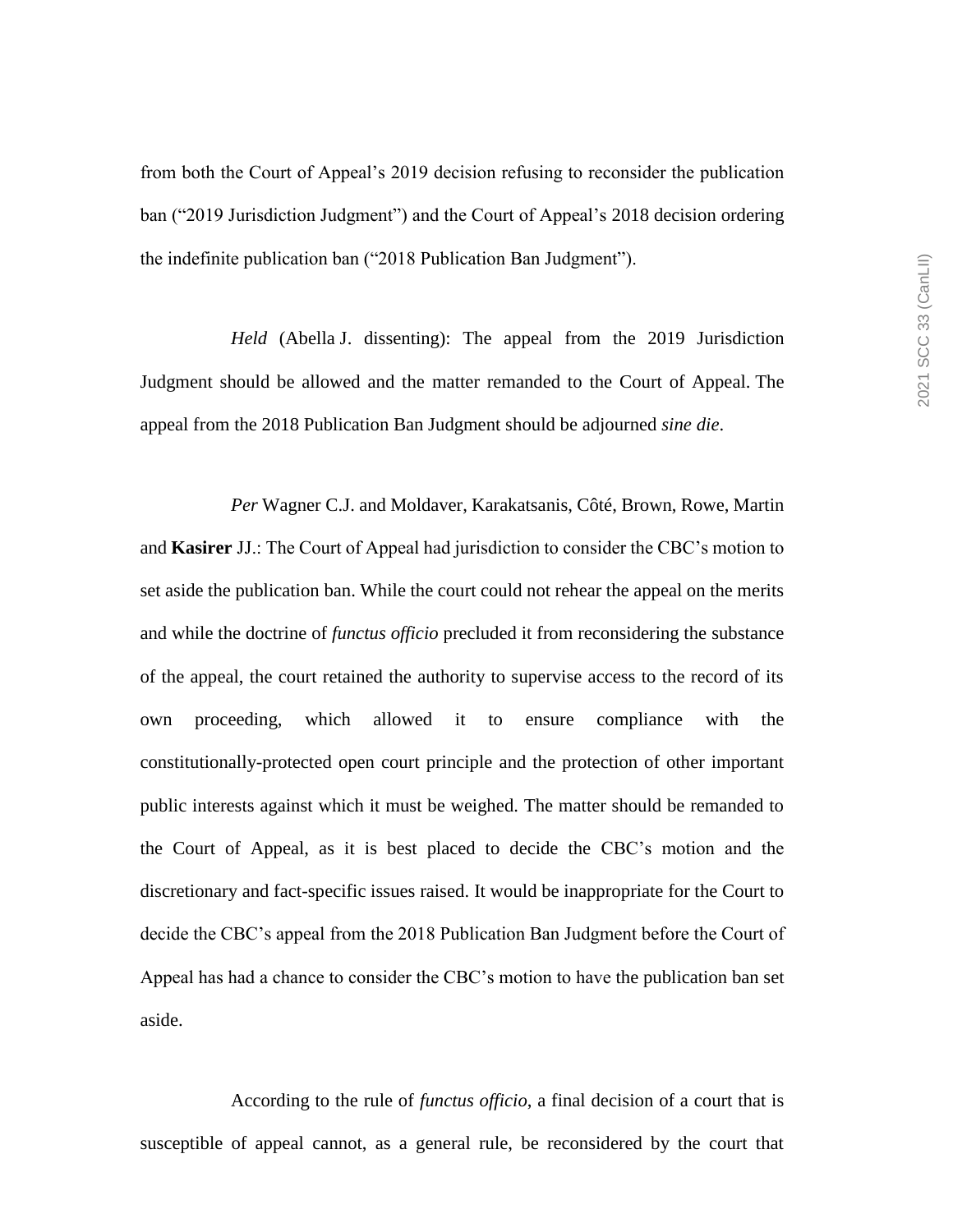rendered that decision. A court loses jurisdiction once the formal judgment has been entered. This rule serves goals of finality and of an orderly appellate procedure. If lower courts could continuously reconsider their own decisions, litigants would be denied a reliable basis from which to launch an appeal to a higher court.

That said, it is important to distinguish between jurisdiction over the merits lost by operation of the doctrine of *functus officio* and jurisdiction that exists to supervise the court record. Even when a court has lost jurisdiction over the merits of a matter as a result of having entered its formal judgment, it retains jurisdiction to control its court record with respect to proceedings generally understood to be an ancillary but independent matter. This power is part of a court's authority to control its own process and arises by necessary implication from the legislative grant of a court's adjudicative authority. It is anchored in the vital public policy favouring public access to the workings of the courts. Important decisions about the openness of the court record, such as rendering, varying or vacating publication bans and sealing orders, may need to be taken after the proceeding on the merits is over. Recognizing that a court's jurisdiction to control its record survives the end of the underlying proceeding is not inconsistent with the purposes of finality and stability of judgments as the doctrine of *functus officio* was never intended to restrict the ability of lower courts to control their own files.

That courts retain supervisory jurisdiction over their court records is not to say that once decisions concerning court openness have been made they are open to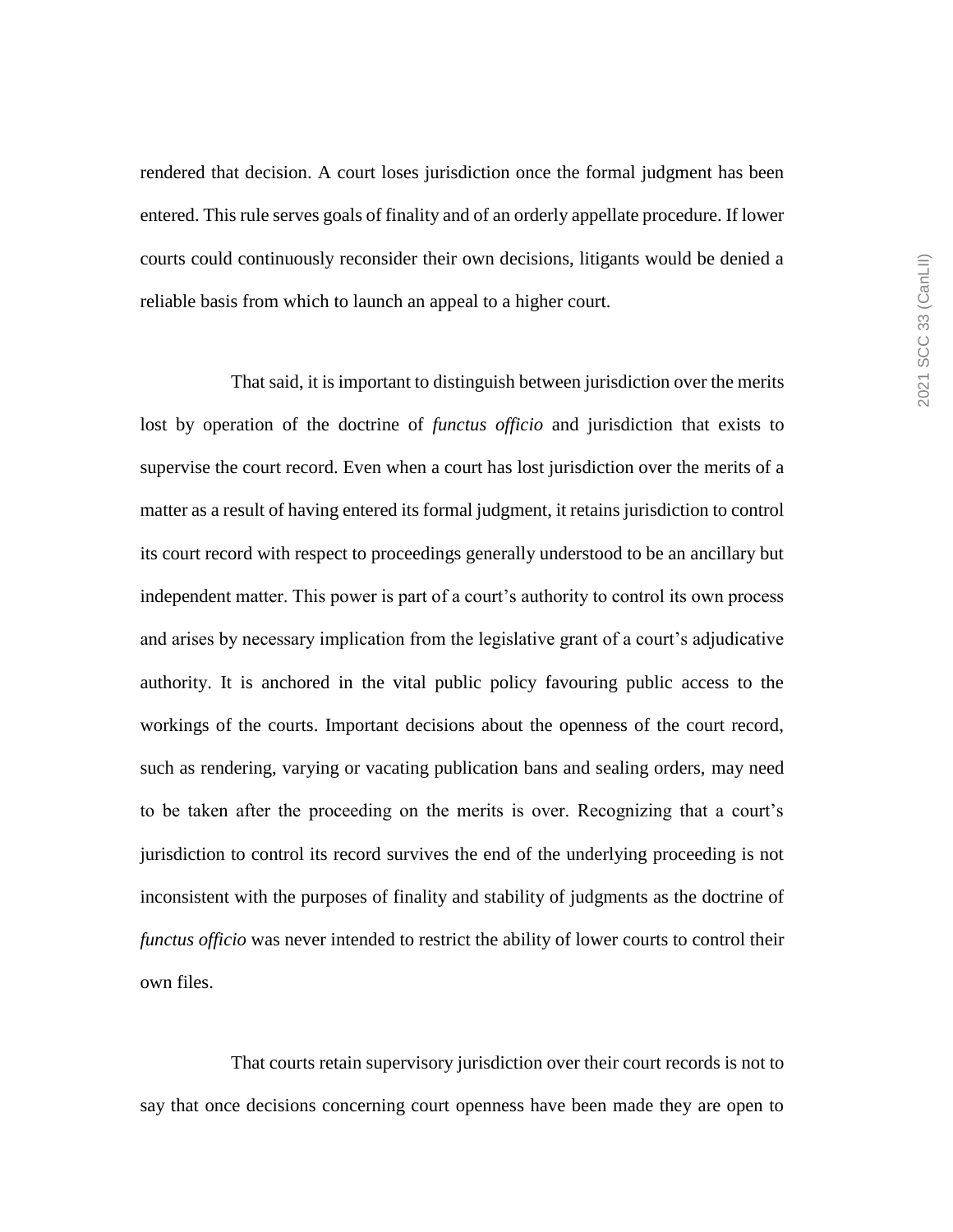reconsideration at any time or for any reason. A publication ban or sealing order is susceptible of reconsideration by the issuing court on two narrow grounds and regardless of whether formalized in an order or not.

First, a court may vary or set aside a publication ban or sealing order it has made on timely motion by an affected person, such as the media, who was not given notice of the making of that order and to whom it is appropriate to grant standing for this purpose. Regarding publication bans in criminal matters, standing should be thought of as a matter of a court's discretion. The media should generally have standing to challenge an order that threatens the open court principle where they are able to show they will make submissions that were not considered and that could have affected the result. A court does retain residual discretion to deny standing where hearing the motion would not be in the interests of justice, such as where it would unduly harm the parties or duplicate argument already before the court. As to delay, a moving party is expected to take prompt action to challenge such an order once it has become aware it exists. In the absence of legislative direction, a court must be guided by the purpose of the rule and the circumstances of each case. The task is a contextual balancing of finality and timely justice against the importance of the matter being heard on the merits. This determination is inherently tied to the facts of each particular case and the nature of the issue raised.

Second, a court may vary or set aside a publication ban or sealing order where the circumstances relating to the making of the order have materially changed.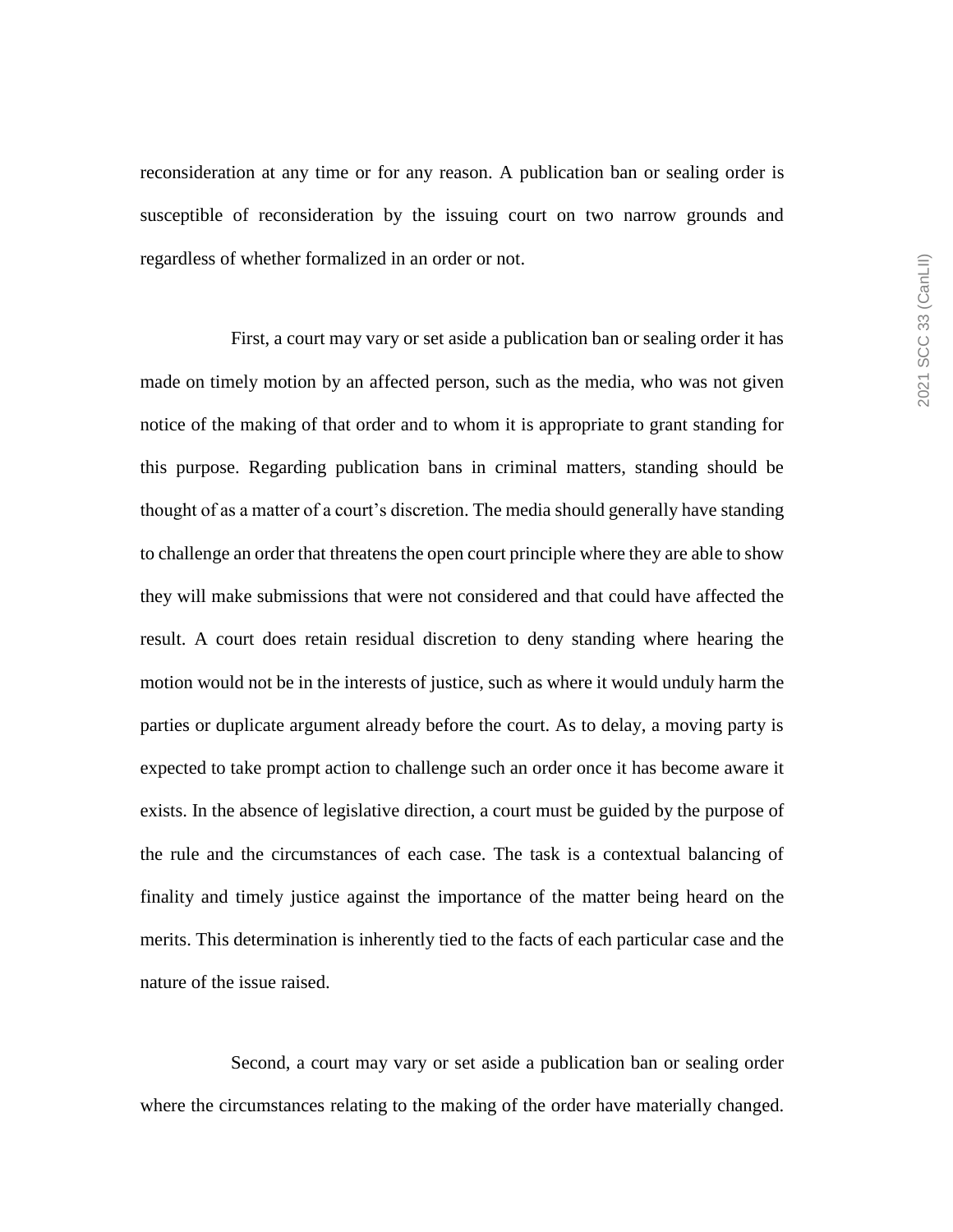The moving party must establish both that a change of circumstances has occurred and that the change, if known at the time of the initial order, would likely have resulted in an order on different terms. The correctness of the initial order is presumed and is not relevant to the existence of a material change of circumstances.

Instances in which a court may reconsider a publication ban or sealing order are distinct from an appeal or application for *certiorari* made to a higher court from such decisions, as the original court is not being asked to reconsider its decision because it is wrongly decided. Finally, the general principles underlying the two grounds for reconsideration can be displaced by legislation, such as applicable rules of court.

In the present case, the Court of Appeal erred in concluding that applicable legislation, such as its rules of court procedure, or the doctrine of *functus officio* deprived it of jurisdiction to consider the CBC's motion to set aside the publication ban. The Court of Appeal retained jurisdiction to oversee its record even after the certificate of decision in the underlying proceeding on the merits was entered. That the Court of Appeal had jurisdiction to consider the CBC's motion does not mean, however, that the CBC is entitled to the relief it sought. The availability of relief turns on the proper application of the law to the facts, a determination that should be made by the Court of Appeal. Since the CBC has not established a material change of circumstances, it will therefore have to rely on the Court of Appeal's power to reconsider an order on the basis that it was made without notice to an affected party.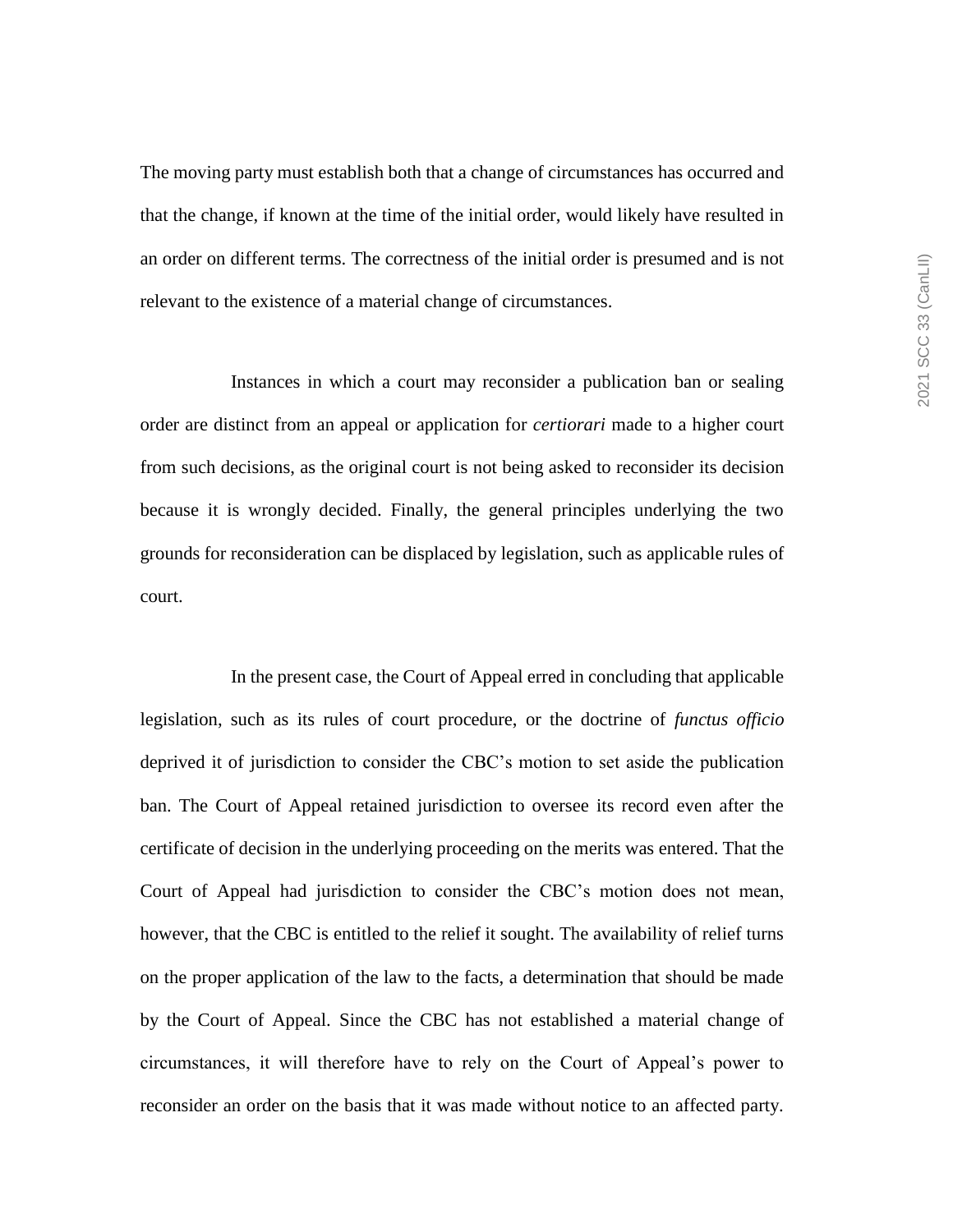The impugned order was made of the Court of Appeal's own accord at the oral hearing and then continued indefinitely. The court heard no submissions on point and provided no prior notice to anyone, including the media, notably the CBC who learned of the impugned ban shortly after the reasons were released. The Court of Appeal will have to determine whether the CBC has standing to challenge the relevant order and whether CBC's motion was timely. Furthermore, any discretionary limits on access to and publication of the contents of the court record must be understood in reference to the test for discretionary limits on court openness: a court can order discretionary limits on openness only where (1) openness poses a serious risk to an important public interest, (2) the order sought is necessary to prevent that risk and (3) the benefits of the order outweigh its negative effects.

*Per* **Abella** J. (dissenting): The appeals should be dismissed. The CBC is not entitled to reconsideration of the publication ban as a result of its undue and unjustified delay.

The media is a crucial voice in protecting and promoting the openness of courts, and their right to challenge publication bans is undisputed. But once the underlying proceedings are over, the doctrine of *functus officio* means as a general rule that a final decision cannot be reconsidered by the court that rendered the decision. Although the application of *functus officio* is less formalistic and more flexible in respect of ancillary orders and publication bans, and circumscribed avenues must be maintained through which the media can ask a court to reconsider a publication ban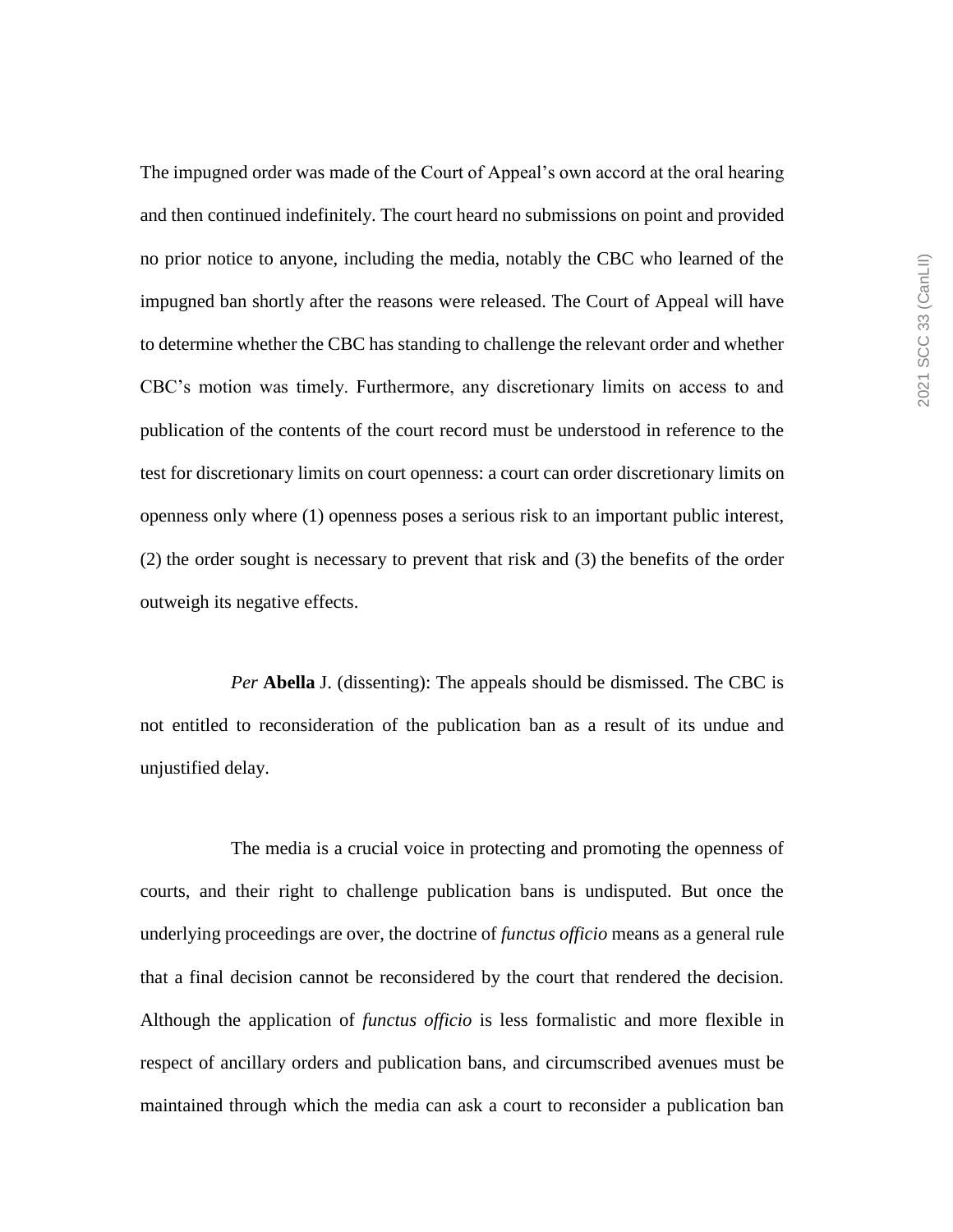after the underlying proceedings are over, the rationales underlying this doctrine show that it has a role to play in respect of publication ban orders.

Finality matters. The parties are entitled to move on with their lives and to be protected from the psychological and financial costs of being dragged back into the justice system when a case is over. A reconsideration of a publication ban must therefore be sought in a timely manner, and a publication ban should not generally be reconsidered after the main proceedings have ended unless there is a sound basis for believing the media's application is in the public interest and could reasonably lead to a different result. It is a balancing exercise, not a hierarchical grid, between the interests of finality and the interests in support of the open court principle. Courts issuing publication bans are expected to consider the importance of the open court principle, even in the absence of a media representative making submissions, and there is no reason to assume that did not happen in this case.

In the present case, the CBC is unable to establish a material change in circumstances. The only bases under which it could move for reconsideration of the publication ban are by showing that the ban was issued without notice, that its submissions could make a material difference to the outcome, and that it moved for reconsideration in a timely manner. None of these conditions has been met.

First, the publication ban was not issued without notice. If the media is present in the courtroom when a publication ban is issued, as was the CBC, it follows that it knows of its existence. Second, the CBC has not discharged its burden of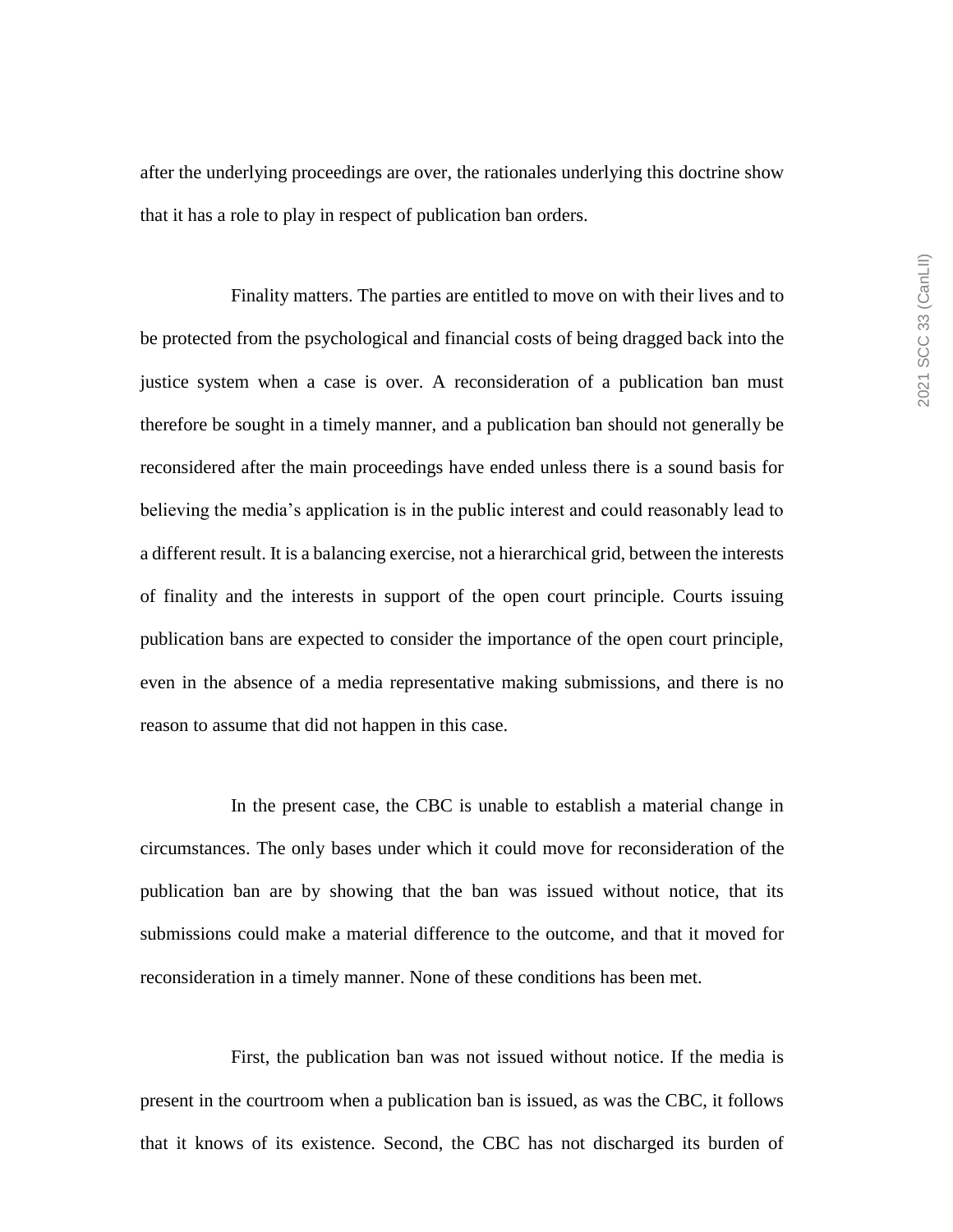showing that its proposed submissions could make a material, or even any difference in the outcome.

Third, and more significantly, the CBC's failure to act in a timely manner is determinative. An unexplained six-month delay for filing a motion to have a publication ban reconsidered is inordinately long. Under no definition of "due dispatch" can this delay be justified, particularly since the CBC was fully aware of the ban from the outset of the proceedings. The delay in this case causes acute harm to the parties, who reasonably expected that their privacy and dignity interests were protected by the finality of the proceedings.

## **Cases Cited**

By Kasirer J.

**Referred to:** *Sherman Estate v. Donovan*, 2021 SCC 25; *R. v. Ostrowski and Correia* (1989), 57 Man. R. (2d) 255, aff'd *R. v. Ostrowski*, [1990] 2 S.C.R. 82; *Dagenais v. Canadian Broadcasting Corp.*, [1994] 3 S.C.R. 835; *R. v. Mentuck*, 2001 SCC 76, [2001] 3 S.C.R. 442; *Chandler v. Alberta Association of Architects*, [1989] 2 S.C.R. 848; *Reekie v. Messervey*, [1990] 1 S.C.R. 219; *Doucet-Boudreau v. Nova Scotia (Minister of Education)*, 2003 SCC 62, [2003] 3 S.C.R. 3; *R. v. Adams*, [1995] 4 S.C.R. 707; *R. v. Smithen-Davis*, 2020 ONCA 759, 68 C.R. (7th) 75; *Paper Machinery Ltd. v. J.O. Ross Engineering Corp.*, [1934] S.C.R. 186; *R. v. H. (E.)* (1997), 33 O.R. (3d) 202; *The Queen v. Jacobs*, [1971] S.C.R. 92; *R. v. Burke*, 2002 SCC 55,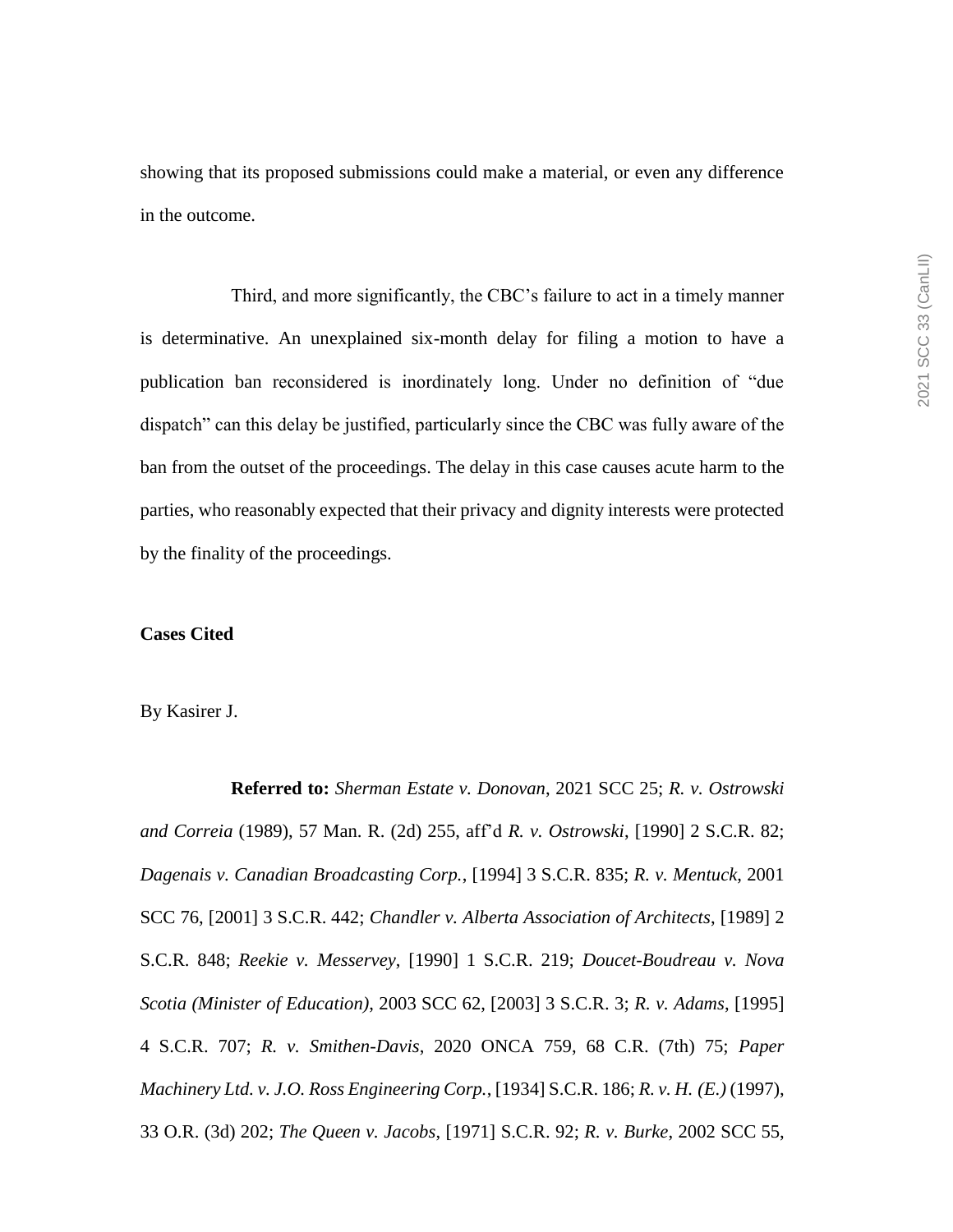[2002] 2 S.C.R. 857; *Tsaoussis (Litigation Guardian of) v. Baetz* (1998), 41 O.R. (3d) 257; *Ayangma v. French School Board*, 2011 PECA 3, 306 Nfld. & P.E.I.R. 103; *GEA Refrigeration Canada Inc. v. Chang*, 2020 BCCA 361, 43 B.C.L.R. (6th) 330; *Attorney General of Nova Scotia v. MacIntyre*, [1982] 1 S.C.R. 175; *Canadian Broadcasting Corp. v. The Queen*, 2011 SCC 3, [2011] 1 S.C.R. 65; *CTV Television Inc. v. Ontario Superior Court of Justice (Toronto Region)* (2002), 59 O.R. (3d) 18; *Vancouver Sun (Re)*, 2004 SCC 43, [2004] 2 S.C.R. 332; *R. v. Wagner*, 2017 ONSC 6603; *R. v. Henry*, 2012 BCCA 374, 327 B.C.A.C. 190; *In re St. Nazaire Co.* (1879), 12 Ch. D. 88; *Supermarchés Jean Labrecque Inc. v. Flamand*, [1987] 2 S.C.R. 219; *Wilson v. The Queen*, [1983] 2 S.C.R. 594; *Dickie v. Woodworth* (1883), 8 S.C.R. 192; *Hollinger Inc. v. The Ravelston Corp.*, 2008 ONCA 207, 89 O.R. (3d) 721; *Sierra Club of Canada v. Canada (Minister of Finance)*, 2002 SCC 41, [2002] 2 S.C.R. 522; *R. v. White*, 2008 ABCA 294, 93 Alta. L.R. (4th) 239, aff'd *Toronto Star Newspaper Ltd. v. Canada*, 2010 SCC 21, [2010] 1 S.C.R. 721; *Canadian Broadcasting Corp. v. Canada (Attorney General)*, 2011 SCC 2, [2011] 1 S.C.R. 19; *Ivandaeva Total Image Salon Inc. v. Hlembizky* (2003), 63 O.R. (3d) 769; *Canadian Transportation Accident Investigation and Safety Board v. Canadian Press* (2000), 184 N.S.R. (2d) 159; *9095-7267 Québec inc. v. Caisse populaire Ste-Thérèse-de-Blainville*, 2001 CanLII 14878; *Attorney General of Ontario v. 15 Johnswood Crescent*, 2009 CanLII 50751; *Marché D'Alimentation Denis Thériault Ltée v. Giant Tiger Stores Ltd.*, 2007 ONCA 695, 87 O.R. (3d) 660; *1196158 Ontario Inc. v. 6274013 Canada Ltd.*, 2012 ONCA 544, 112 O.R. (3d) 67; *Toronto Standard Condominium Corporation No. 2058 v. Cresford Developments Inc.*, 2019 ONSC 801, 97 C.L.R. (4th) 306; *1202600 Ontario Inc. v.*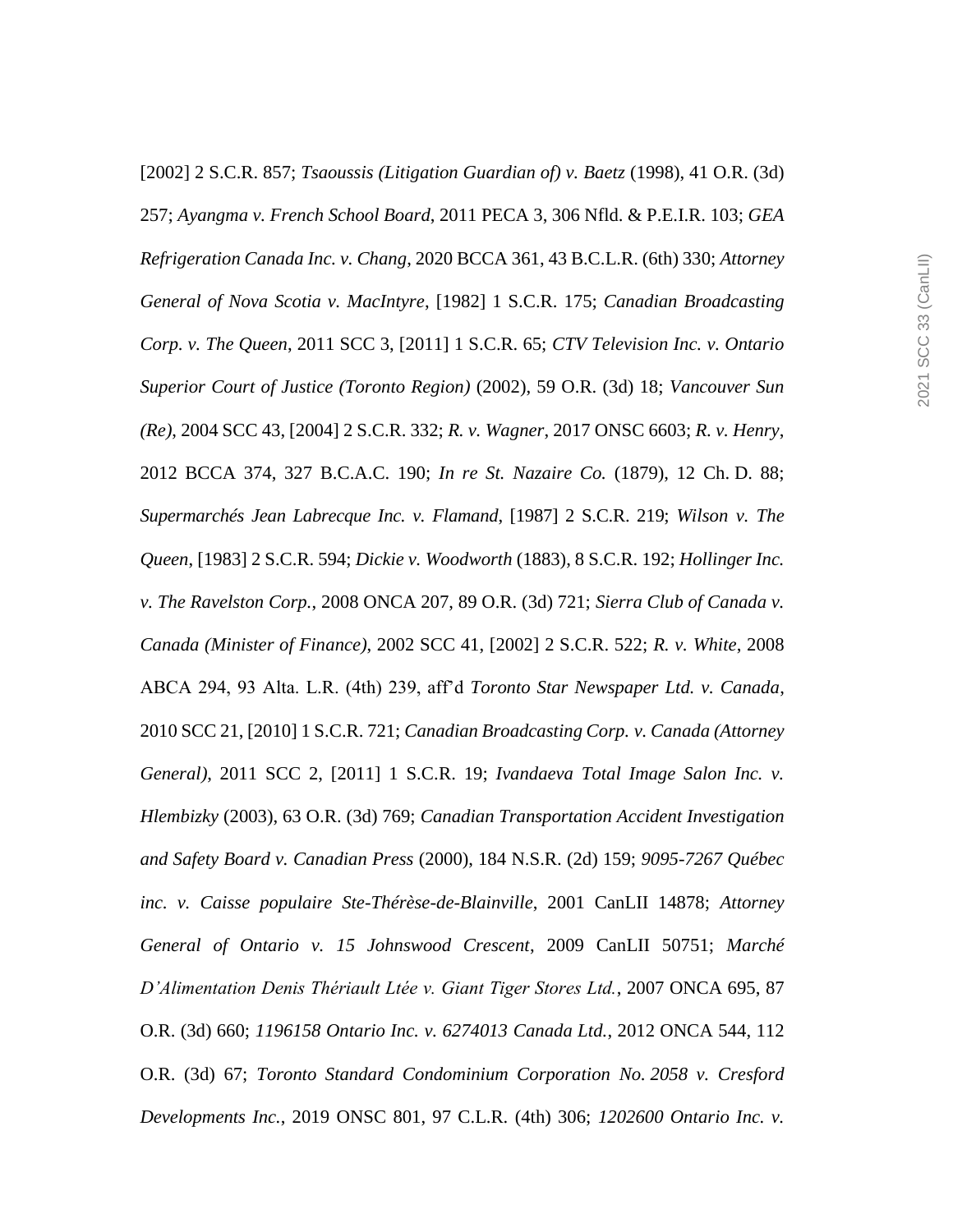*Jacob*, 2012 ONSC 361; *585430 Alberta Ltd. v. Trans Canada Leasing Inc.*, 2005 MBQB 220, 196 Man. R. (2d) 191; *Jane Doe v. Manitoba*, 2005 MBCA 57, 192 Man. R. (2d) 309; *M. (A.) v. Toronto Police Service*, 2015 ONSC 5684, 127 O.R. (3d) 382; *R. v. National Post*, 2010 SCC 16, [2010] 1 S.C.R. 477; *R. v. Vice Media Canada Inc.*, 2018 SCC 53, [2018] 3 S.C.R. 374; *British Columbia v. BCTF*, 2015 BCCA 185, 75 B.C.L.R. (5th) 257; *Morin v. R.* (1997), 32 O.R. (3d) 265; *R. v. B. (H.)*, 2016 ONCA 953, 345 C.C.C. (3d) 206; *R. v. Le*, 2011 MBCA 83, 270 Man. R. (2d) 82; *L.M.P. v. L.S.*, 2011 SCC 64, [2011] 3 S.C.R. 775; *Droit de la famille — 132380*, 2013 QCCA 1504, 37 R.F.L. (7th) 1; *R. v. Baltovitch* (2000), 47 O.R. (3d) 761; *R. v. Smith*, 2004 SCC 14, [2004] 1 S.C.R. 385; *R. v. Cunningham*, 2010 SCC 10, [2010] 1 S.C.R. 331; *Lochner v. Ontario Civilian Police Commission*, 2020 ONCA 720; *A.B. v. Bragg Communications Inc.*, 2012 SCC 46, [2012] 2 S.C.R. 567; *Canadian Broadcasting Corp. v. New Brunswick (Attorney General)*, [1996] 3 S.C.R. 480; *Lavigne v. Canada (Office of the Commissioner of Official Languages)*, 2002 SCC 53, [2002] 2 S.C.R. 773; *Edmonton Journal v. Alberta (Attorney General)*, [1989] 2 S.C.R. 1326; *Canadian Broadcasting Corp. v. R.*, 2010 ONCA 726, 102 O.R. (3d) 673; *Aboriginal Peoples Television Network v. Alberta (Attorney General)*, 2018 ABCA 133, 70 Alta. L.R. (6th) 246; *R. v. Regan*, 2002 SCC 12, [2002] 1 S.C.R. 297; *Galambos v. Perez*, 2009 SCC 48, [2009] 3 S.C.R. 247; *Saadati v. Moorhead*, 2017 SCC 28, [2017] 1 S.C.R. 543; *Wells v. Newfoundland*, [1999] 3 S.C.R. 199; *Secure 2013 Group Inc. v. Tiger Calcium Services Inc.*, 2017 ABCA 316, 58 Alta. L.R. (6th) 209; *Canadian Planning and Design Consultants Inc. v. Libya (State)*, 2015 ONCA 661, 340 O.A.C. 98; *Gray v. Gray*, 2017 ONCA 100, 137 O.R. (3d) 65; *MK Engineering Inc. v. Assn. of Professional Engineers*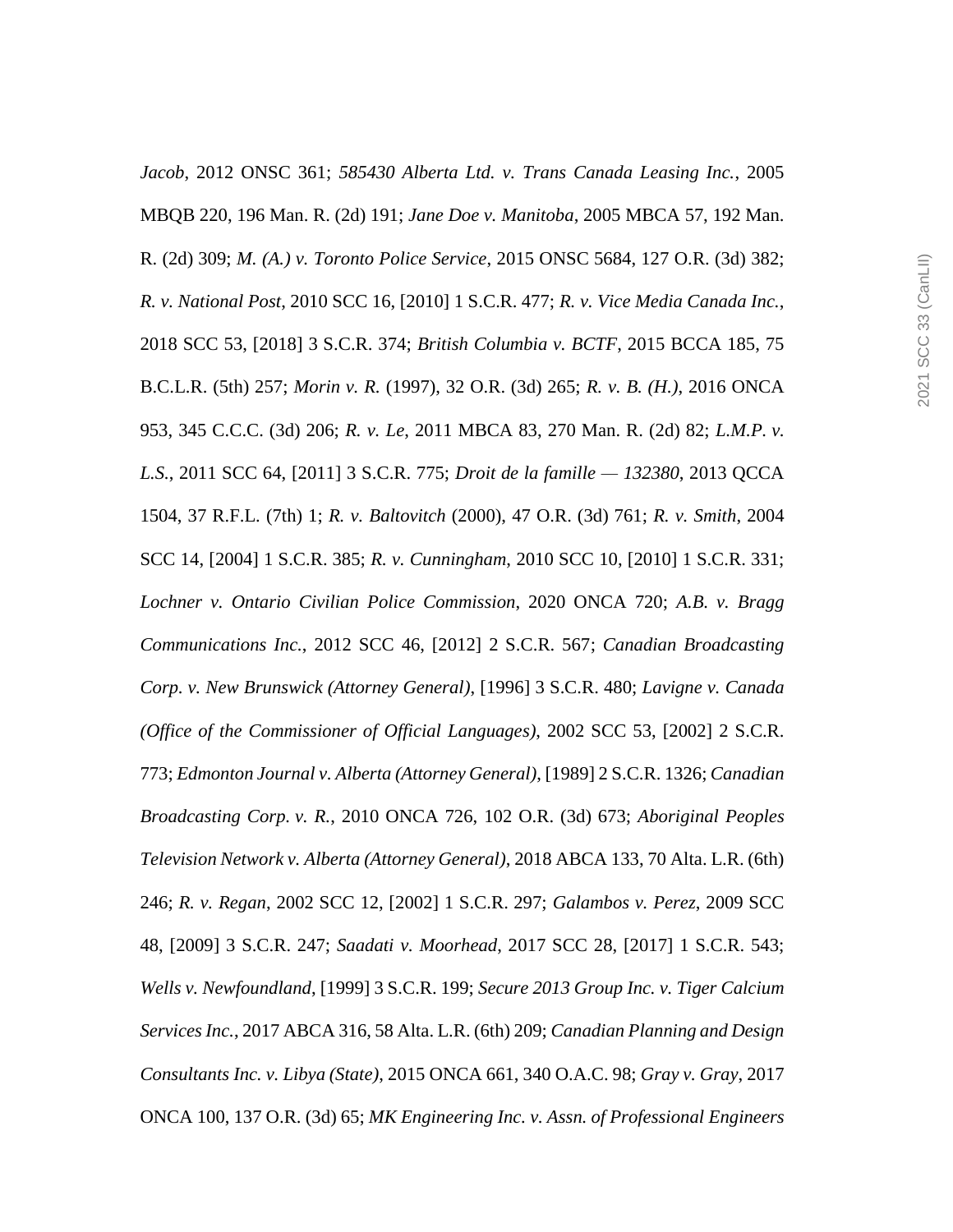*and Geoscientists of Alberta Appeal Board*, 2014 ABCA 58, 68 Admin. L.R. (5th) 135; *Aleong v. Aleong*, 2013 BCCA 299, 340 B.C.A.C. 44; *Canadian Cablesystems (Ontario) Ltd. v. Consumers' Association of Canada*, [1977] 2 S.C.R. 740.

By Abella J. (dissenting)

*Dagenais v. Canadian Broadcasting Corp.*, [1994] 3 S.C.R. 835; *R. v. Adams*, [1995] 4 S.C.R. 707; *Nova Scotia Government and General Employees Union v. Capital District Health Authority*, 2006 NSCA 85, 246 N.S.R. (2d) 104; *Tsaoussis (Litigation Guardian of) v. Baetz* (1998), 41 O.R. (3d) 257; *Doucet-Boudreau v. Nova Scotia (Minister of Education)*, 2003 SCC 62, [2003] 3 S.C.R. 3; *R. v. Henry*, 2012 BCCA 374, 327 B.C.A.C. 190; *British Columbia v. BCTF*, 2015 BCCA 185, 75 B.C.L.R. (5th) 257; *R. v. Khela*, [1995] 4 S.C.R. 201; *Hollinger Inc. v. Ravelston Corp.*, 2008 ONCA 207, 89 O.R. (3d) 721; *R. v. Mentuck*, 2001 SCC 76, [2001] 3 S.C.R. 442; *Sherman Estate v. Donovan*, 2021 SCC 25; *Canadian Cablesystems (Ontario) Ltd. v. Consumers' Association of Canada*, [1977] 2 S.C.R. 740.

#### **Statutes and Regulations Cited**

*Alberta Rules of Court*, Alta. Reg. 124/2010, r. 9.15. *Canadian Charter of Rights and Freedoms*, s. 2(b). *Code of Civil Procedure*, CQLR, c. C-25.01, art. 349. *Court of Appeal Rules*, Man. Reg. 555/88R, r. 21(4), 33(4), 46.2(1), (2), (4), (12). *Court of Queen's Bench Rules*, Man. Reg. 553/88R, r. 37.11.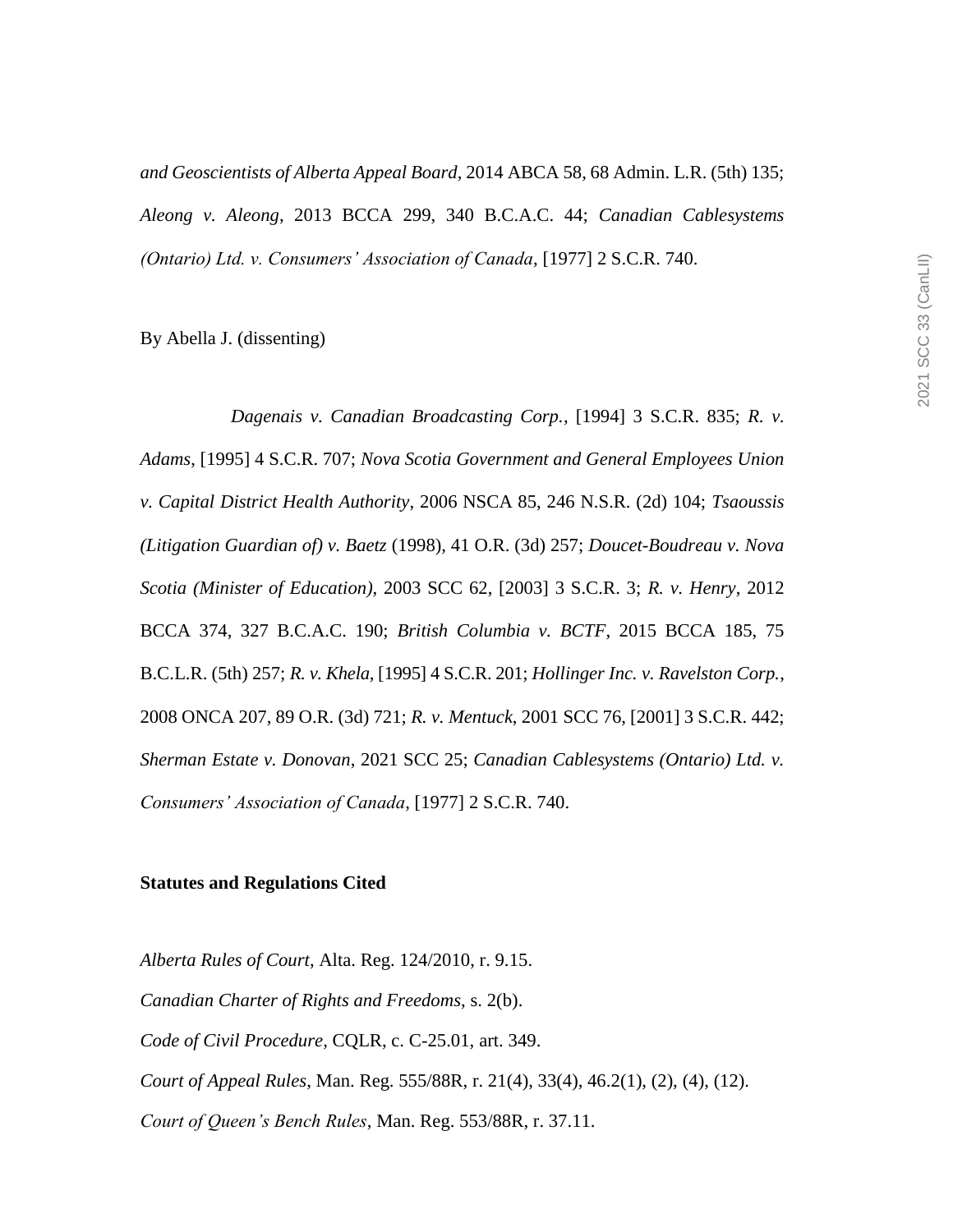*Criminal Code*, R.S.C. 1985, c. C-46, ss. 696.1, 696.3(3)(a)(ii).

*Manitoba Criminal Appeal Rules*, SI/92-106, r. 45.

*Rules of Civil Procedure*, R.R.O. 1990, Reg. 194, r. 37.14.

*Supreme Court Act*, R.S.C. 1985, c. S-26, ss. 40(1), 46.1.

#### **Authors Cited**

- Barbeau, François-Olivier. "Rétractation du jugement", dans *JurisClasseur Québec Collection droit civil* — *Procédure civile I*, par Pierre-Claude Lafond, dir. Montréal: Lexis Nexis, 2015, fascicule 31 (feuilles mobiles mises à jour novembre 2020, envoi nº 11).
- Mayrand, Albert. *Dictionnaire de maximes et locutions latines utilisées en droit*, 4e ed. Montréal: Yvon Blais, 2007.
- Rossiter, James. *Law of Publication Bans, Private Hearings and Sealing Orders*. Toronto: Thomson Reuters, 2006 (loose-leaf updated 2020, release 2).
- Wong, Anna S. P. "Doctrine of *Functus Officio*: The Changing Face of Finality's Old Guard" (2020), 98 *Can. Bar Rev.* 543.

APPEAL from a judgment of the Manitoba Court of Appeal (Beard,

Burnett and Pfuetzner JJ.A.), 2019 MBCA 122 (*sub nom. R. v. Ostrowski*), [2019] M.J.

No. 334 (QL), 2019 CarswellMan 923 (WL Can.), dismissing a motion to set aside a

publication ban. Appeal allowed, Abella J. dissenting.

APPEAL from a judgment of the Manitoba Court of Appeal (Beard,

Burnett and Pfuetzner JJ.A.), 2018 MBCA 125, 369 C.C.C. (3d) 139 (*sub nom. R. v.* 

*Ostrowski*), [2018] M.J. No. 306 (QL), 2018 CarswellMan 550 (WL Can.), ordering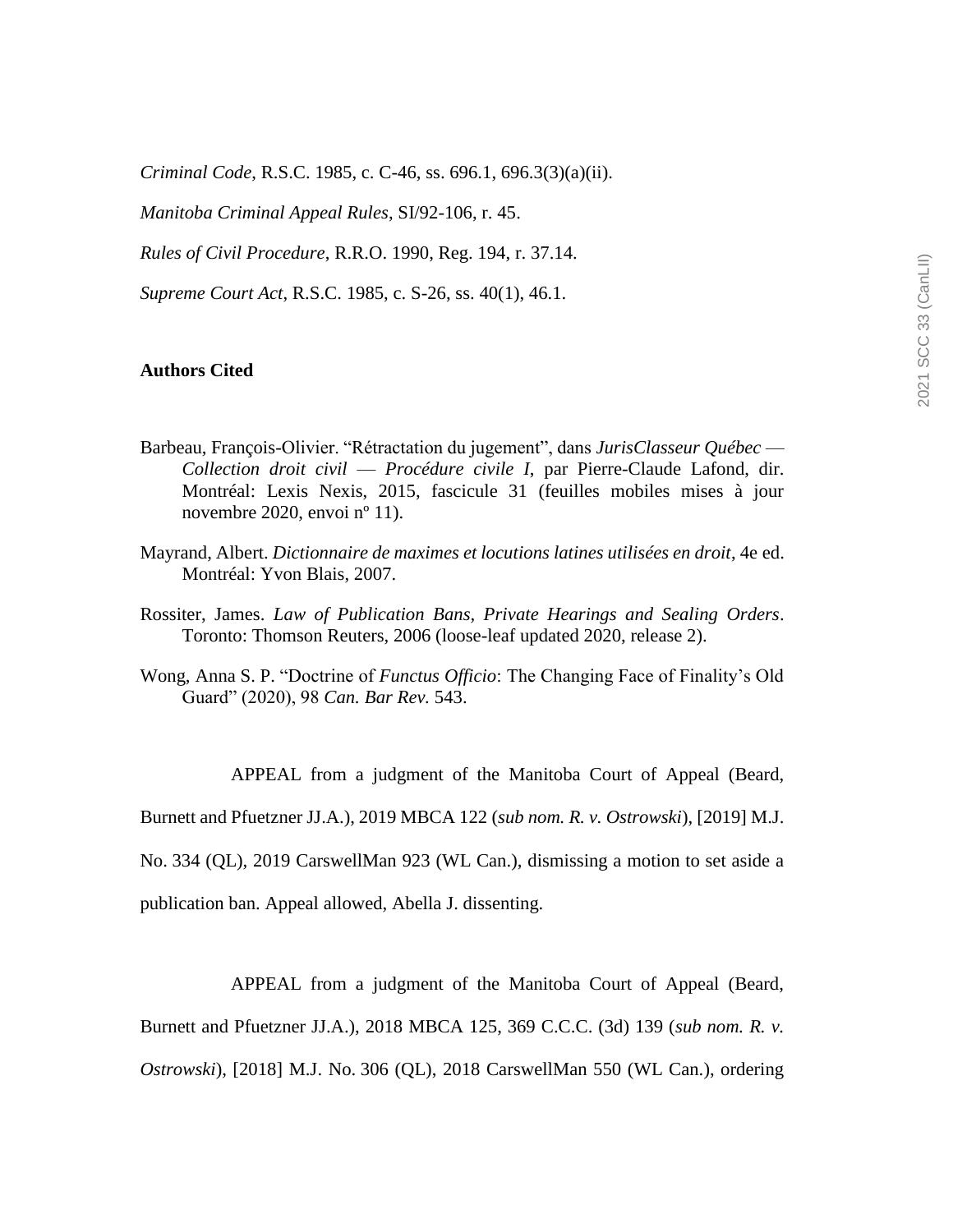*inter alia* that a publication ban remain in effect. Appeal adjourned *sine die*, Abella J. dissenting.

*Jonathan B. Kroft* and *Sean A. Moreman*, for the appellant.

*Michael Bodner* and *Denis Guénette*, for the respondent Her Majesty The Queen.

*Harvey T. Strosberg*, *Q.C.*, and *James Lockyer*, for the respondent Stanley Frank Ostrowski.

*Robert Gosman*, for the respondents B.B., spouse of the late M.D., and

J.D., in his capacity as executor of the estate of the late M.D.

*Michael Bernstein*, for the intervener the Attorney General of Ontario.

*Lesley A. Ruzicka*, for the intervener the Attorney General of British Columbia.

*Fredrick Schumann*, for the interveners the Centre for Free Expression, the Canadian Association of Journalists, News Media Canada and Communications Workers of America/Canada.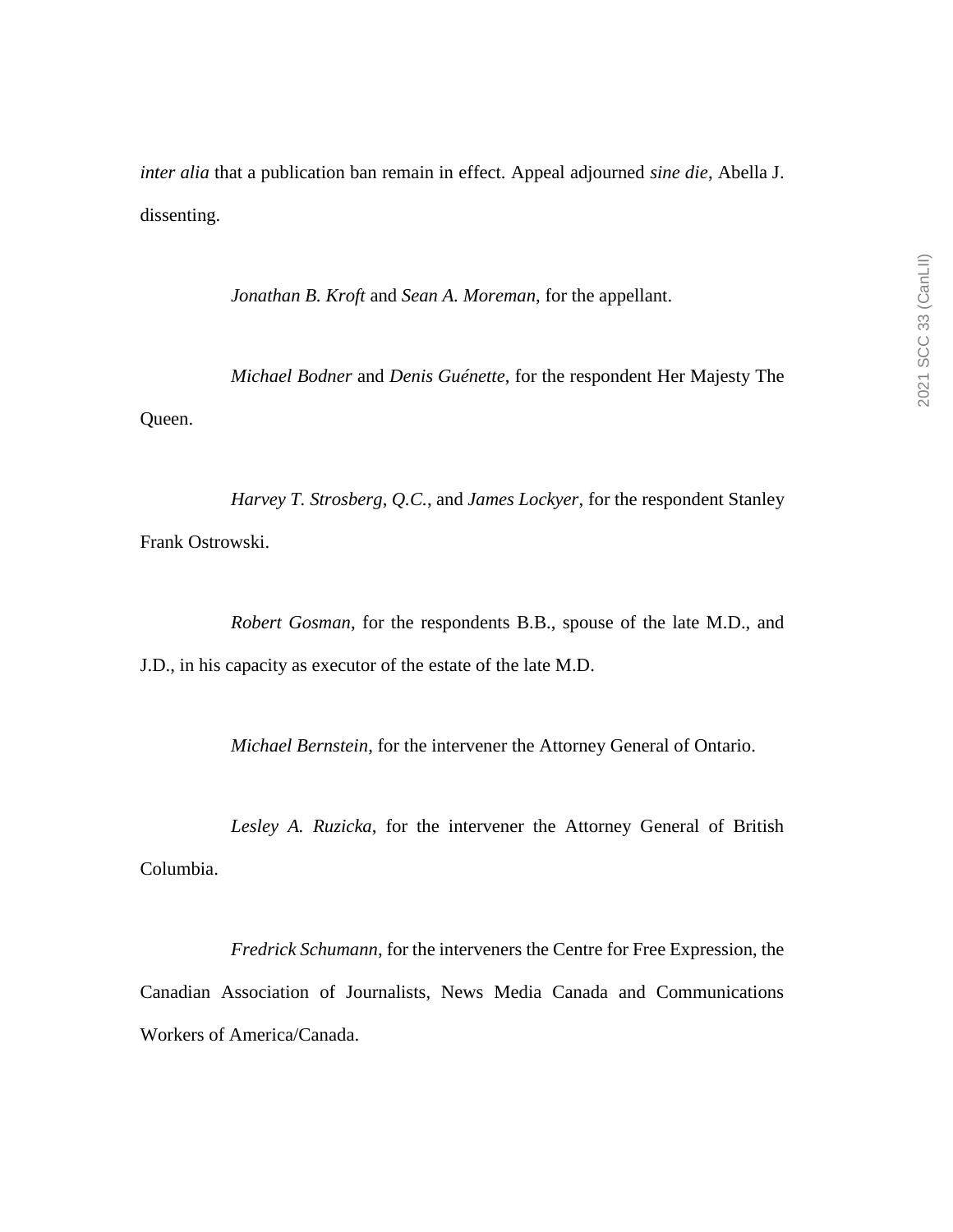# *Tess Layton*, for the intervener Ad Idem/Canadian Media Lawyers Association.

The judgment of Wagner C.J. and Moldaver, Karakatsanis, Côté, Brown, Rowe, Martin and Kasirer JJ. was delivered by

KASIRER J. —

#### I. Overview

[1] The principal issue in these appeals concerns a court's jurisdiction to render, vary or vacate orders — sealing orders, publication bans and the like — that limit the open court principle. The question is whether a court retains jurisdiction over these ancillary matters after it has decided the merits of the case and has entered its formal judgment. Does the doctrine of *functus officio* — the notion that once a court has performed its function, it has exhausted its authority — preclude that court from revisiting a publication ban that it had ordered or a sealing order put in place in the course of criminal proceedings?

[2] An affidavit filed in a criminal matter before the Court of Appeal of Manitoba had been held under seal and subject to a publication ban pending a decision as to its admissibility as new evidence. In its reasons allowing the appeal on the merits,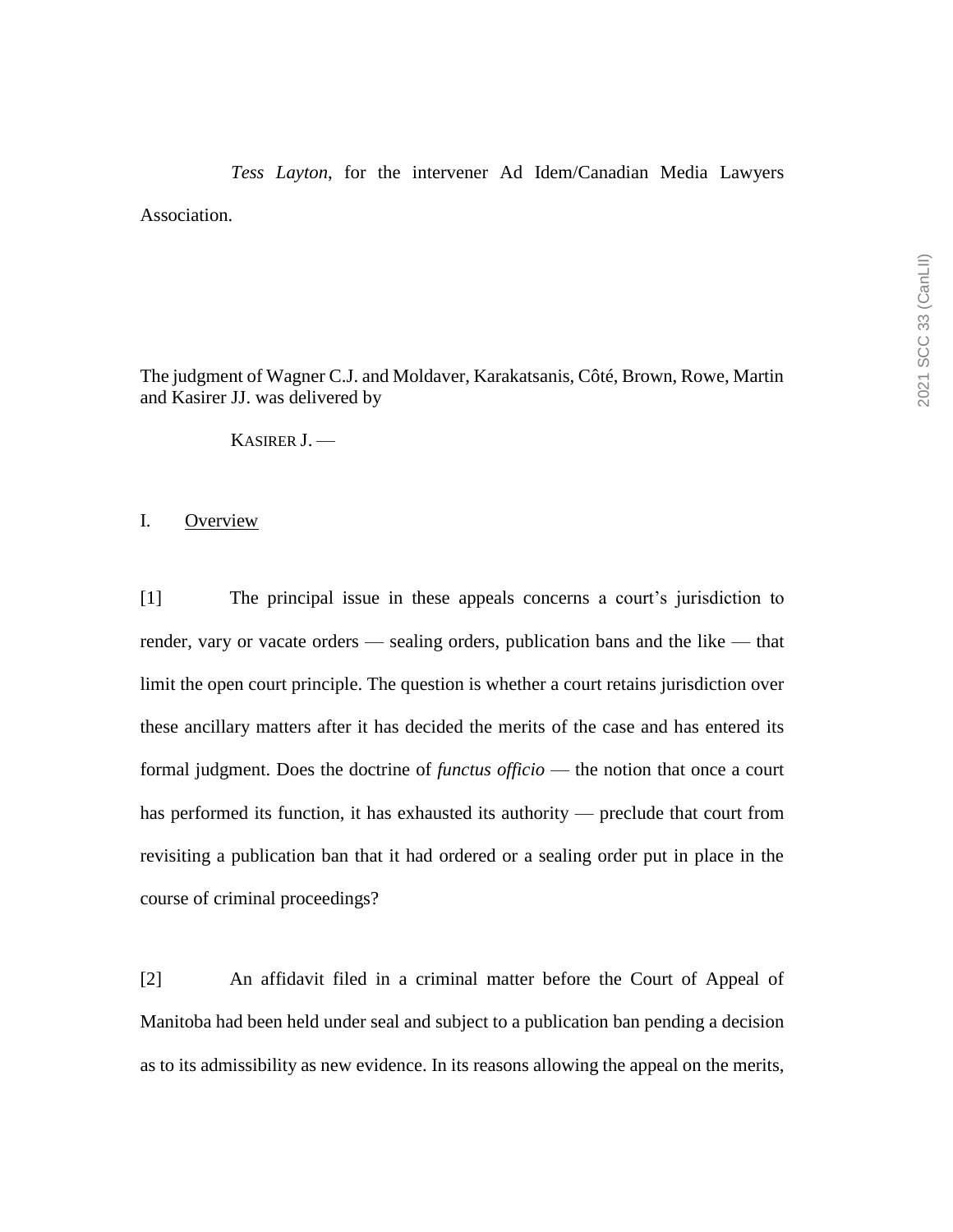the court dismissed the motion for new evidence because it was not relevant to the issue at hand. It nevertheless ordered that the publication ban remain in place indefinitely.

[3] Relying on the open court principle and the constitutionally-protected right of freedom of the press with which it is bound up, the appellant Canadian Broadcasting Corporation ("CBC") brought a motion in which it sought access to the affidavit and asked to have the publication ban set aside. It had been covering the proceedings as a representative of the media. Lifting the publication ban, said the CBC, would shed light on the principal matter before the Court of Appeal and its conclusion on the merits that a miscarriage of justice had occurred at trial. The Crown opposed the motion to disturb the ban, however, arguing that the affidavit was not relevant and the Court of Appeal had no continuing authority over the matter. Family members of a deceased person mentioned in the affidavit under seal also opposed lifting the ban since, they said, doing so would result in an unjustifiable violation of their privacy.

[4] The Court of Appeal declined to consider the CBC's motion, citing its rule of practice against rehearings and the doctrine of *functus officio*. The court reasoned that its jurisdiction was exhausted once it had decided the merits of the case and entered its formal judgment disposing of the appeal. It concluded that it had no authority to hear the motion and said the CBC should turn to this Court, on appeal, to seek redress.

[5] In point of fact, this Court is seized of two appeals. In the first, leave was granted from the Court of Appeal's refusal to hear the motion in which it was asked to reconsider its own publication ban and, in addition, to grant the CBC access to the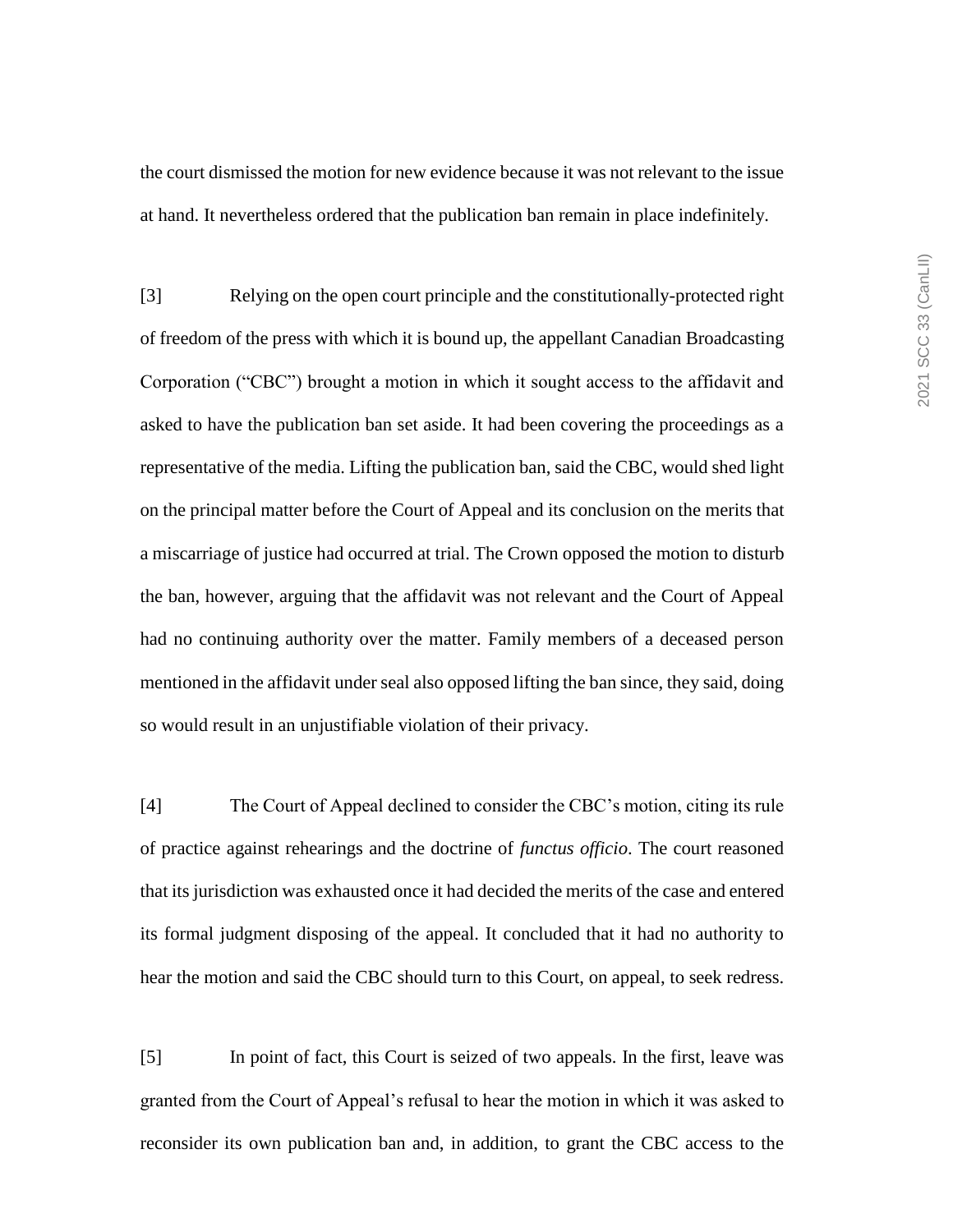affidavit. This first appeal raises preliminary issues about the Court of Appeal's powers to reconsider such decisions after it had entered the formal order on the merits of the miscarriage of justice case, including consideration of the doctrine of *functus officio*. In the second appeal for which leave was also granted, the CBC challenges the publication ban directly. This second appeal is taken directly from the publication ban itself, and unlike the first appeal, it does not concern the order granting access to the affidavit also sought in the CBC's motion. It raises the sole issue of whether the Court of Appeal was correct to order the final, indefinite publication ban made in the judgment which disposed of the merits of the appeal.

[6] As to the first appeal, and so said with great respect, I do not share the Court of Appeal's view that it was without jurisdiction to consider the motion brought by the CBC. It is true that, in the exercise of its appellate authority, the Court of Appeal could not rehear the appeal on the merits and that the doctrine of *functus officio* precludes it from reconsidering the substance of the appeal. But after a court loses jurisdiction over the merits, it generally retains the authority to supervise access to the record of its own proceedings. Even after the formal judgment on the merits is filed, this ongoing authority allows the court to ensure compliance with the constitutionally-protected open court principle and the protection of other important public interests against which it must be weighed. Indeed, it is critical to upholding the responsibility all courts have to manage their records in accordance with the *Canadian Charter of Rights and Freedoms* and the proper administration of justice. As ancillary court openness issues have no bearing on the judgments on the merits, there was no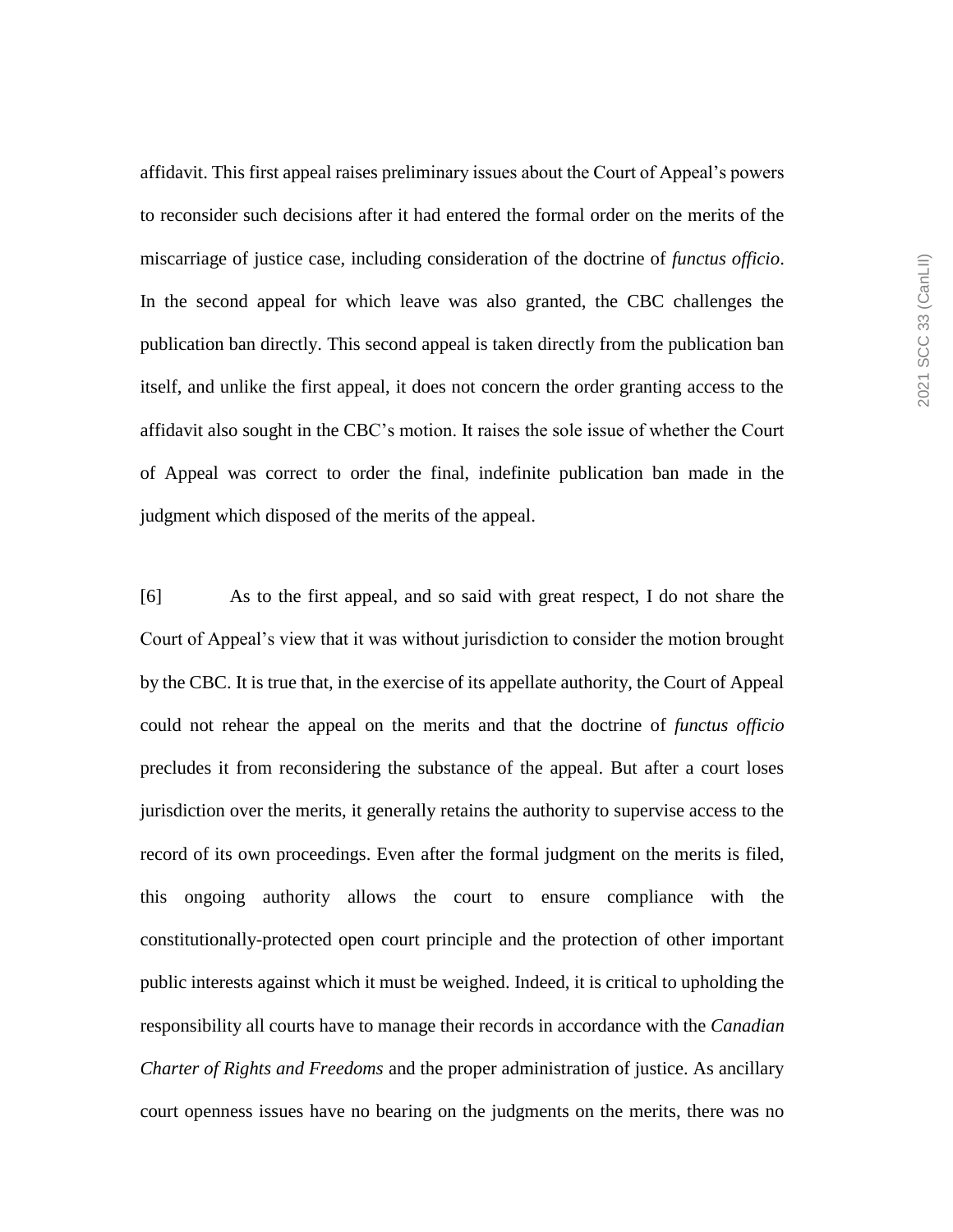reason for the Court of Appeal to tie its own hands in service of the finality of the underlying judgment that was not at risk.

[7] Moreover, the Court of Appeal had ordered the continuing publication ban in its judgment on the merits without a hearing to determine whether the open court principle should be limited in the circumstances. The Court of Appeal ought to have considered whether it was appropriate to set aside its publication ban on motion by the CBC in these circumstances.

[8] For the reasons that follow, to dispose of the first appeal I propose that the matter should be remanded to the Court of Appeal to decide the CBC's motion. That court is best placed to decide the discretionary and fact-specific issues raised, including whether the CBC should be granted standing to challenge the publication ban, whether the motion was unreasonably delayed such that it is not in the interests of justice to hear it and whether the lifting of the publication ban is justified here taking into account this Court's decision in *Sherman Estate v. Donovan*, 2021 SCC 25.

[9] Given that I propose to dispose of the first appeal by returning the matter to the Court of Appeal to decide the CBC's motion, in my respectful view it would be inappropriate for this Court to decide the second appeal challenging the ban directly now, before the Court of Appeal has had a chance to reconsider the matter. Accordingly, I would adjourn the second appeal *sine die*.

### II. Background and Proceedings Below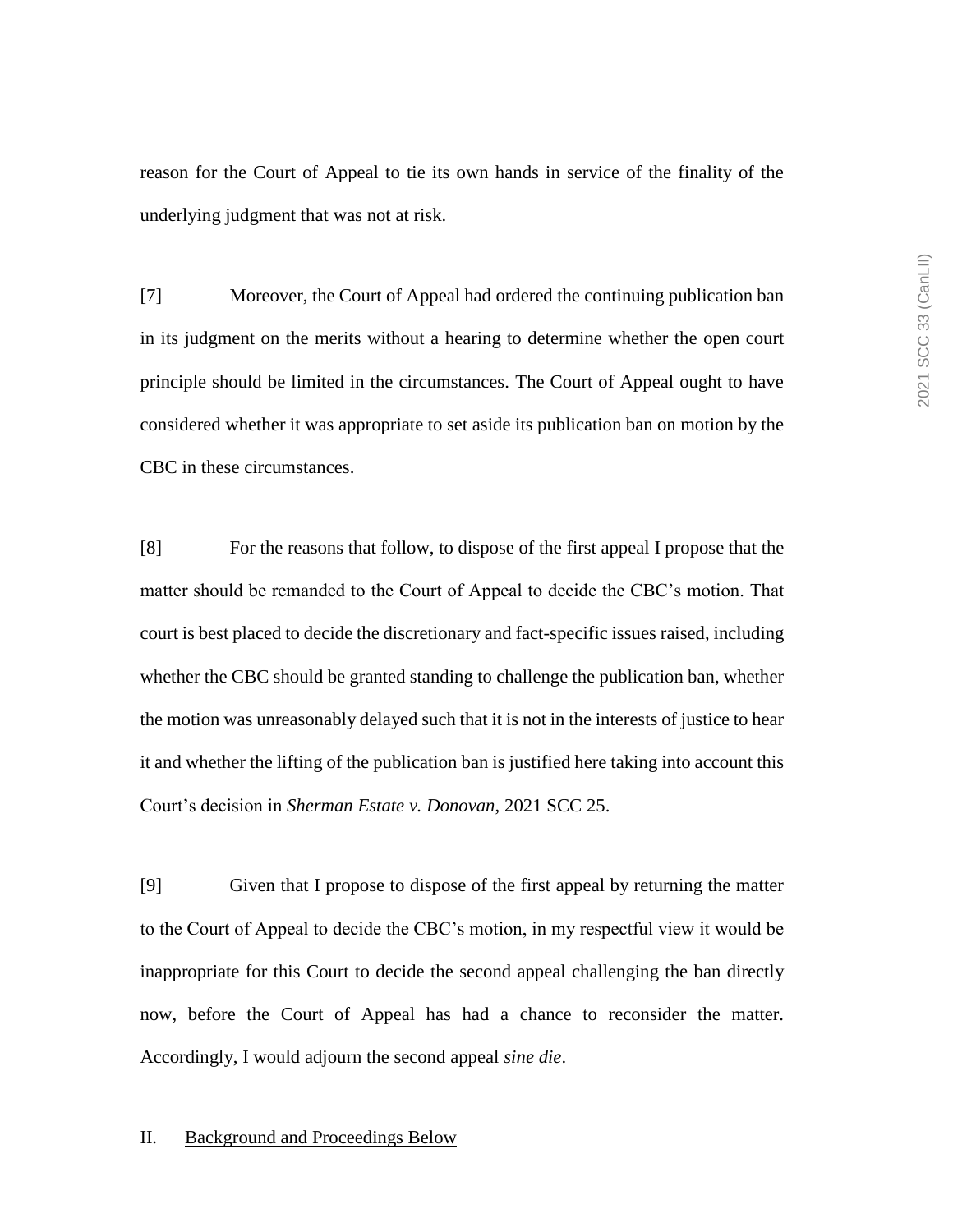#### A. *The Miscarriage of Justice Reference*

[10] Following a jury trial in 1987, Stanley Ostrowski was convicted of first degree murder. He appealed the conviction unsuccessfully to the Court of Appeal and later this Court (*R. v. Ostrowski and Correia* (1989), 57 Man. R. (2d) 255, aff'd *R. v. Ostrowski*, [1990] 2 S.C.R. 82).

[11] In 2014, the Minister of Justice referred the matter to the Court of Appeal pursuant to ss. 696.1 and 696.3(3)(a)(ii) of the *Criminal Code*, R.S.C. 1985, c. C-46. These provisions allow matters to be referred back to the Court of Appeal in circumstances where, in the Minister's view, there is a reasonable basis to conclude that a miscarriage of justice has likely occurred.

[12] Certain new evidence relating to the conviction at trial in 1987 was proposed for consideration by the Court of Appeal upon joint motion of the Crown and Mr. Ostrowski. Unusually, this included the live testimony of 12 witnesses heard before a panel of appellate justices. The Crown conceded this evidence was admissible, that it proved a miscarriage of justice had occurred and, accordingly, that the 1987 conviction should be set aside. The concession was based on evidence pointing to the existence of a deal made between prosecutors and a witness whose testimony had linked Mr. Ostrowski to the murder. The evidence had not been disclosed to Mr. Ostrowski at trial, violating his right to make full answer and defence.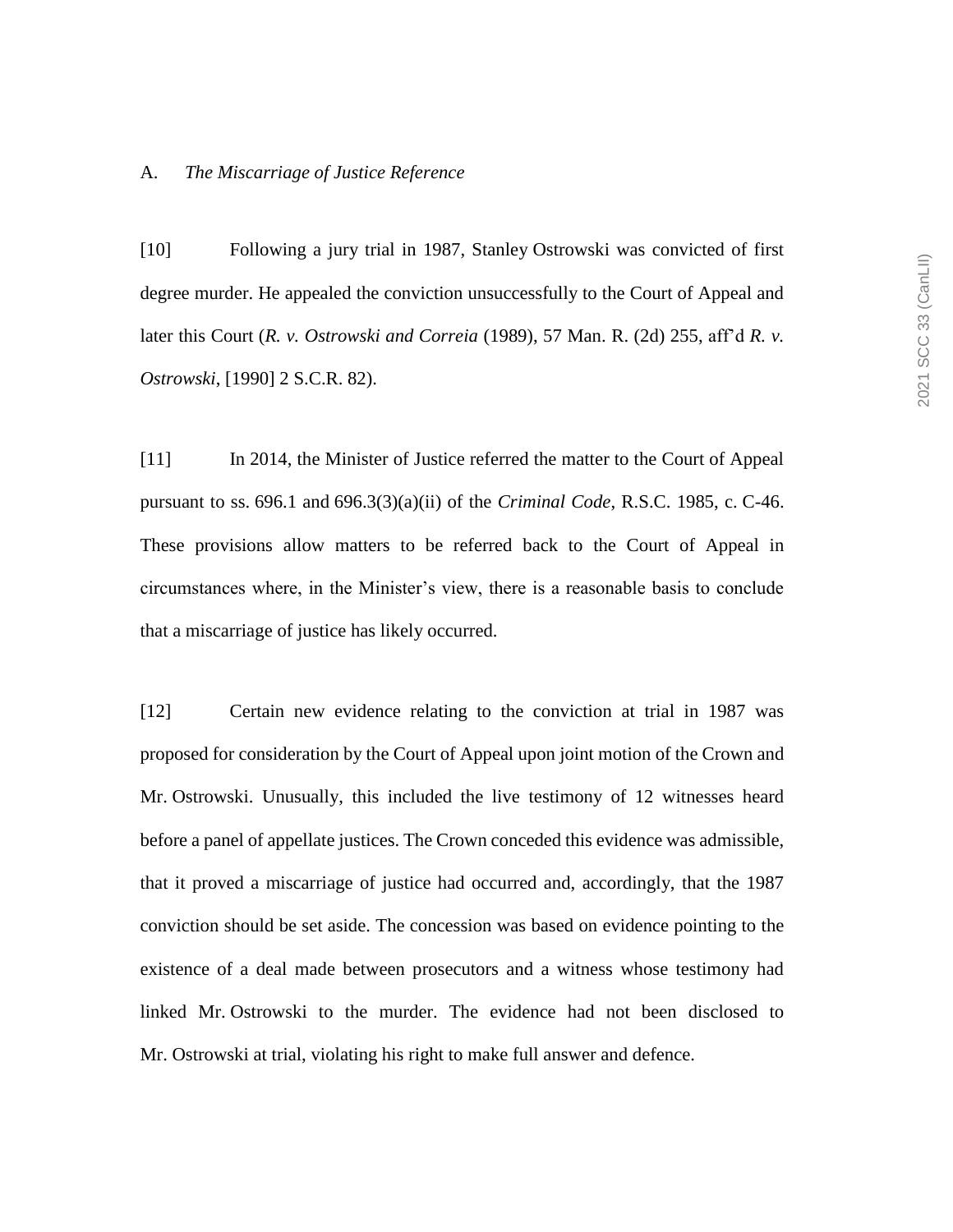[13] The parties did not agree on the appropriate remedy for the miscarriage of justice. The Crown sought a new trial order and a judicial stay of those proceedings, while Mr. Ostrowski asked that an acquittal be entered by the Court of Appeal.

[14] Mr. Ostrowski also sought to introduce further new evidence, specifically an affidavit sworn by his lawyer, Richard Posner ("Posner affidavit"). The affidavit contained details of certain events that had occurred after one of the 12 witnesses, M.D., had testified before the Court of Appeal in this matter. Unlike the material relating to the other motion for new evidence, the Crown did not consent to the Posner affidavit being admitted into evidence.

[15] The Court of Appeal heard oral argument from the parties on May 28, 2018, including submissions regarding the admissibility of the Posner affidavit. The affidavit was sealed, pursuant to the *Court of Appeal Rules*, Man. Reg. 555/88R, relating to motions for new evidence, but the Court of Appeal nevertheless reviewed it on the consent of the parties (r. 21(4)). It also ordered a publication ban respecting this material at the outset of the May 28 hearing:

> THE COURT: . . . [I]n our view, unless counsel feel otherwise, there must be a publication ban. There's no point in having the sealed material to the extent that it's referred to in argument without a publication ban. So there will be a publication ban as well unless counsel wish to address that?

### **Ban on Publication**

(R.R. (Crown), at p. 137)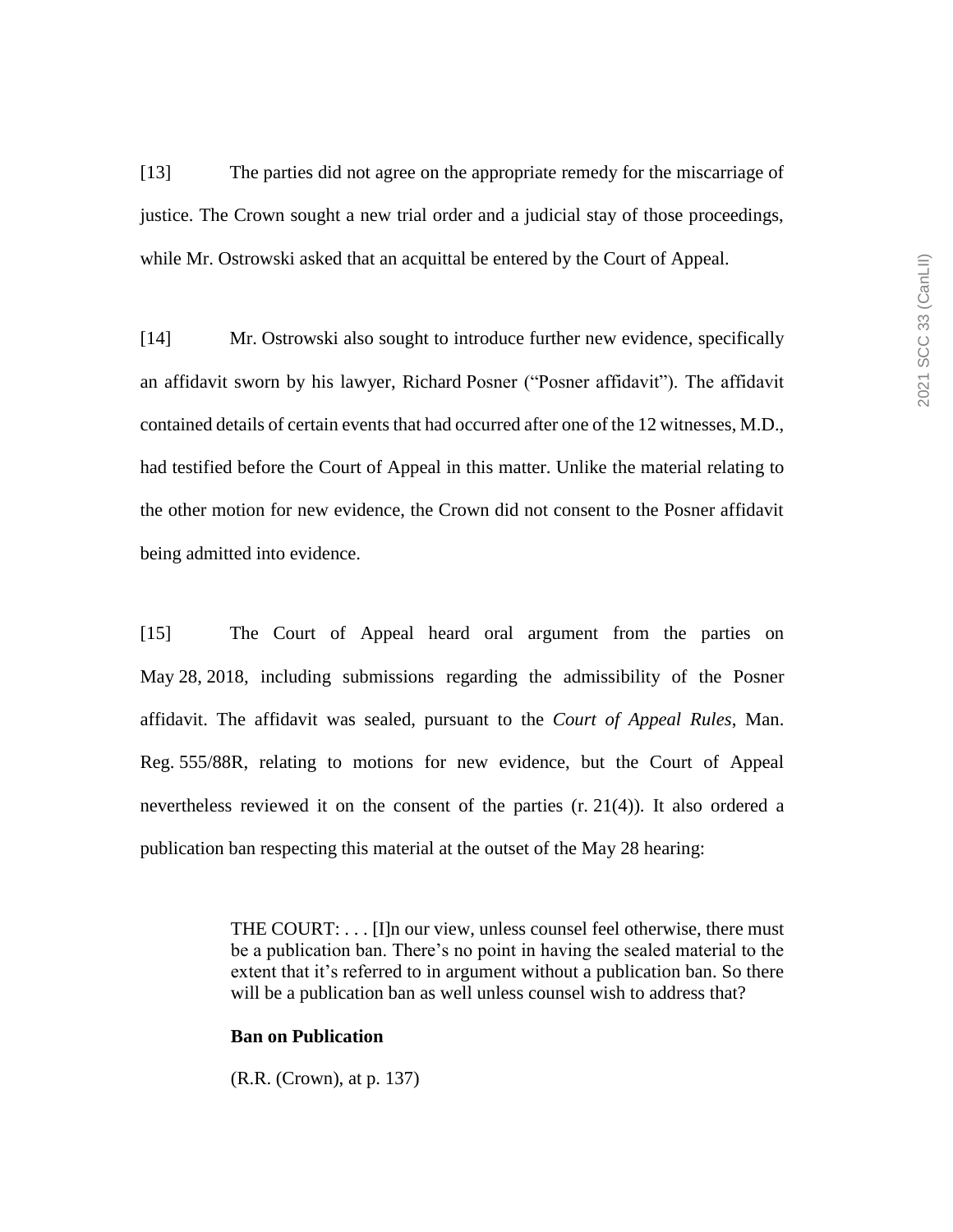[16] As it would later concede before the Court of Appeal, the CBC was reporting on the proceedings, and its journalists could have attended any of the hearings, including the May 28 hearing.

# B. *The 2018 Publication Ban Judgment (2018 MBCA 125, 369 C.C.C. (3d) 139 — Beard, Burnett and Pfuetzner JJ.A.)*

[17] The Court of Appeal found a miscarriage of justice as a result of the non-disclosure based on material revealed by the first motion for new evidence, accepting the concession of the Crown noted above. This was sufficient to conclude the conviction should be set aside. The Court of Appeal ultimately quashed the conviction, ordered a new trial and entered a stay of any further proceedings, and continued the publication ban indefinitely ("2018 Publication Ban Judgment").

[18] The court declined to admit the Posner affidavit as further new evidence, because it concluded that it was not relevant to the determination of the only live issue of the appropriate remedy for Mr. Ostrowski. Instead, the evidence went to "the issue of whether there was Crown misbehaviour, which was relevant to whether there had been a miscarriage of justice" (para. 82). Beard J.A. wrote the following in concluding: "I am of the view that the evidence is not relevant to the issues to be determined and the motion should be dismissed. I would order that the publication ban regarding this evidence should remain in effect" (*ibid.*).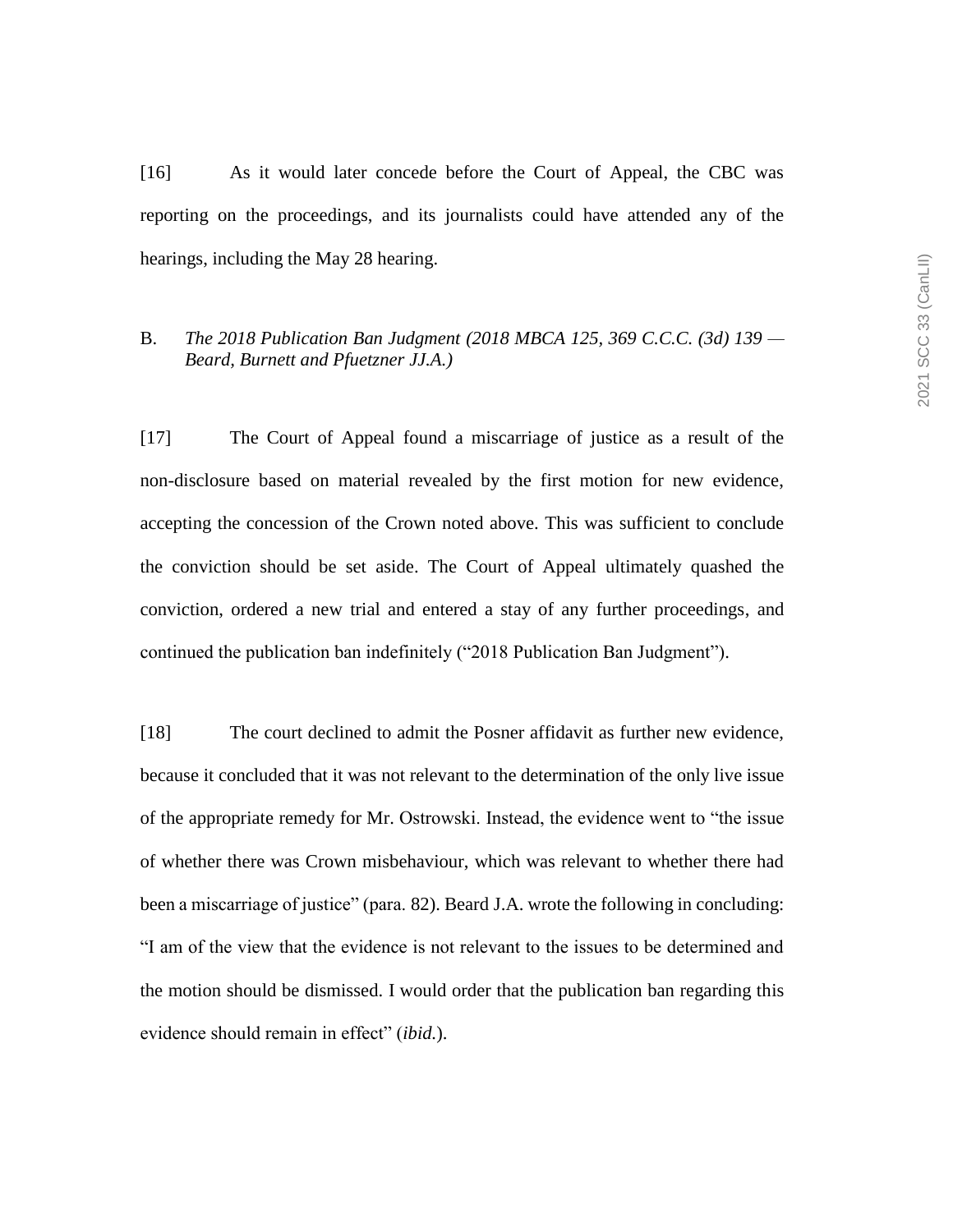[19] For our purposes, it bears emphasizing that the publication ban that the Court of Appeal had ordered at the hearing was, in para. 82 of the court's reasons on the merits, ordered to "remain in effect." This was done without either a motion to that end or particularized pleadings on the appropriateness of the continuing order in light of the open court principle. The Posner affidavit had been sealed pursuant to a rule of court during the proceedings on appeal (*Court of Appeal Rules*, r. 21(4)). That sealing order is not mentioned in the 2018 Publication Ban Judgment.

[20] A formal certificate of decision of this judgment was entered in January 2019, recording the orders on the appeal and the two new evidence motions. The certificate made no reference to a sealing order or a publication ban.

# C. *The 2019 Jurisdiction Judgment (2019 MBCA 122 — Beard, Burnett and Pfuetzner JJ.A.)*

[21] Following the disposition of the appeal on the miscarriage of justice, the CBC petitioned the Court of Appeal to obtain access to the Posner affidavit and to ask the court to set aside the publication ban referred to in the 2018 Publication Ban Judgment. The CBC's motion was brought in May 2019, following the release of reasons on the merits of Mr. Ostrowski's appeal and the filing of the formal judgment in that matter.

[22] The CBC had contacted the Registrar at the Court of Appeal seeking access to the Posner affidavit. Evidence suggests the CBC received word from the Court of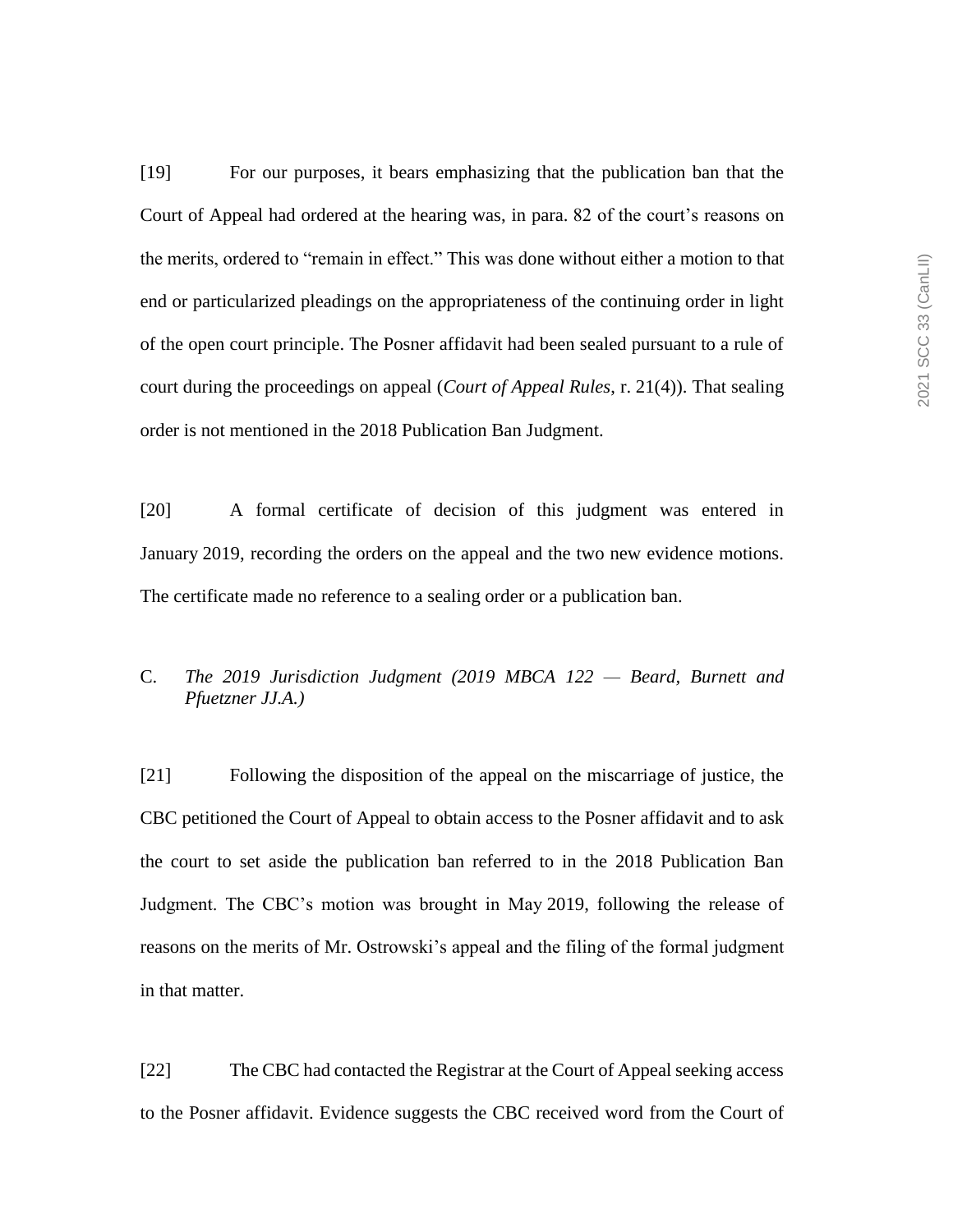Appeal's media relations officer alerting it to the existence of the publication ban in the days following the release of the 2018 reasons on the merits of Mr. Ostrowski's appeal. However, it was over five months later that the CBC filed the above-mentioned motion.

[23] The CBC relied on s. 2(b) of the *Charter* and alleged that the evidence did not support "any continued restriction on the right of the media and the public to access and report upon the full record of these [p]roceedings" (A.R., at p. 75). In its motion brief, the CBC emphasized its purpose to render transparent the circumstances that led to the miscarriage of justice, arguing that it was of the utmost importance that material in the Posner affidavit concerning M.D., one of the 12 witnesses at the miscarriage of justice proceeding, be open to public scrutiny. In an affidavit filed in support of the motion, the CBC's Director of Investigative Journalism: Regions observed that there had been no formal motion filed requesting a publication ban of the material and there was no notice to the public or the media that a ban was being sought.

[24] M.D.'s spouse, B.B., and the executor of his estate, J.D. (collectively, "interested parties") opposed the CBC's motion on jurisdictional grounds, as did the Crown. Noting that the certificate of decision had already been entered, the interested parties and the Crown argued that the Court of Appeal had no authority to decide the motion by reason of the rule against rehearing in the *Court of Appeal Rules*.

[25] The Court of Appeal dismissed the motion, citing a lack of jurisdiction ("2019 Jurisdiction Judgment"). It explained that the CBC was seeking a rehearing of a publication ban order made as part of the final disposition of Mr. Ostrowski's appeal.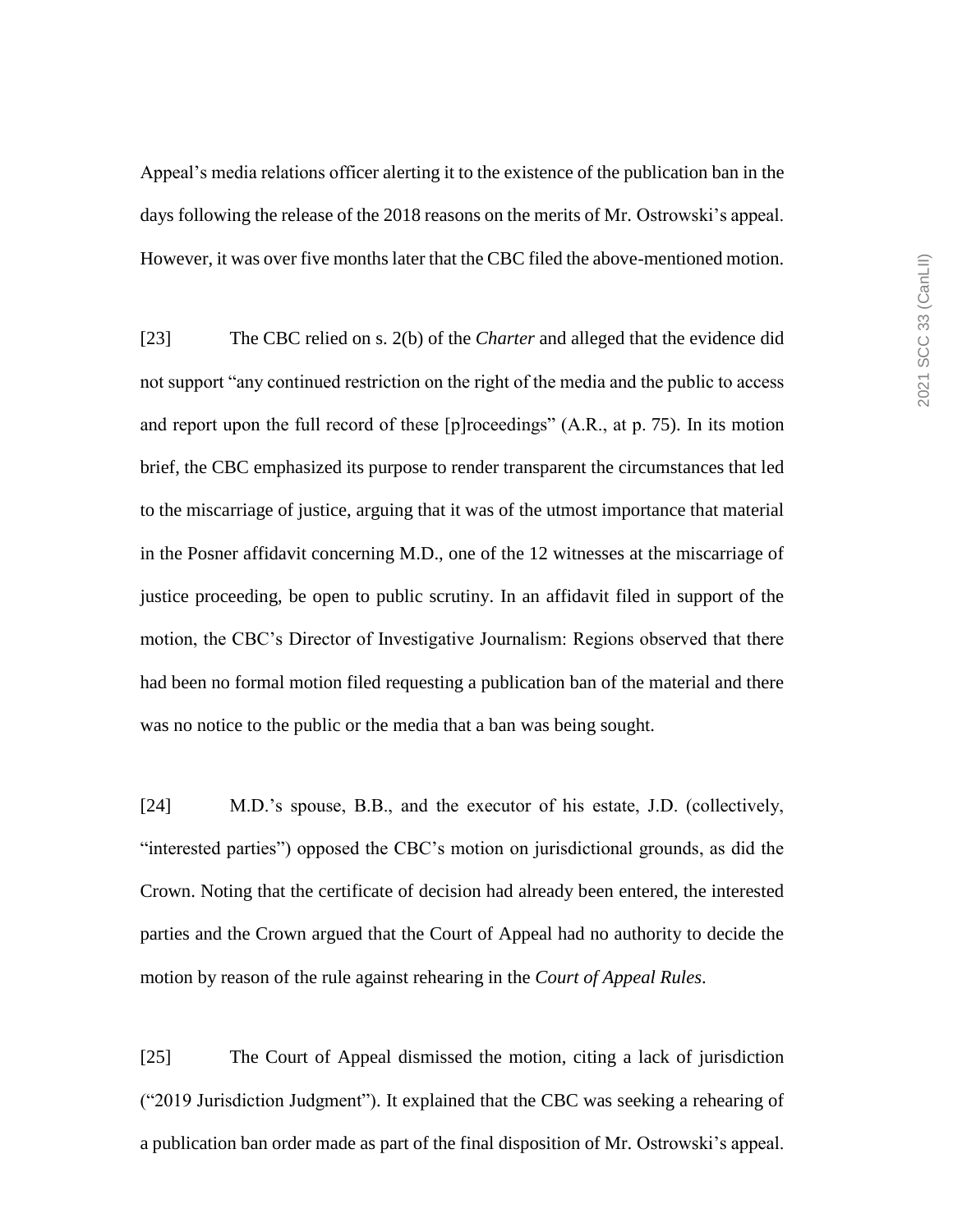"[N]o rehearing of an appeal, or any issue dealt with on an appeal, can occur once the certificate of decision has been entered", wrote Pfuetzner J.A. for the court, relying on r. 46.2 of the *Court of Appeal Rules* and the common law doctrine of *functus officio*  (para. 17 (CanLII)). The certificate had been entered well before the motion was brought. The fact that the certificate did not mention the publication ban was held not to be determinative because it was "subsidiary" to the ruling on the new evidence motion and the final disposition of the appeal. It was further barred by  $r. 46.2(12)$ , which provides a motion cannot be reheard. The Court of Appeal concluded that the "proper route for a third party . . . to challenge a publication ban issued by a superior court (including one issued by an appellate court) is to seek leave to appeal to the Supreme Court of Canada" (para. 21). It dismissed the motion on this jurisdictional basis alone.

## III. Issues

[26] As is plain from the CBC's two applications seeking leave, the terms of the leave judgment and the arguments of the parties before us, this matter raises two distinct appeals. The CBC is appealing both from the 2019 Jurisdiction Judgment dismissing the motion for reconsideration, and from the 2018 Publication Ban Judgment, which made the indefinite publication ban at issue in this case.

[27] In these two appeals, the CBC seeks three orders from this Court. First, the CBC asks for an order setting aside the 2019 Jurisdiction Judgment. It argues the Court of Appeal erred in concluding it had no jurisdiction to hear its motion and should have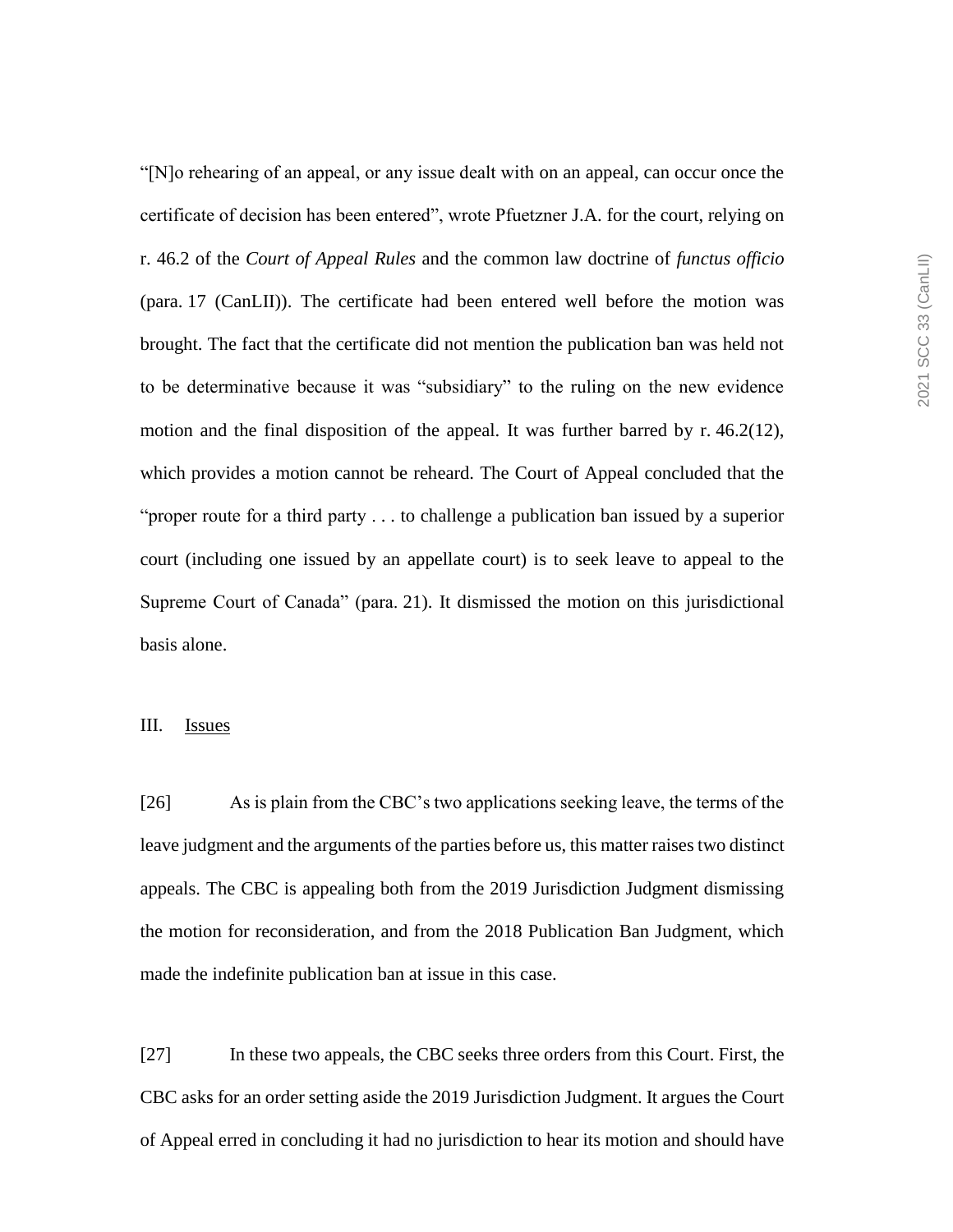addressed the issues of whether to reconsider the publication ban and of whether the public and the press have the right to access the Posner affidavit. Notably, the CBC argues that neither the rule against rehearings in the *Court of Appeal Rules* nor the doctrine of *functus officio* deprived the Court of Appeal of jurisdiction to consider the motion based in constitutional principles of court openness. It says that the publication ban could be reconsidered on the basis of a change in circumstances or because, as an affected party, it did not have notice of the making of this order.

[28] The CBC also asks this Court for a second order setting aside the continuing publication ban in the 2018 Publication Ban Judgment and a third giving it access to the Posner affidavit as part of the court record. It argues the open court principle applies to material that is tendered as new evidence even if, at the end of the day, it is not admitted. In this instance, it says the publication ban fails the test for discretionary limits on this principle set forth in *Dagenais v. Canadian Broadcasting Corp.*, [1994] 3 S.C.R. 835, and *R. v. Mentuck*, 2001 SCC 76, [2001] 3 S.C.R. 442. It contends further that the public is legally entitled to access the Posner affidavit because the applicable rules do not provide for continued sealing of this material. Mr. Ostrowski adopts the CBC's position and adds that the orders of the Court of Appeal preclude the proper accountability of public officials whose actions he alleges contributed to his wrongful conviction.

[29] The Crown takes the position that the Court of Appeal was right to conclude that it had no jurisdiction to consider the CBC's motion. The Crown says,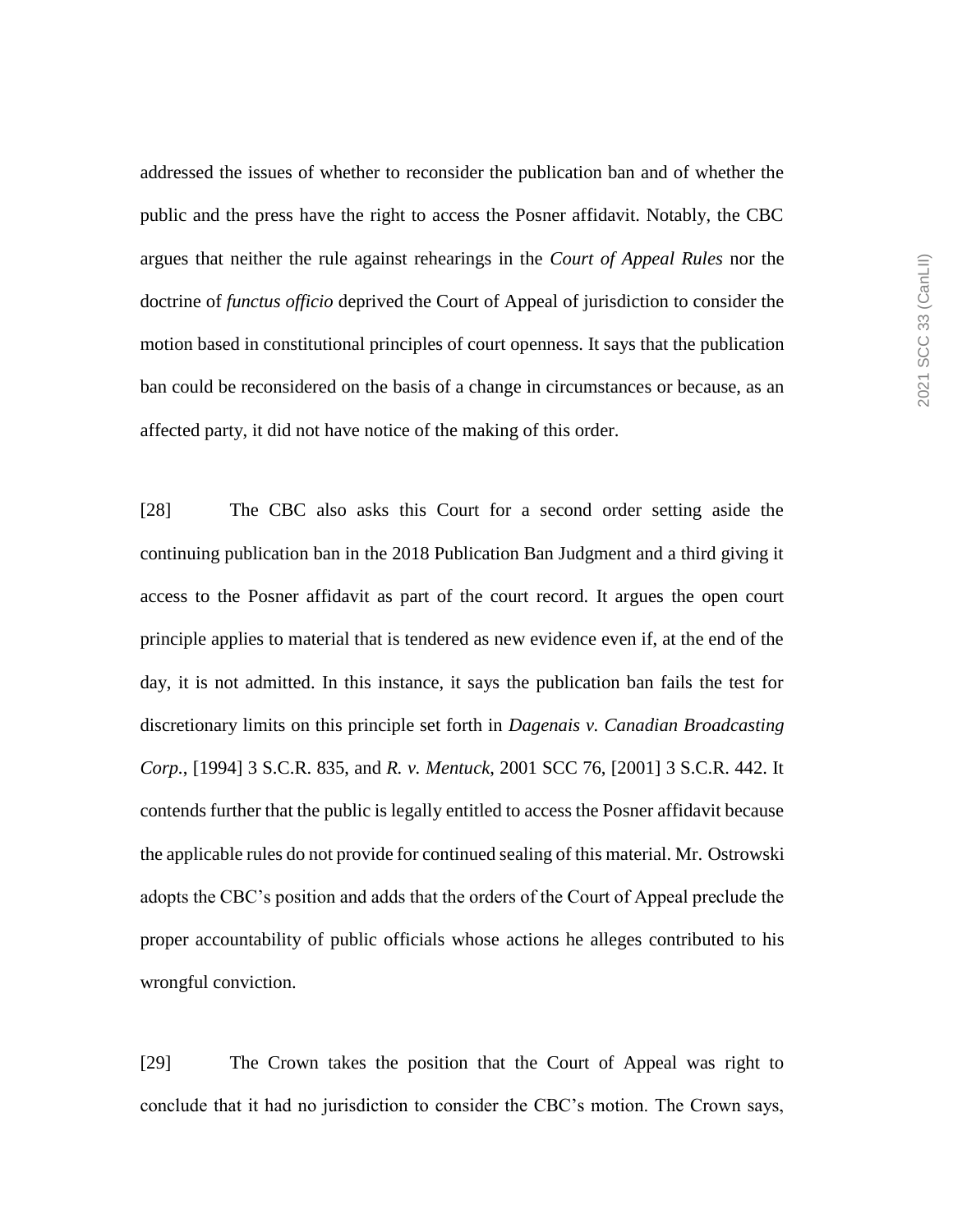however, that if the Court of Appeal had authority to consider these issues, this Court does not have jurisdiction with respect to the publication ban and, if it does, it should decline to exercise its authority. Should this Court proceed to consider the merits, the Crown's position is that the Court of Appeal's decision to impose a continuing publication ban was correct, even if it might have given more fulsome reasons. The material in the Posner affidavit is deeply personal and speaks to intimate details about M.D. that would re-traumatize the family, such that a discretionary limit on court openness was justified here. Similarly, the interested parties argue that the limits on court openness are necessary to protect the privacy of M.D.'s family and that the limit is justified given the inadmissible, irrelevant and unreliable nature of the proposed new evidence.

[30] The parties raise a broad series of questions before this Court bearing on jurisdiction over and the appropriateness of a publication ban or sealing order in the circumstances. It is sufficient to answer the following questions to dispose of this matter:

- 1. Did the Court of Appeal err in concluding it had no jurisdiction to consider the CBC's motion to reconsider the publication ban and gain access to the Posner affidavit?
- 2. Should the matter be remanded to the Court of Appeal to hear the merits of that motion?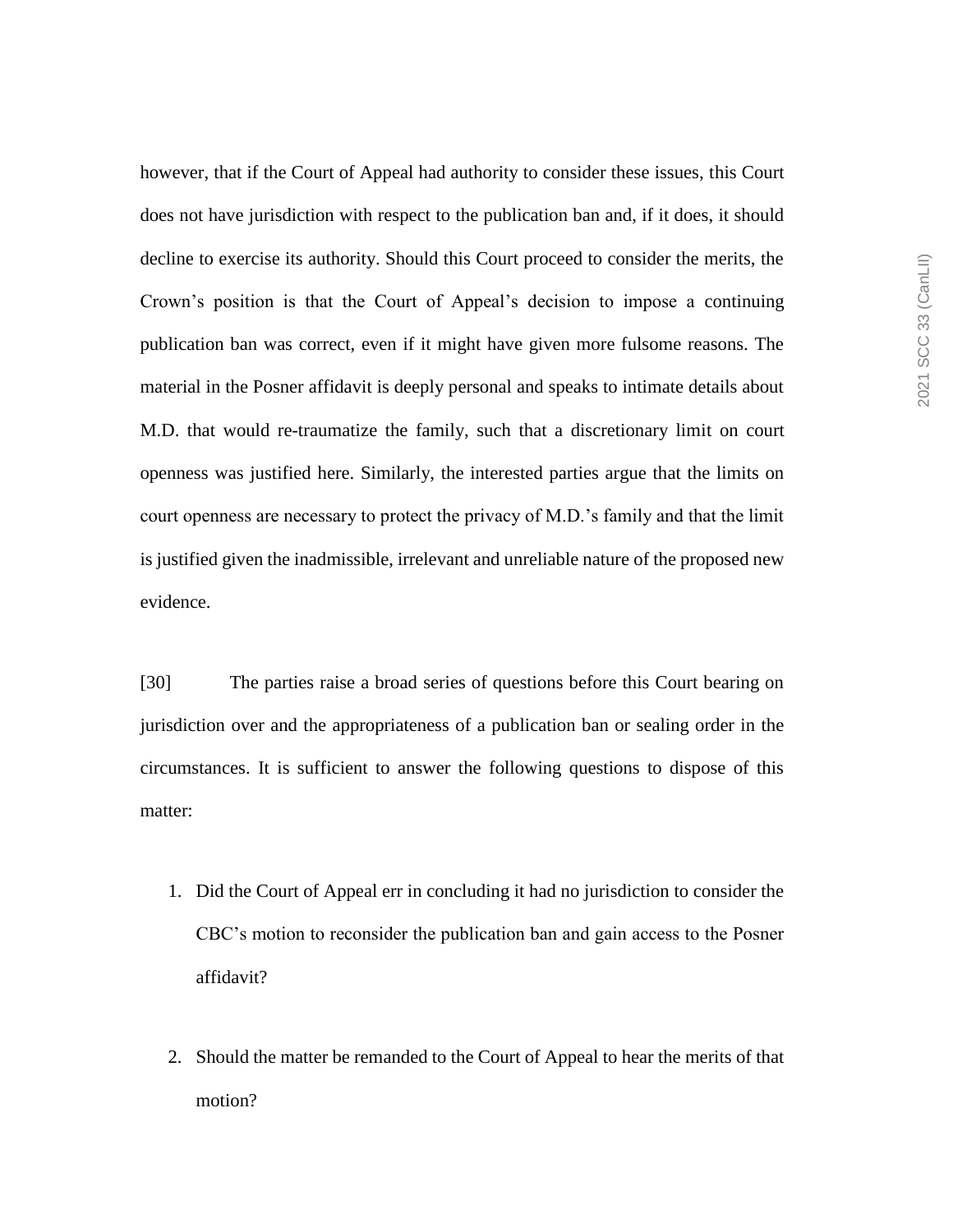[31] For the reasons that follow I am respectfully of the view, in the first appeal from the 2019 Jurisdiction Judgment, that the Court of Appeal did err on the issue of jurisdiction and that as a result the matter should be remanded to that court. This ends the analysis. The second appeal from the 2018 Publication Ban Judgment would best not proceed until the Court of Appeal decides the CBC's motion.

#### IV. Analysis

#### A. *Jurisdiction to Make, Vary and Set Aside Orders Concerning Court Openness*

# (1) Supervisory Jurisdiction Over the Court Record Survives Entering a Judgment on the Merits

[32] In concluding that it lacked jurisdiction to vary or set aside the relevant orders concerning court openness, the Court of Appeal relied, in part, on the doctrine of *functus officio*. The term *functus officio* — often rendered as "having performed his or her office" — has traditionally been understood to mean that once a judge decided a matter, they had discharged their office and did not have the ability to return to and correct their decision (A. S. P. Wong, "Doctrine of *Functus Officio*: The Changing Face of Finality's Old Guard" (2020), 98 *Can. Bar Rev.* 543, at pp. 546-47; see A. Mayrand, *Dictionnaire de maximes et locutions latines utilisées en droit*  (4th ed. 2007), at p. 193, who also uses the term *functa officio*).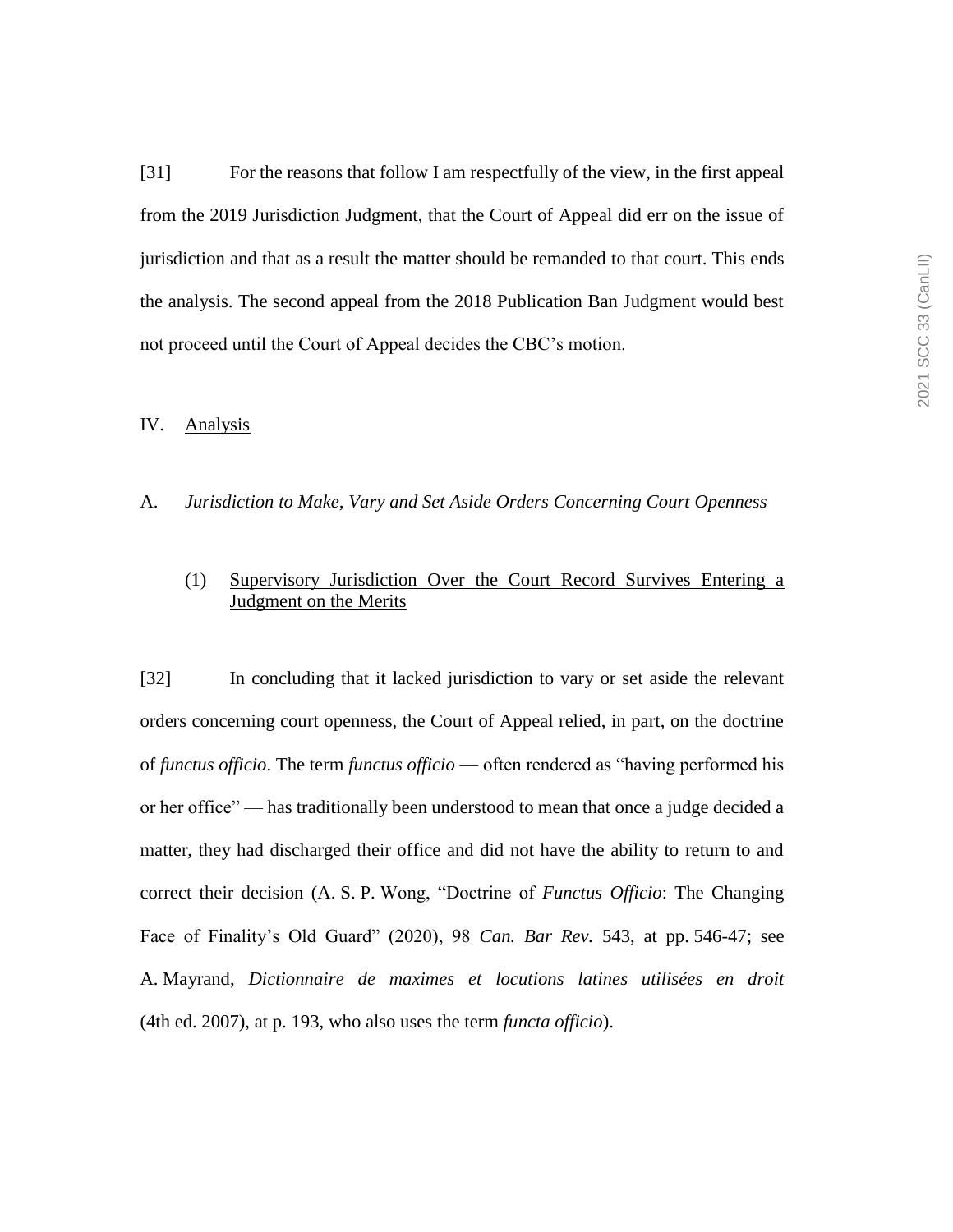[33] In its contemporary guise, *functus officio* indicates that a final decision of a court that is susceptible of appeal cannot, as a general rule, be reconsidered by the court that rendered that decision (see *Chandler v. Alberta Association of Architects*, [1989] 2 S.C.R. 848, at p. 860; *Reekie v. Messervey*, [1990] 1 S.C.R. 219, at pp. 222-23; *Doucet-Boudreau v. Nova Scotia (Minister of Education)*, 2003 SCC 62, [2003] 3 S.C.R. 3, at paras. 77-79). A court loses jurisdiction, and is thus said to be *functus officio*, once the formal judgment has been entered (*R. v. Adams*, [1995] 4 S.C.R. 707, at para. 29; *R. v. Smithen-Davis*, 2020 ONCA 759, 68 C.R. (7th) 75, at paras. 33-34). After this point, the court is understood only to have the power to amend the judgment in very limited circumstances, such as where there is a statutory basis to do so, where necessary to correct an error in expressing its manifest intention, or where the matter has not been heard on its merits (*Chandler*, at p. 861, citing *Paper Machinery Ltd. v. J.O. Ross Engineering Corp.*, [1934] S.C.R. 186; *R. v. H. (E.)* (1997), 33 O.R. (3d) 202 (C.A.), at pp. 214-15, citing *The Queen v. Jacobs*, [1971] S.C.R. 92; see also *R. v. Burke*, 2002 SCC 55, [2002] 2 S.C.R. 857, at para. 54).

[34] This rule serves goals of finality and, by stabilizing judgments subject to review, of an orderly appellate procedure (*Chandler*, at p. 861; *H. (E.)*, at p. 214). As Doherty J.A. wrote in *Tsaoussis (Litigation Guardian of) v. Baetz* (1998), 41 O.R. (3d) 257 (C.A.), for the parties to litigation, finality meets both an economic and psychological need as well as serving as a practical necessity for the system of justice as a whole (pp. 264-65). More specifically, if lower courts could continuously reconsider their own decisions, litigants would be denied a reliable basis from which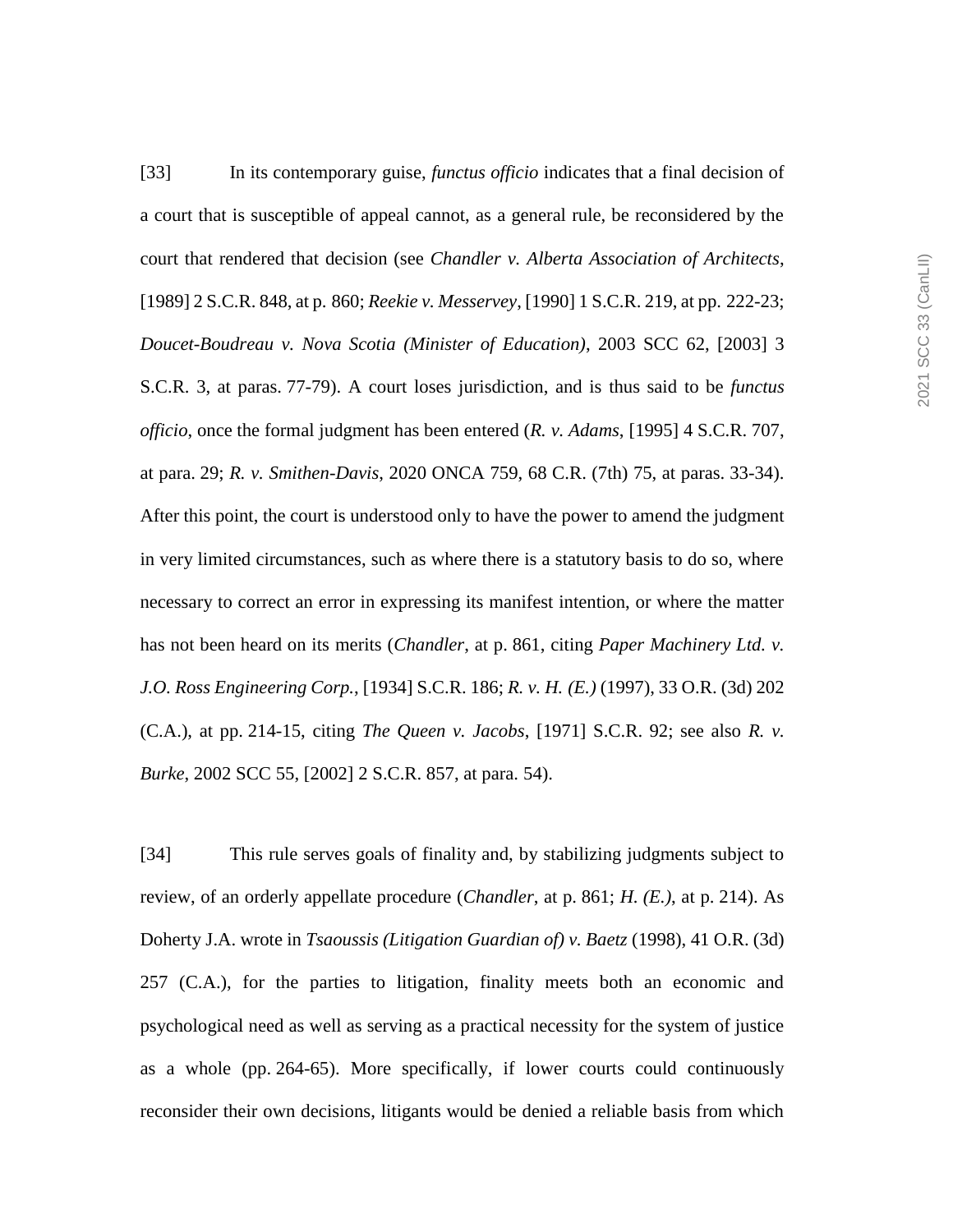to launch an appeal to a higher court (*Doucet-Boudreau*, at para. 79; see also *Ayangma v. French School Board*, 2011 PECA 3, 306 Nfld. & P.E.I.R. 103, at paras. 11-12). The appeal record would be written on "shifting sand", ultimately inhibiting effective review (Wong, at p. 548).

[35] That said, *functus officio* is only one of several legal principles designed to promote the goal of finality. Indeed, given it is inherently tied to the entering of the formal judgment and its exceptions are relatively restrictive, this Court has described the doctrine of *functus officio* as narrow in scope (*Reekie*, at pp. 222-23; see also Wong, at pp. 555-56). So, while it is an important norm recognized in our jurisprudence to serve this necessary purpose, no one rule has a monopoly on finality.

[36] It is useful to distinguish between jurisdiction over the merits lost by operation of the doctrine of *functus officio* and jurisdiction that exists to supervise the court record. As I will endeavour to explain, even when a court has lost jurisdiction over the merits of a matter as a result of having entered its formal judgment, it retains jurisdiction to control its court record with respect to proceedings generally understood to be an ancillary but independent matter (see, e.g., *GEA Refrigeration Canada Inc. v. Chang*, 2020 BCCA 361, 43 B.C.L.R. (6th) 330, at paras. 185-86).

[37] Supervisory authority over the court record has long been recognized as a feature of the jurisdiction of all courts (*Attorney General of Nova Scotia v. MacIntyre*, [1982] 1 S.C.R. 175, at p. 189; see also *Canadian Broadcasting Corp. v. The Queen*, 2011 SCC 3, [2011] 1 S.C.R. 65, at para. 12). As Goudge J.A. observed in *CTV*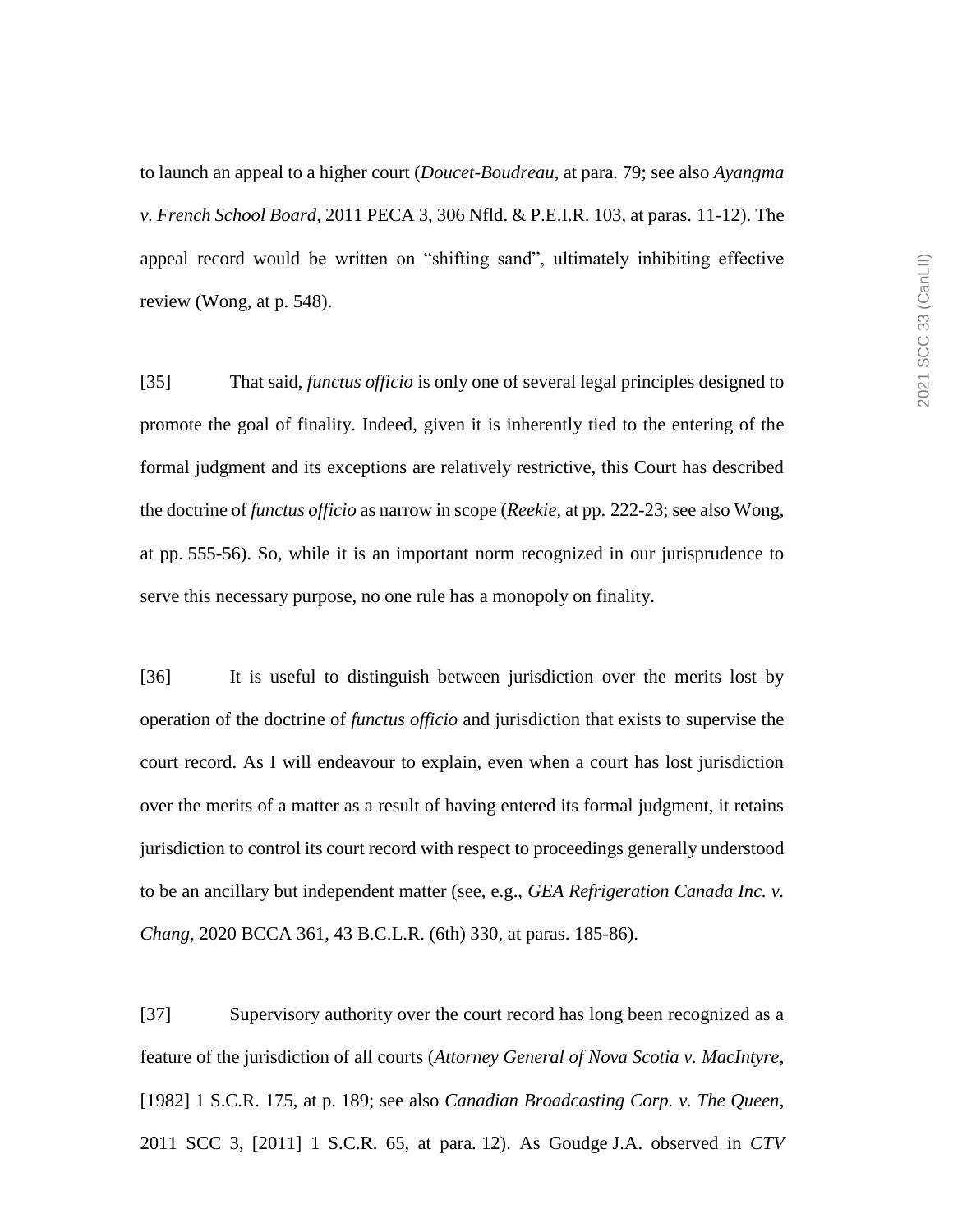*Television Inc. v. Ontario Superior Court of Justice (Toronto Region)* (2002), 59 O.R. (3d) 18 (C.A.), "it is important to remember that the court's jurisdiction over its own records is anchored in the vital public policy favouring public access to the workings of the courts" (para. 13). Specifically, courts must ensure compliance with the robust and constitutionally-protected principle of court openness, while also remaining responsive to "competing important public interests" that may be put at risk by that openness (*Vancouver Sun (Re)*, 2004 SCC 43, [2004] 2 S.C.R. 332, at paras. 26 and 28).

[38] The need to attend to the appropriate balance between these fundamental public interests does not disappear merely because the order on the merits is final and could have been appealed. Court records may be accessed even when proceedings have come to an end. Indeed, important decisions about the openness of the court record may need to be taken after the proceeding on the merits is over (see, e.g., *R. v. Wagner*, 2017 ONSC 6603; *R. v. Henry*, 2012 BCCA 374, 327 B.C.A.C. 190). If jurisdiction over court openness ceased when the formal order on the merits were entered, courts would lose control over their own record without good reason. Consider, for example, a case where no order limiting court openness is made before the formal judgment on the merits is entered, and a need to protect an important public interest is later discovered. In my respectful view, to conclude that this power is wholly lost once the formal order on the merits is entered would risk undermining the proper administration of justice in service of a reading of the doctrine of *functus officio* unconnected with its purpose.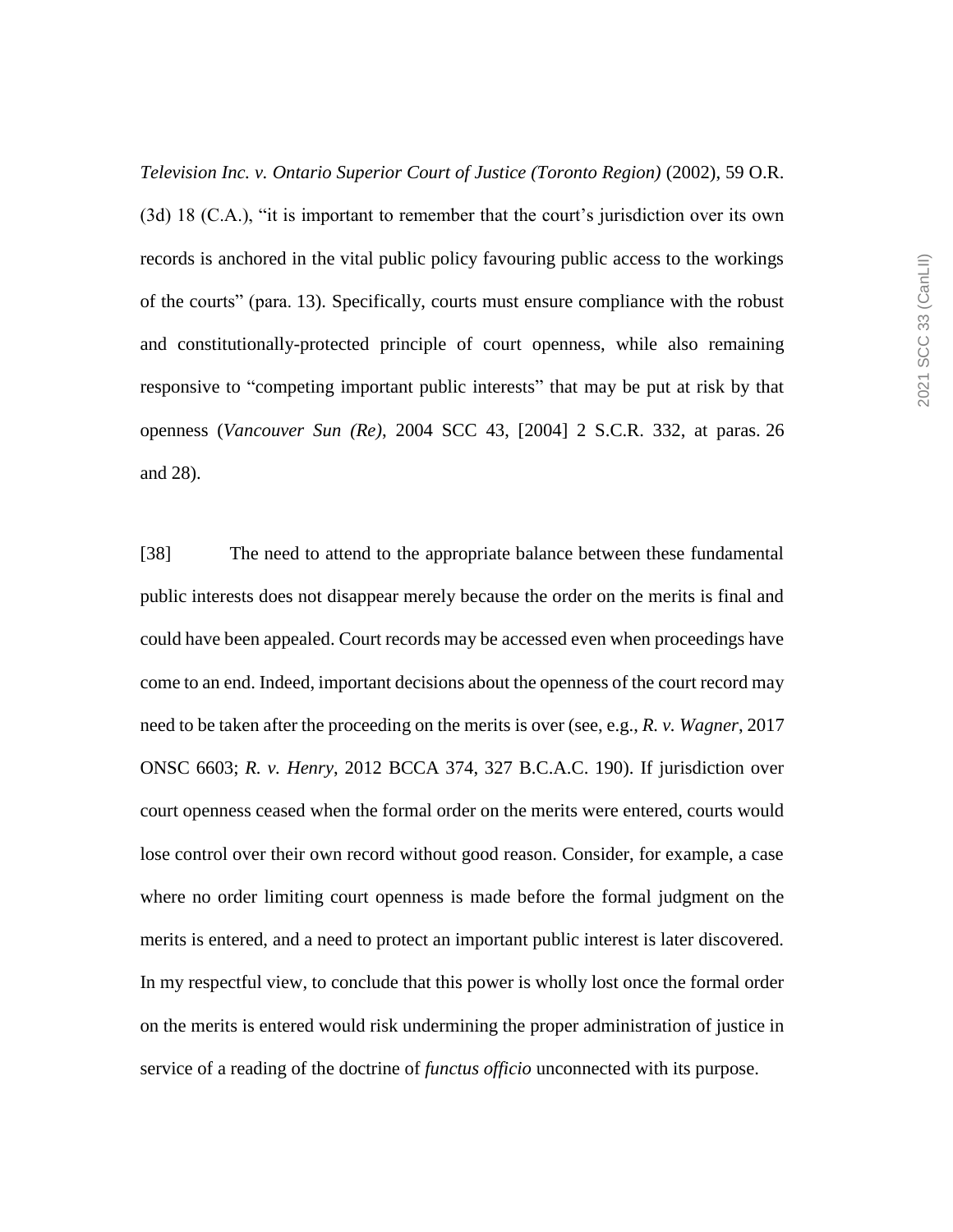[39] Recognizing that this jurisdiction survives the end of the underlying proceeding is not inconsistent with the purposes of finality and stability of judgments associated with the doctrine of *functus officio*. Relief granted pursuant to this power leaves the substance of the underlying proceeding and the reasons that support it undisturbed. While some interlocutory motions, such as motions relating to the admissibility of evidence, may have an impact on the final decision on the merits, deciding public access to the court record has no bearing on the underlying proceeding or its appeal. The doctrine of *functus officio* reflects the transfer of the decision-making authority in respect of final judgments from the court of first instance to the appellate court (*Chandler*, at p. 860, citing *In re St. Nazaire Co.* (1879), 12 Ch. D. 88). It was never intended to restrict the ability of those lower courts to control their own files in respect of these decisions.

[40] To be clear, this does not mean that *functus officio* never applies to publication bans or sealing orders. The point is simply that a court is not precluded from deciding a motion concerning court openness merely because it is *functus officio* with respect to the merits of the underlying proceeding.

# (2) Decisions Regarding Court Openness May Be Reconsidered in Limited **Circumstances**

[41] That courts retain supervisory jurisdiction over their court records is not to say that once decisions concerning court openness have been made they are open to reconsideration at any time or for any reason. Where a decision concerning court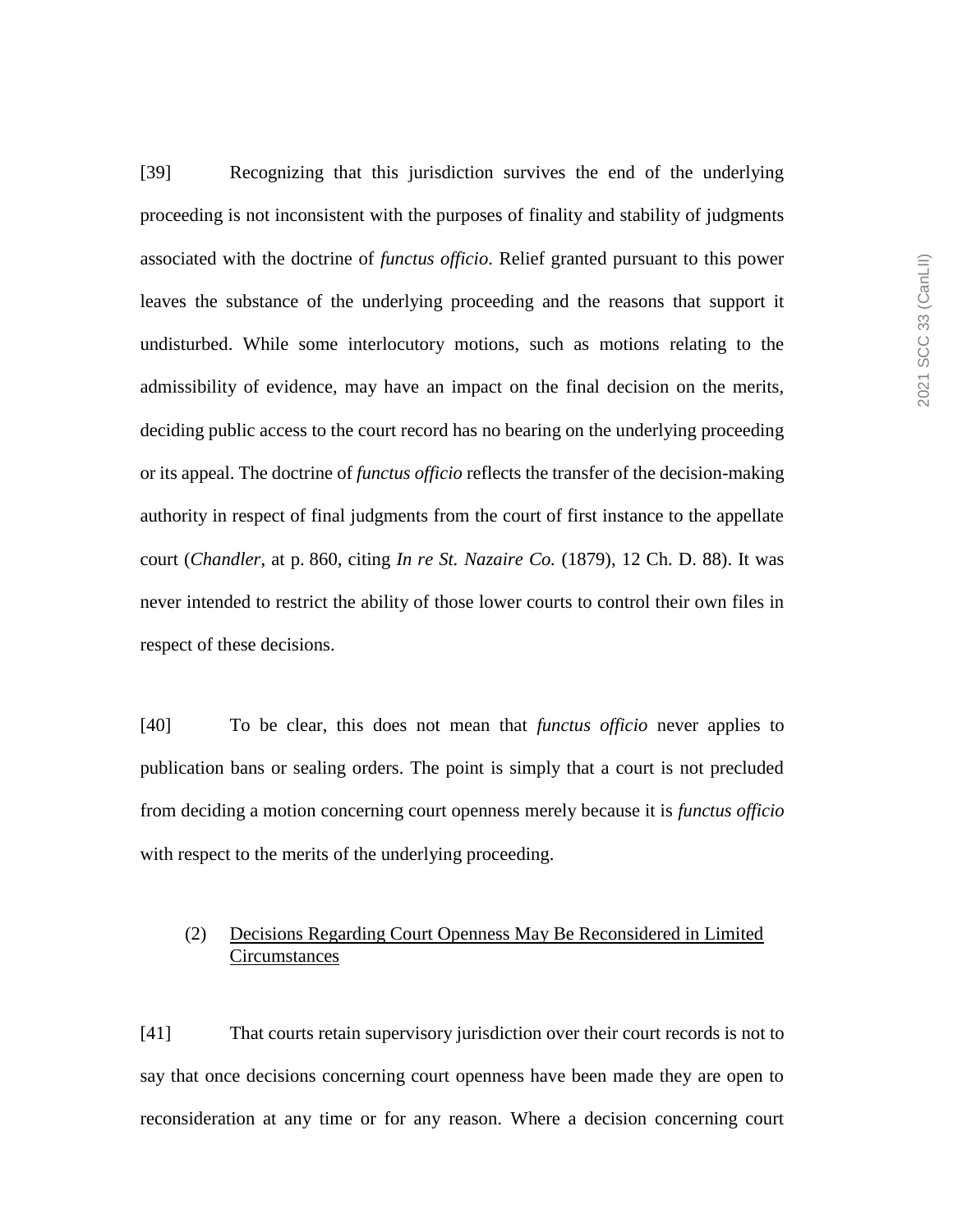openness is formalized in an order, *functus officio* may apply, regardless of whether or not it is ancillary to some other proceeding. Even where, as here, a decision concerning court openness is not formalized in an order, finality remains an important value in the making of publication bans and sealing orders. Indeed, in this case the CBC has in fact appealed an ancillary publication ban that has never been formalized in an order. The need to provide litigants with a stable basis from which to launch an appeal — a central rationale underpinning *functus officio* (see *Doucet-Boudreau*, at para. 79) — can apply, even where *functus officio* technically does not.

[42] Therefore, regardless of whether a court is deprived of jurisdiction by the doctrine of *functus officio*, the importance of finality will mean courts will be rightly reluctant to reconsider questions of court openness. A publication ban or sealing order is, however, susceptible to reconsideration by the issuing court, albeit on narrow grounds. This will include cases where an affected party not given notice proposes to make novel submissions that could affect the result, or on the basis of a material change in circumstances. This applies to both publication bans and sealing orders that are formalized in an order and those that are not.

[43] Central to the CBC's claim that the Court of Appeal had jurisdiction to vary the 2018 publication ban is that it was made without proper notice to the press as an affected party.

[44] One basis for revisiting a publication ban or sealing order may indeed arise when an affected person who was not given notice of the making of the order later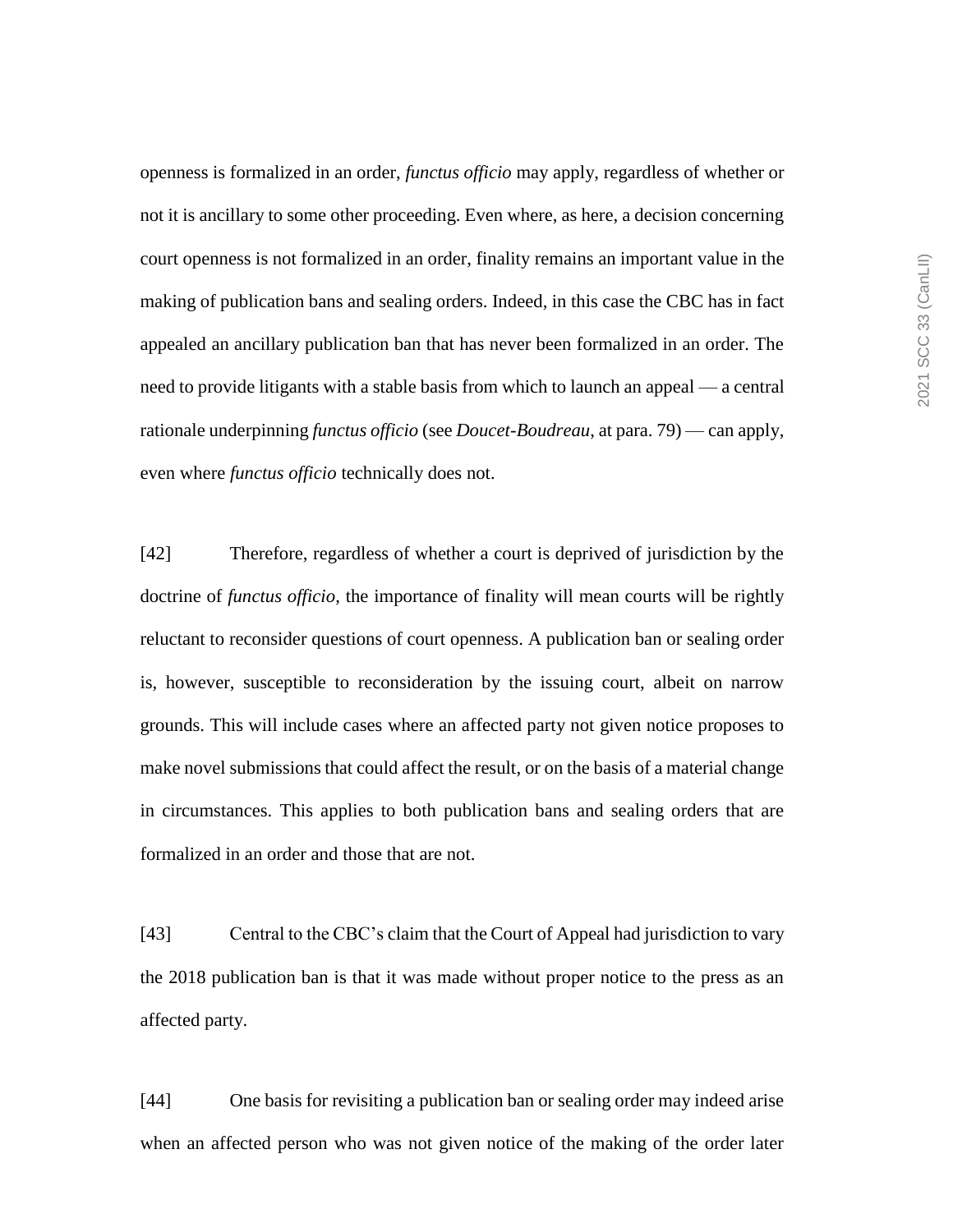seeks to vary it or have it set aside. Natural justice is understood to require that whenever a person is affected by a decision, they generally have the right to appropriate notice of that decision and an opportunity to be heard (*Supermarchés Jean Labrecque Inc. v. Flamand*, [1987] 2 S.C.R. 219, at pp. 233-34). When an order is made without the submissions of an affected person because that person was not given proper notice, such as an *ex parte* order, the law recognizes that the court that made that order generally has authority to review it on motion of that affected person (*Wilson v. The Queen*, [1983] 2 S.C.R. 594, at p. 607, citing *Dickie v. Woodworth* (1883), 8 S.C.R. 192). This ensures that affected persons are not unfairly subjected to orders made without the benefit of their submissions (see, generally, F.-O. Barbeau, "Rétractation du jugement", in *JurisClasseur Québec — Collection droit civil — Procédure civile I*  (2nd ed. (loose-leaf)), by P.-C. Lafond, ed., fasc. 31, at No. 39). This principle also finds expression in various rules of court procedure (see, e.g., *Court of Queen's Bench Rules*, Man. Reg. 553/88R, r. 37.11 ("*Queen's Bench Rules*")). Similar principles apply to orders concerning court openness: I note for example that courts in Ontario have relied on the *Rules of Civil Procedure*, R.R.O. 1990, Reg. 194, to decide challenges to sealing orders brought by media representatives who were not given proper notice of the hearing at which the order was made (*Hollinger Inc. v. The Ravelston Corp.*, 2008 ONCA 207, 89 O.R. (3d) 721, at para. 43, per Juriansz J.A., dissenting in part but not on this point).

[45] To challenge an existing order concerning court openness, the moving party must qualify as an affected person to whom standing should be granted. Further,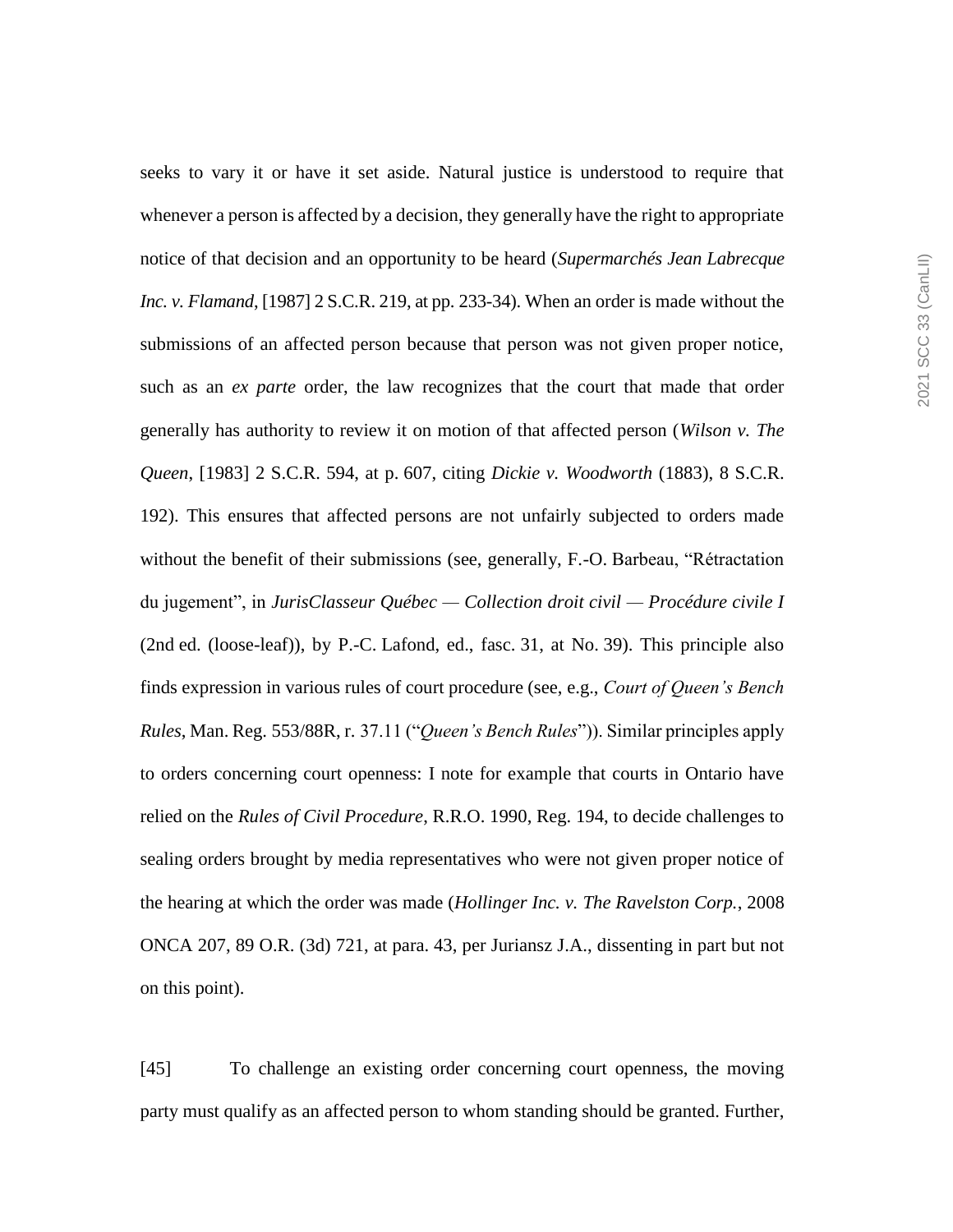where so required, that party must have acted with due dispatch in seeking to set aside the impugned order. Both of these points merit brief comment in view of arguments made here.

[46] First, it is important to recognize that applying this principle to publication bans or sealing orders requires some consideration of standing, because of the broad effects of such an order. Insofar as a publication ban or a sealing order impinges on the open court principle, such orders can, for example, affect the public's right to freedom of expression and freedom of the press under s. 2(b) of the *Charter* (*Vancouver Sun*, at para. 26). Court openness is understood as a public good, not an interest that belongs to a particular individual or entity. Further, the risks to competing important interests which justify limits on court openness must also reflect public values, even if they might be aimed at protecting particular persons (*Sierra Club of Canada v. Canada (Minister of Finance)*, 2002 SCC 41, [2002] 2 S.C.R. 522, at para. 55). Yet, in the interest of the orderly administration of justice, it cannot be that every member of the public or media entity has standing to bring an individual motion to set publication bans aside in the absence of such notice. This would make the number of parties entitled to reconsideration potentially endless. Instead, as this Court held in *Dagenais*, with regard to publication bans in criminal matters, standing in these cases should be thought of as a matter of the court's discretion (pp. 869 and 872; see also *R. v. White*, 2008 ABCA 294, 93 Alta. L.R. (4th) 239, at para. 12, aff'd *Toronto Star Newspaper Ltd. v. Canada*, 2010 SCC 21, [2010] 1 S.C.R. 721).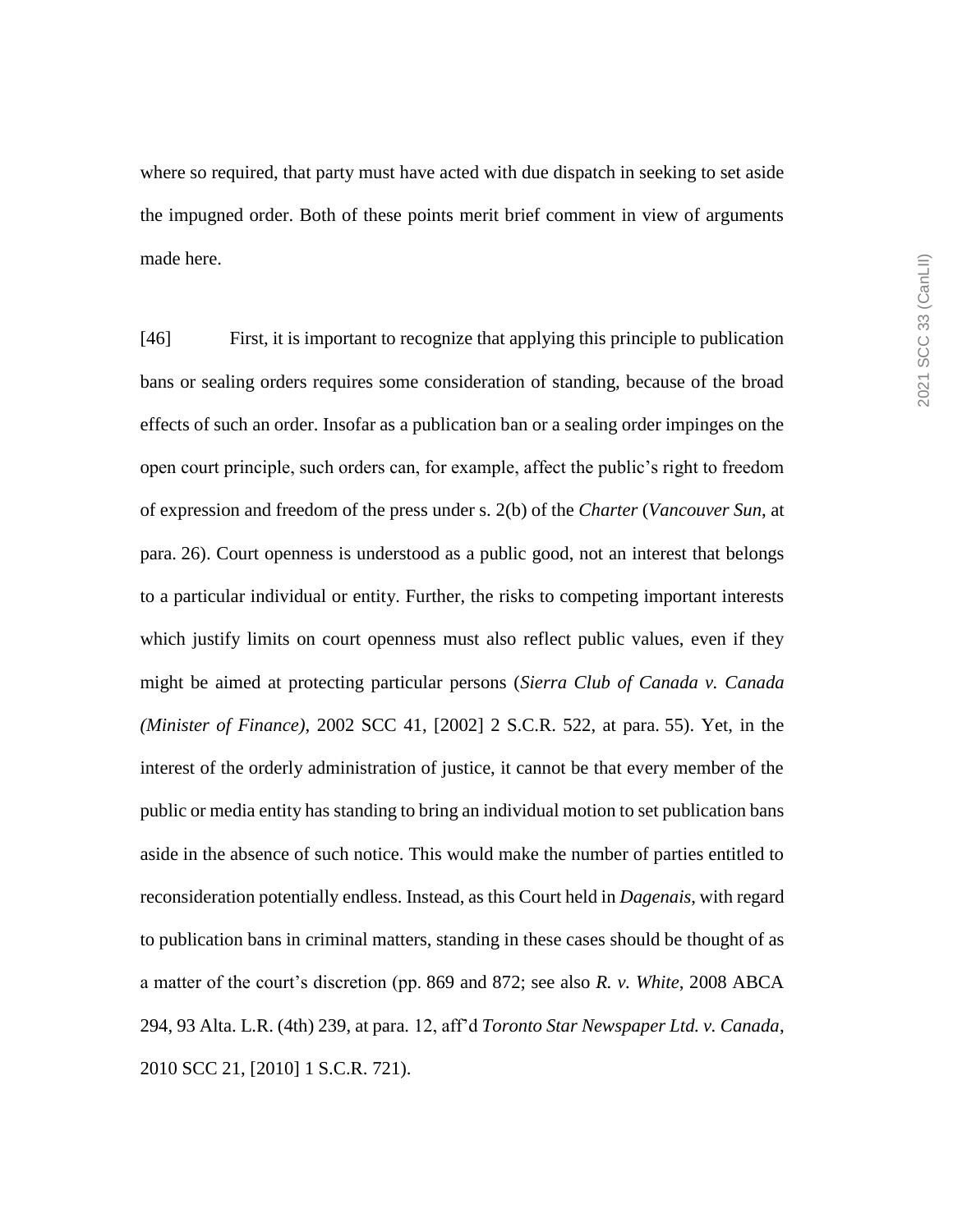[47] In respect of standing, an order limiting court openness engages the constitutionally-protected right of a free press to report on judicial proceedings (*Canadian Broadcasting Corp. v. Canada (Attorney General)*, 2011 SCC 2, [2011] 1 S.C.R. 19, at para. 2; *Vancouver Sun*, at para. 26). When that order has been made in the absence of notice to the media, a representative of the media should generally have standing to challenge an order that threatens the open court principle where they are able to show that they will make submissions that were not considered in its making that could affect the result (see, generally, *Hollinger*, at paras. 36-39). In practice, and properly in my view, standing is seldom refused to the media to participate in open court proceedings where it is sought (J. Rossiter, *Law of Publication Bans, Private Hearings and Sealing Orders* (loose-leaf), s. 8.1.10). Equally, a person directly affected by an order concerning court openness because it might harm their individual interests should, as a matter of course, have standing to challenge that order (see, generally, *Ivandaeva Total Image Salon Inc. v. Hlembizky* (2003), 63 O.R. (3d) 769 (C.A.), at para. 27). Courts should nevertheless retain some residual discretion to deny standing where hearing the motion would not be in the interests of justice, as in the case, for example, that it would unduly harm the parties or merely duplicate argument that is already before the court (*Dagenais*, at p. 869; *White*, at para. 12; see, e.g., *Canadian Transportation Accident Investigation and Safety Board v. Canadian Press* (2000), 184 N.S.R. (2d) 159 (S.C.), at paras. 18-21). The requirement of standing, therefore, by limiting who may challenge a publication ban or sealing order, serves the goals of finality and mirrors the discretionary approach to standing that this Court has previously endorsed.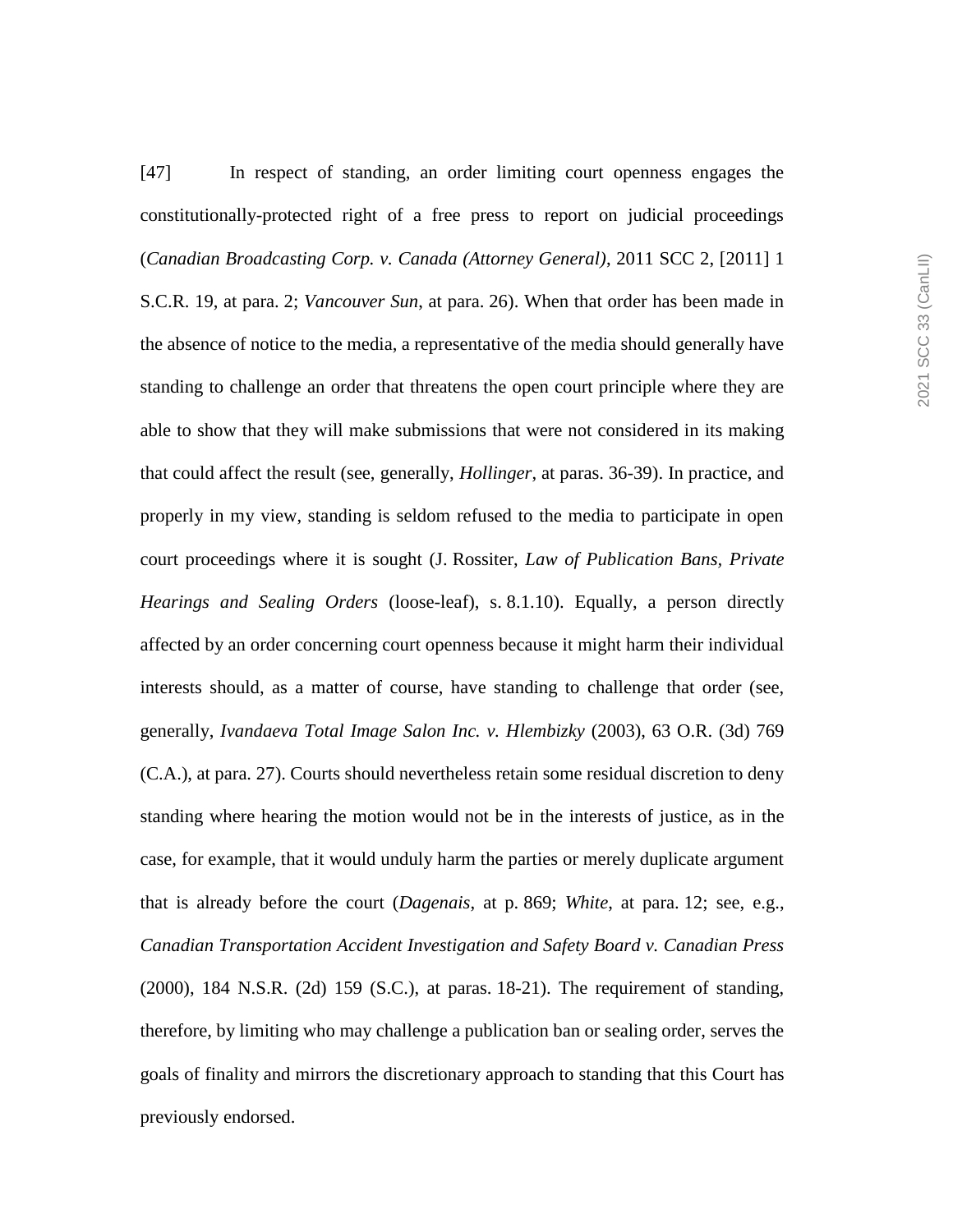[48] Second, as to delay, courts may decline to hear a motion to vary or set aside an order dealing with court openness made without notice if the moving party was unreasonably slow in bringing that motion after becoming aware of the order, such that it is no longer in the interests of justice to hear it. Once the moving party has become aware the order exists, they are then expected to take prompt action to challenge the order or otherwise acquiesce to its existence (see, e.g., *9095-7267 Québec inc. v. Caisse populaire Ste-Thérèse-de-Blainville*, 2001 CanLII 14878 (Que. C.A.), at para. 46; see also *Rules of Civil Procedure*, r. 37.14 (Ontario); *Code of Civil Procedure*, CQLR, c. C-25.01, art. 349 (Quebec); *Alberta Rules of Court*, Alta. Reg. 124/2010, r. 9.15; *Queen's Bench Rules*, r. 37.11 (Manitoba)). Strathy J., as he then was, explained that a timeliness requirement reflects the common sense presumption that "a party who sits on his or her rights in the face of a court order has accepted the legitimacy of the order" (*Attorney General of Ontario v. 15 Johnswood Crescent*, 2009 CanLII 50751 (Ont. S.C.), at para. 43).

[49] In some instances, the legislature will provide indications of the appropriate period of delay. In the absence of legislative direction, courts must be guided by the purpose of the rule and the circumstances of each case (see, generally, *Johnswood*, at para. 45). As in other cases where courts are asked not to hear proceedings by reason of an unacceptable delay, the task is not a mechanical calculation, but rather a contextual balancing of finality and timely justice against the importance of the matter being heard on its merits (*Marché D'Alimentation Denis Thériault Ltée v. Giant Tiger Stores Ltd.*, 2007 ONCA 695, 87 O.R. (3d) 660, at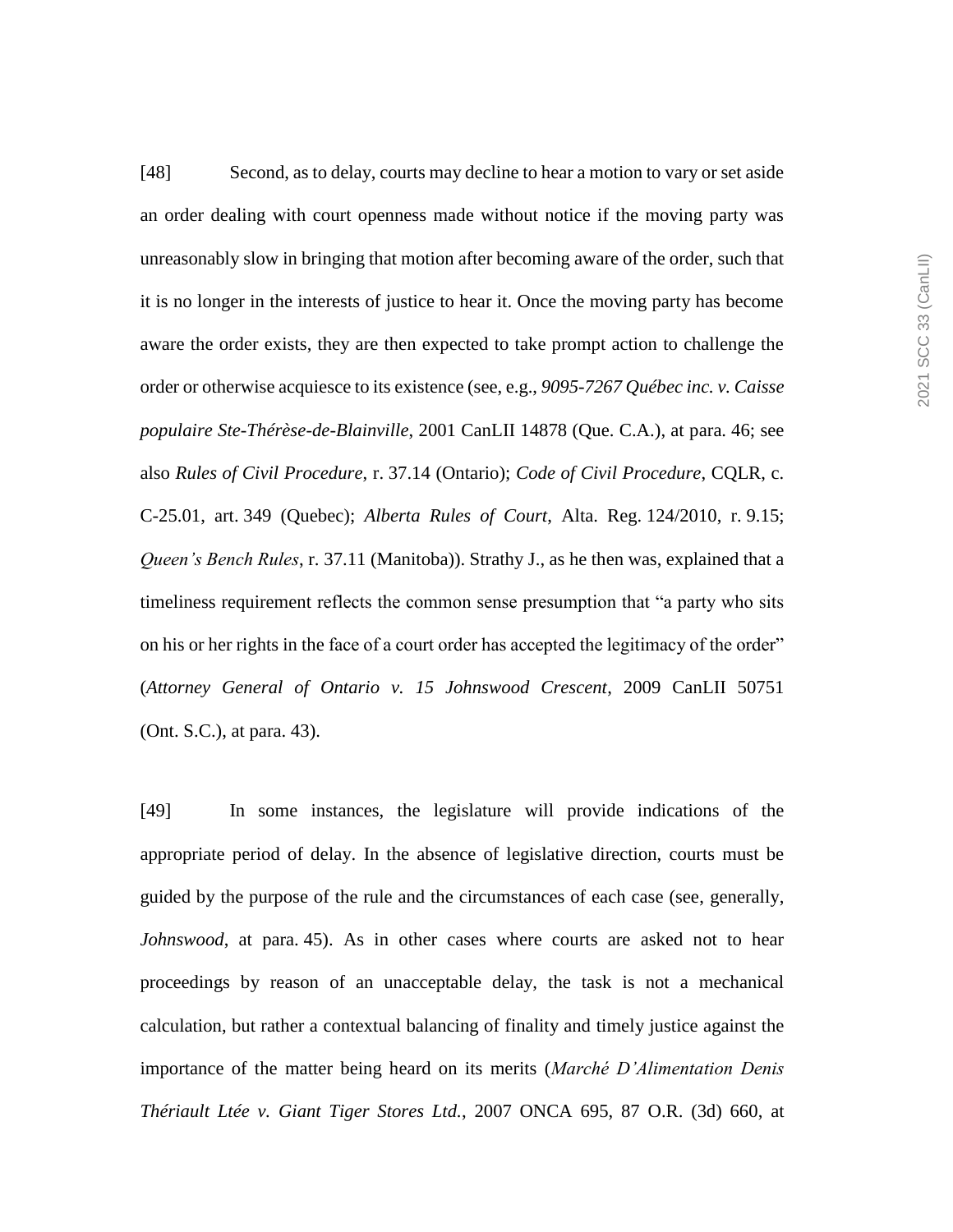para. 34; *1196158 Ontario Inc. v. 6274013 Canada Ltd.*, 2012 ONCA 544, 112 O.R. (3d) 67, at para. 19). By way of example, under the *Rules of Civil Procedure*, a period of three months to bring a motion to set aside an order dismissing the action for delay was held to be reasonable in the context of one dispute (*Toronto Standard Condominium Corporation No. 2058 v. Cresford Developments Inc.*, 2019 ONSC 801, 97 C.L.R. (4th) 306, at para. 36), but a largely unexplained ten-month delay meant in another case that the applicant had not moved forthwith (*1202600 Ontario Inc. v. Jacob*, 2012 ONSC 361, at paras. 102 and 121 (CanLII)). In one Manitoba case, a delay of five months in moving to set aside a judgment was found not to be unreasonable in the circumstances (*585430 Alberta Ltd. v. Trans Canada Leasing Inc.*, 2005 MBQB 220, 196 Man. R. (2d) 191, at para. 56). I stress, however, that this determination is inherently tied to the facts of each particular case and the nature of the issue raised. Especially where this delay has caused meaningful prejudice to the responding parties, courts may conclude it is not in the interests of justice to hear a motion. This requirement safeguards finality by circumscribing reconsideration in the temporal dimension.

[50] On the basis of these principles, then, and in the absence of explicit legislation to the contrary, a court may vary or set aside an order concerning court openness it has made on timely motion by an affected person who was not given notice of the making of that order and to whom it is appropriate to grant standing for this purpose.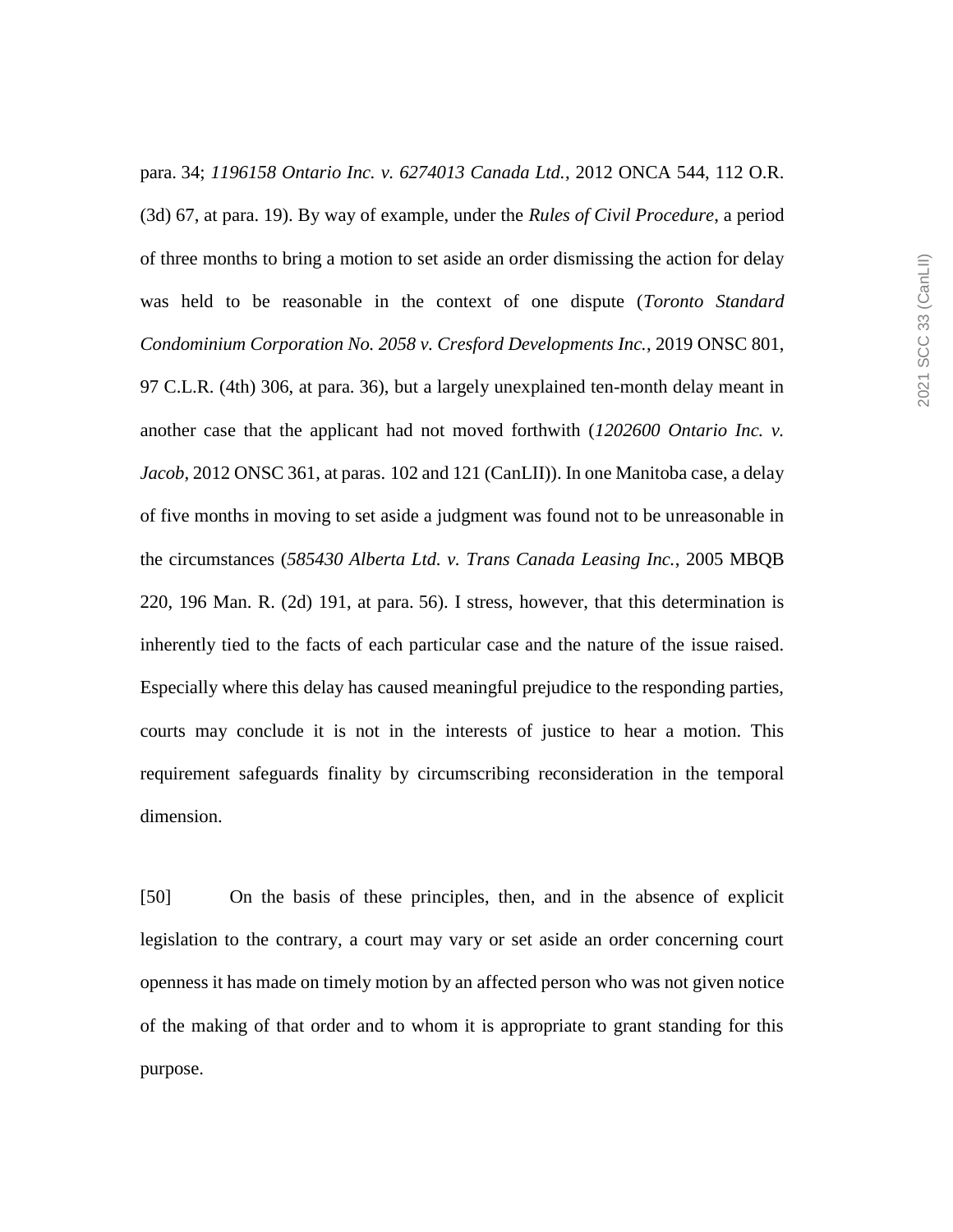[51] To be clear, limits on court openness, such as a publication ban, can be made without prior notice to the media. Given the importance of the open court principle and the role of the media in informing the public about the activities of courts, it may generally be appropriate to give prior notice to the media, in addition to those persons who would be directly affected by the publication ban or sealing order, when seeking a limit on court openness (see *Jane Doe v. Manitoba*, 2005 MBCA 57, 192 Man. R. (2d) 309, at para. 24; *M. (A.) v. Toronto Police Service*, 2015 ONSC 5684, 127 O.R. (3d) 382 (Div. Ct.), at para. 6). But whether and when this notice should be given is ultimately a matter within the discretion of the relevant court (*Dagenais*, at p. 869; *M. (A.)*, at para. 5). I agree with the submissions of the attorneys general of British Columbia and Ontario that the circumstances in which orders limiting court openness are made vary and that courts have the requisite discretionary authority to ensure justice is served in each individual case.

[52] Indeed this Court has explicitly recognized the discretion of courts to decide when notice to the media is required in the case of search warrants and production orders. In *R. v. National Post*, 2010 SCC 16, [2010] 1 S.C.R. 477, this Court held that granting a search warrant in the absence of the affected media organization was not a jurisdictional error; the issuing judge had discretion regarding the timing and modality of notice to the media (paras. 83-84). Similarly, in *R. v. Vice Media Canada Inc.*, 2018 SCC 53, [2018] 3 S.C.R. 374, Moldaver J. considered a media organization's argument that notice of an application for a production order affecting it was required (para. 59). He rejected that submission because the *Criminal Code* explicitly provided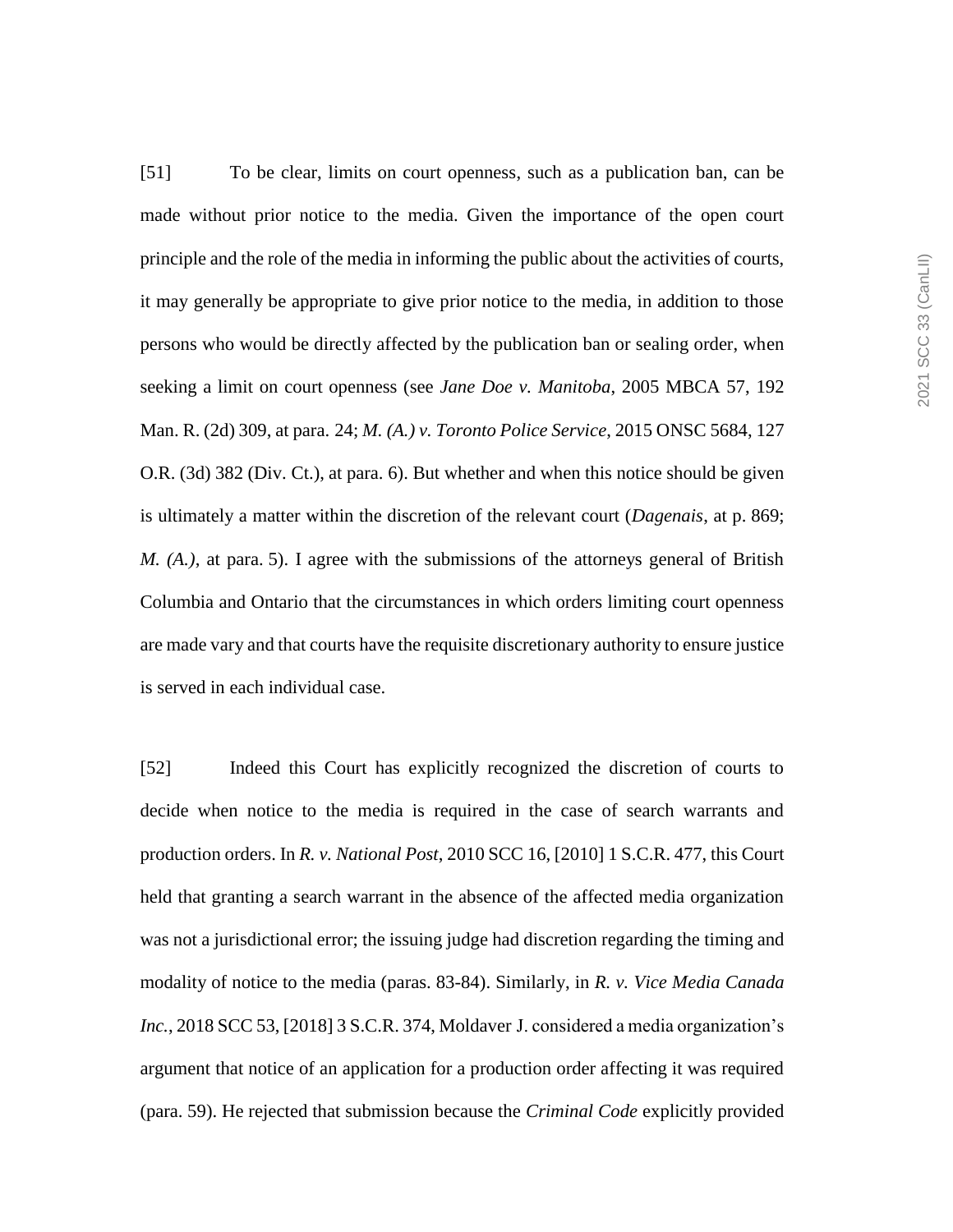for *ex parte* proceedings and the negative impact on the media was mitigated by the statutory right to apply to have the order varied or revoked at a later stage (paras. 61-62). It follows from these authorities that giving notice is not a pre-requisite to the issuance of a valid order in these circumstances. At the same time, this jurisprudence does not exclude the possibility of providing notice after an order has been granted or entertaining a motion to vary or set aside an order by an affected person who was not given prior notice.

[53] I also agree with the CBC that courts may exercise discretion to vary or set aside a publication ban or sealing order where the circumstances relating to the making of the order have materially changed in accordance with the principle set out by this Court in *Adams*. As Sopinka J. observed in that case, "[a]s a general rule, any order relating to the conduct of a trial can be varied or revoked if the circumstances that were present at the time the order was made have materially changed" (para. 30). This rule applies to orders involving court openness (see, e.g., *British Columbia v. BCTF*, 2015 BCCA 185, 75 B.C.L.R. (5th) 257, at paras. 15-22; *Morin v. R.* (1997), 32 O.R. (3d) 265 (C.A.), at pp. 272-73).

[54] I hasten to say, however, that I do not read *Adams* to bear the meaning the CBC attributes to it in their factum. The CBC says the case was about "whether the doctrine of *functus officio* prevented a trial judge from rescinding a publication ban it had previously issued" and suggests that it is a case about how the doctrine of *functus officio* applies to ancillary orders (A.F., at paras. 82-83). On my understanding, *Adams*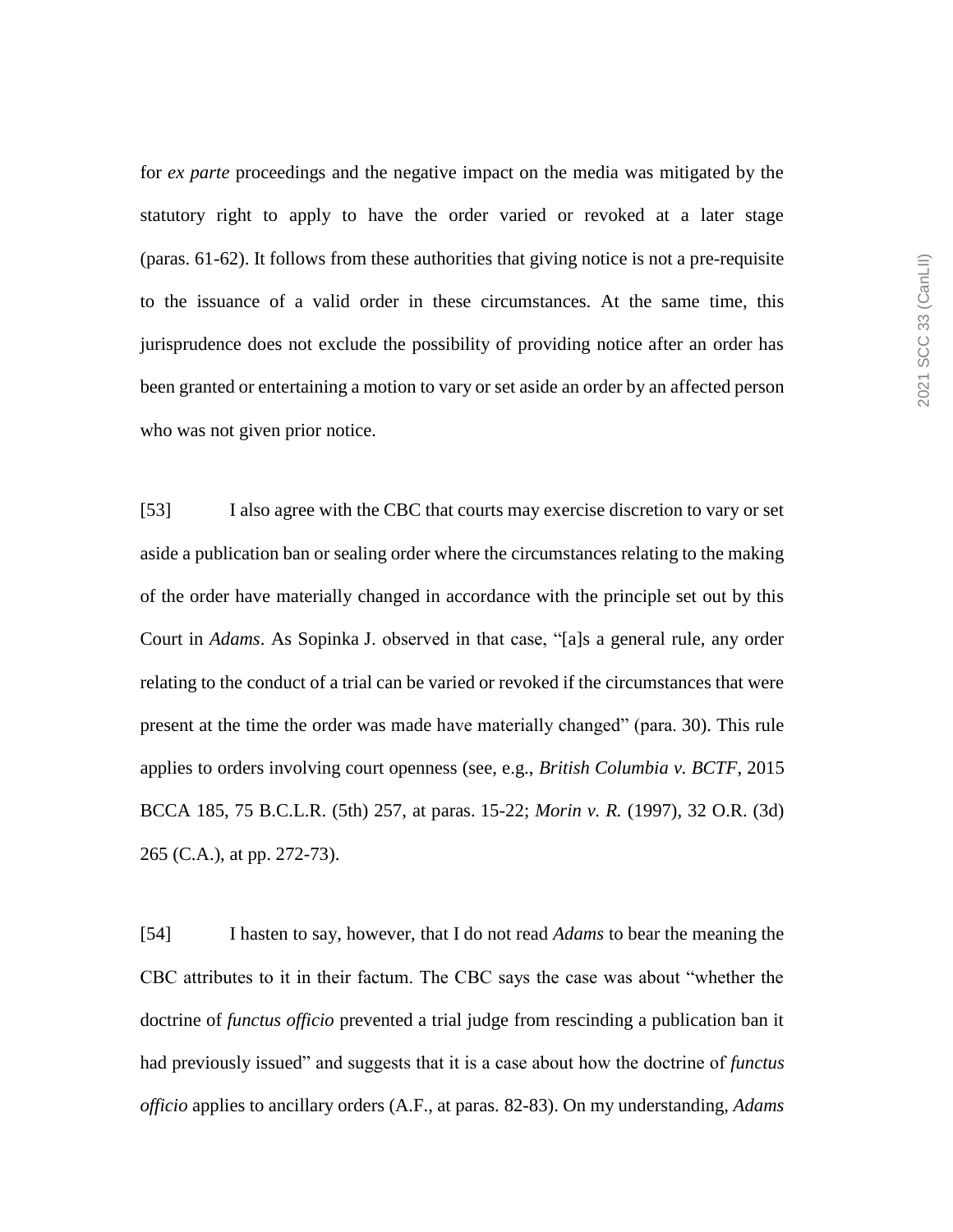dealt simply with the question as to when a judge could reconsider a previous order made in the course of trial. The impugned order, which purported to lift a publication ban previously made, was decided as the trial judge dismissed the charges against the accused (*Adams*, at para. 5). This Court concluded that the trial judge did not have the power to revoke the order because the circumstance that made the order mandatory had not changed (para. 31). Subsequent appellate jurisprudence has interpreted the judgment to provide a general rule about varying such orders, rather than a rule about *functus officio* (see, e.g., *BCTF*, at para. 22; *R. v. B. (H.)*, 2016 ONCA 953, 345 C.C.C. (3d) 206, at para. 51; *R. v. Le*, 2011 MBCA 83, 270 Man. R. (2d) 82, at para. 123). The principles in *Adams* balance finality and flexibility even when the court is not *functus officio*, by permitting the reconsideration of such orders where there has been a material change of circumstances.

[55] In deciding whether this rule from *Adams* applies, I do agree that a first question for the court will be whether there has been a material change in circumstances since the making of the initial order (para. 30). The burden of establishing this change falls to the party seeking a variation in the order (see, by analogy, *L.M.P. v. L.S.*, 2011 SCC 64, [2011] 3 S.C.R. 775, at para. 31). That party must establish both that a change of circumstances has occurred and that the change, if known at the time of the initial order, would likely have resulted in an order on different terms (*L.M.P.*, at para. 32; *Droit de la famille — 132380*, 2013 QCCA 1504, 37 R.F.L. (7th) 1, at paras. 75-76; *R. v. Baltovitch* (2000), 47 O.R. (3d) 761 (C.A.), at para. 6). The correctness of the initial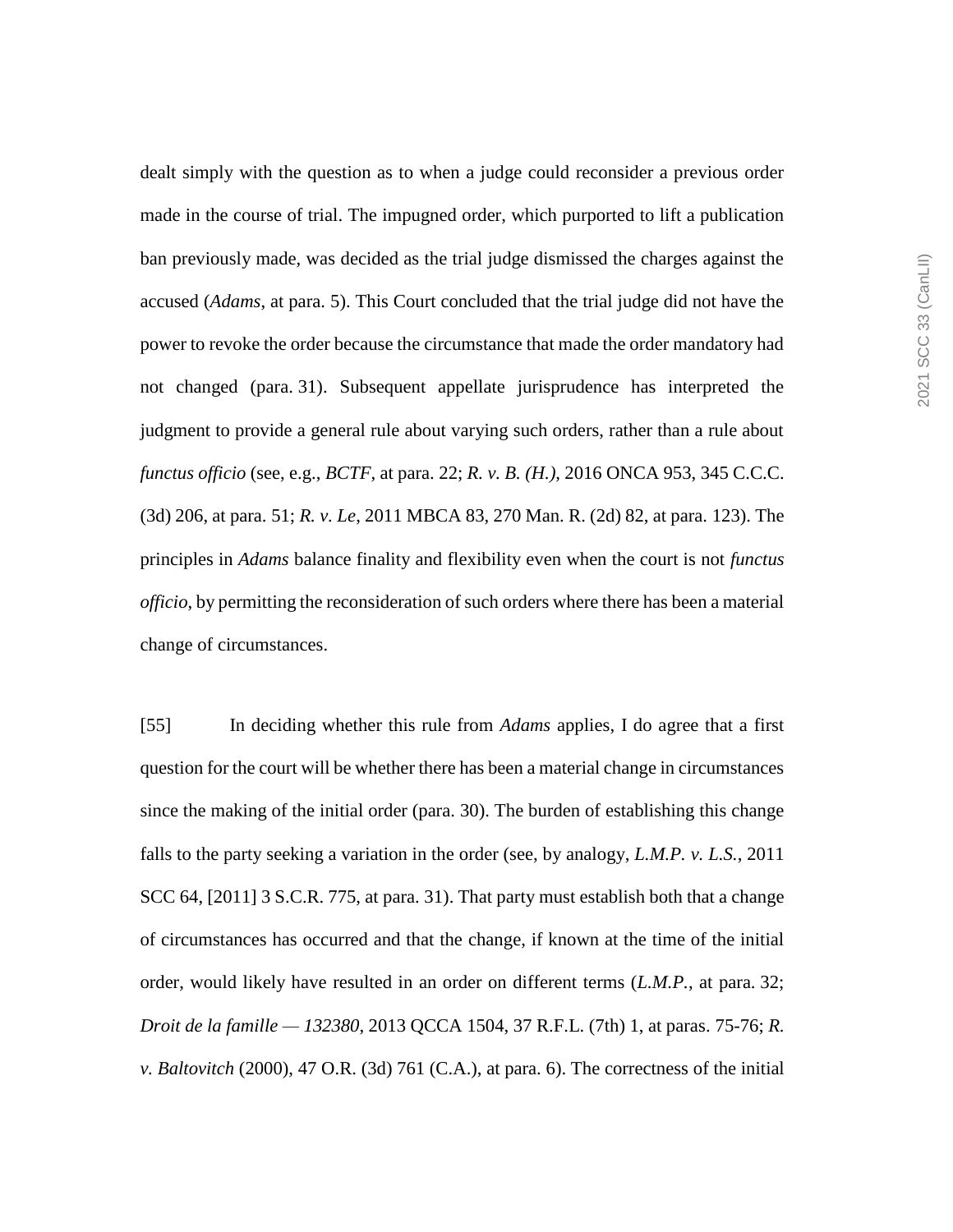order is presumed and is not relevant to the existence of a material change of circumstances (*L.M.P.*, at para. 33; *Droit de la famille — 132380*, at para. 78).

[56] Instances in which a court may reconsider a decision respecting its court record are distinct from an appeal or application for *certiorari* made to a higher court from such decisions (see, generally, *Dagenais*, at pp. 870-72). In a motion to reconsider on both grounds described above, the original court is not being asked to reconsider its decision because it is wrongly decided, but rather because it was made without relevant submissions from an affected party or on the basis of a material change in the circumstances that justified the initial decision.

[57] Finally, I note that the general principles considered here can, of course, be displaced by legislation, such as the applicable rules of court, designed to determine more exactly when it is appropriate to reconsider orders concerning court openness.

## B. *Application to the Facts of This Case*

## (1) The Court of Appeal Erred in Concluding It Had No Jurisdiction to Consider the CBC's Motion

[58] In answer to the preliminary question raised by the first appeal from the 2019 Jurisdiction Judgment, I turn now to whether the Court of Appeal erred in concluding it did not have jurisdiction to hear the CBC's motion to gain access to the Posner affidavit and set aside the publication ban.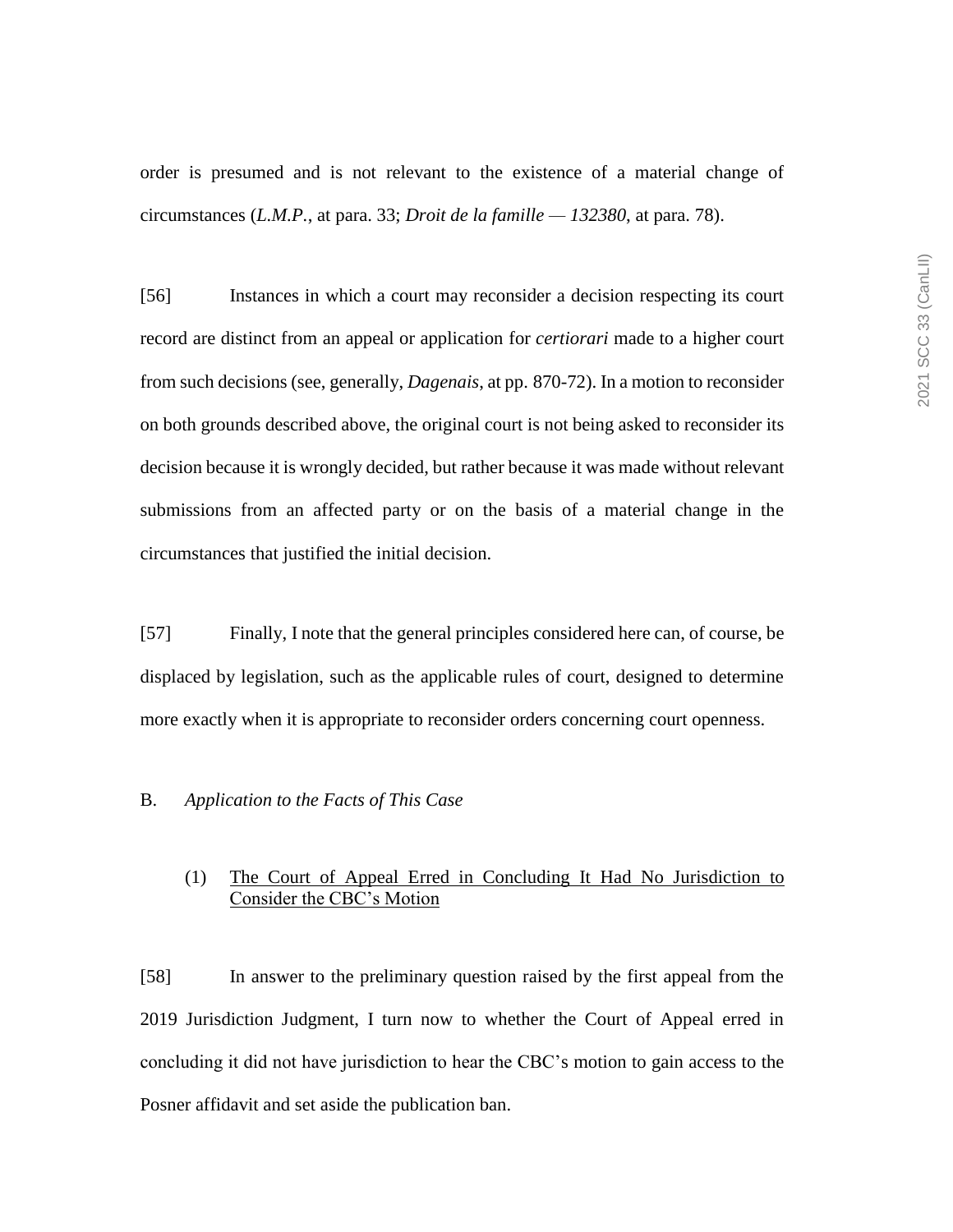[59] The CBC submits that the Court of Appeal was mistaken when it declined jurisdiction on the basis of the doctrine of *functus officio*. For the CBC, the flexible approach to *functus officio* spoken to in *Adams* requires ancillary orders, such as the publication ban here, to be treated separately from the merits of the main proceeding. Moreover, the circumstances in which the ban was ordered had changed. It was made without notice to the affected parties and no mention in a certificate of decision of the publication ban had been entered. The CBC maintains that it was not asking for a "rehearing" of the appeal or of the motion which, it recognizes, is prohibited by the *Court of Appeal Rules*. In the alternative, even if the prohibition against rehearings does apply, it must be interpreted flexibly as is the case with the doctrine of *functus officio*.

[60] The Crown answers that the Court of Appeal rightly held it was without jurisdiction given that the formal judgment had been entered. In its view, the only exception to the doctrine of *functus officio* that might conceivably apply here is that the CBC's arguments were never heard on their merits. That exception, says the Crown, does not apply here. While the CBC did not make submissions, it was covering the case and could have challenged the ban anytime between when the initial publication ban was made in May 2018 and when the certificate of decision was entered in January 2019. The CBC provides no proper explanation for its delay in taking action to set aside the publication ban. Even if a material change of circumstances would allow the Court of Appeal to reconsider its order, there was no such change in this case. The Court of Appeal's jurisdiction over the matter was exhausted.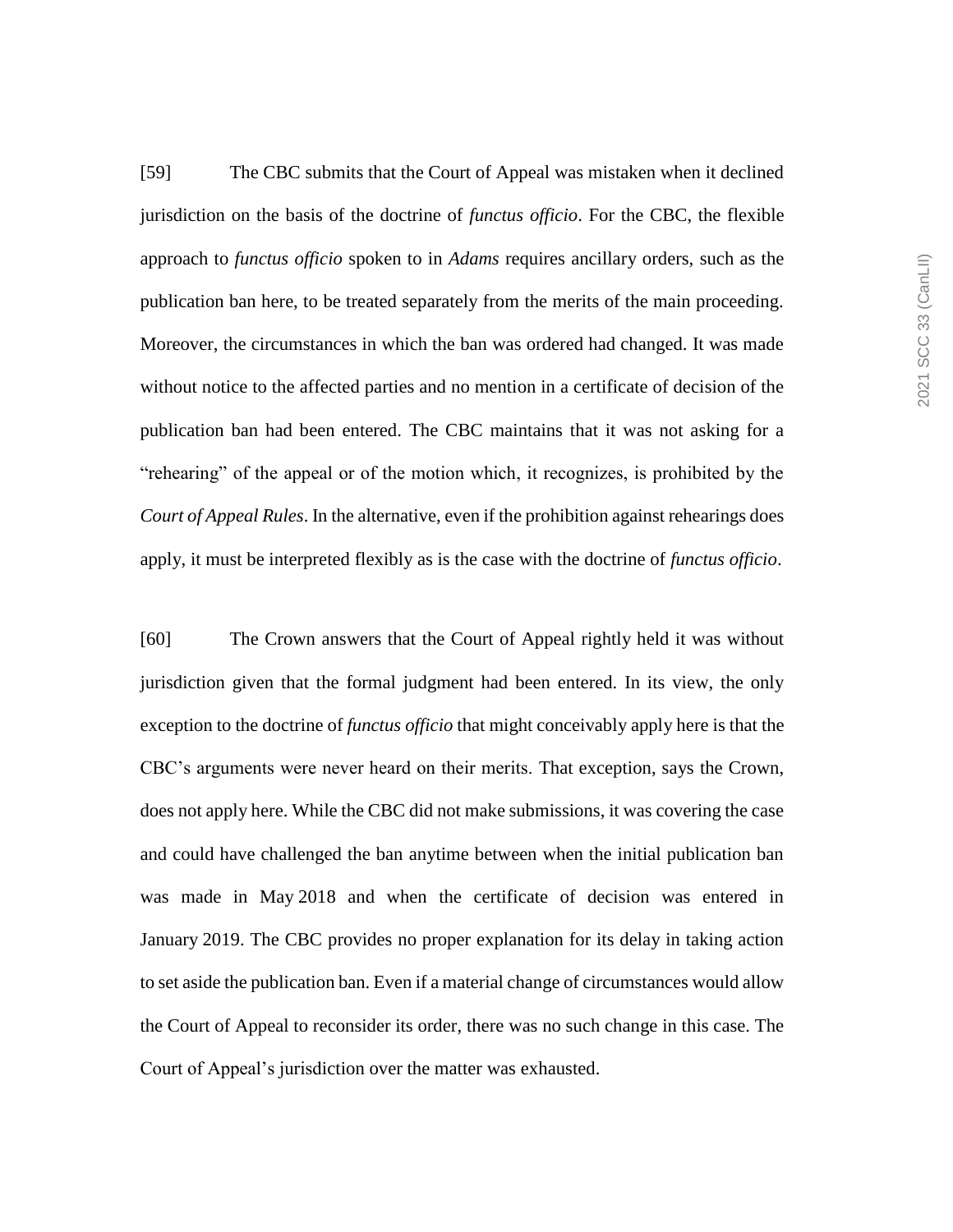[61] I agree with the CBC that the Court of Appeal did have the authority to uphold, vary or vacate the 2018 publication ban and grant or withhold access to the court record.

[62] It is best to note at the outset that appellate jurisdiction, such as that being exercised by the Court of Appeal in the proceeding below, must be grounded in legislation (*R. v. Smith*, 2004 SCC 14, [2004] 1 S.C.R. 385, at para. 21). In addition to any explicit grant, statutory and appellate courts should be understood to have the implicit power to control their own process and exercise other powers that are practically necessary to accomplish the role the law assigns them (*R. v. Cunningham*, 2010 SCC 10, [2010] 1 S.C.R. 331, at para. 19; *Lochner v. Ontario Civilian Police Commission*, 2020 ONCA 720, at para. 27 (CanLII)). I agree with the Attorney General of British Columbia that it may be unhelpful to describe this implicit authority as "inherent jurisdiction" given that appellate powers are, ultimately, rooted in statute (transcript, at pp. 100-1).

[63] The legislative foundation for the Court of Appeal's jurisdiction over the motion on court openness is plain here. As I have said, the supervisory jurisdiction over the court record is a feature of all courts (*MacIntyre*, at p. 189) and this is no less true of an appellate court. As part of the court's authority to control its own process, the power over the openness of proceedings and over the court record arises here by necessary implication from the legislative grant of the appellate court's adjudicative authority (see, generally, *Cunningham*, at para. 19). As a matter of procedural necessity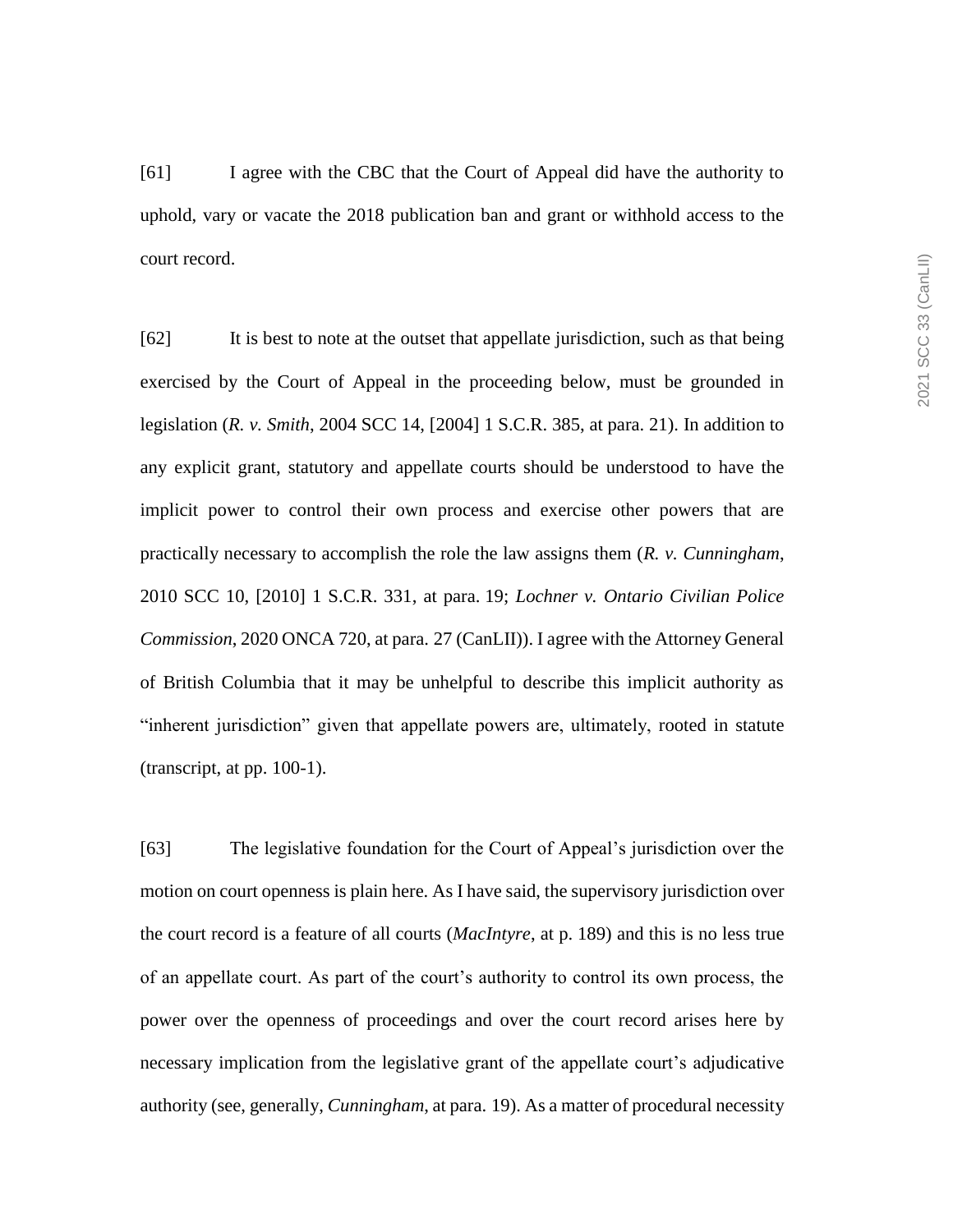— a publication ban or a sealing order may remain in place long after the substance of the appeal has been decided — this jurisdiction continues even after the formal judgment on the merits of a given appeal has been entered unless ousted by legislation. The Court of Appeal therefore had continuing, ancillary jurisdiction to consider the CBC's motion regarding sealing orders and publication bans. This included implied jurisdiction to vary or vacate its orders limiting court openness in accordance with the common law principles considered above. The only remaining question is whether any applicable legislation limits this jurisdiction for the Court of Appeal in this case.

[64] The *Court of Appeal Rules* do prohibit a "rehearing of an appeal" (in French, "*appel . . . entendu de nouveau*") after the certificate of decision has been entered, a rule on which the Court of Appeal relied in this case (r. 46.2(1) and (2), applicable by virtue of r. 45 of the *Manitoba Criminal Appeal Rules*, SI/92-106). This rule also prohibits the "rehearing" of motions (in French, "*faire l'objet d'une nouvelle audience*") (r. 46.2(12)). Relevant portions of r. 46.2 are as follows:

> **46.2(1)** There shall be no rehearing of an appeal except by order of the court or at the instance of the court.

> **46.2(2)** A rehearing of an appeal may be ordered before the certificate of decision has been entered.

> **46.2(12)** There shall be no rehearing on an application for leave or a motion.

 $[65]$  It is true that the certificate of decision referred to in r. 46.2(2) has been entered here in respect of the appeal bearing on the miscarriage of justice. Accordingly,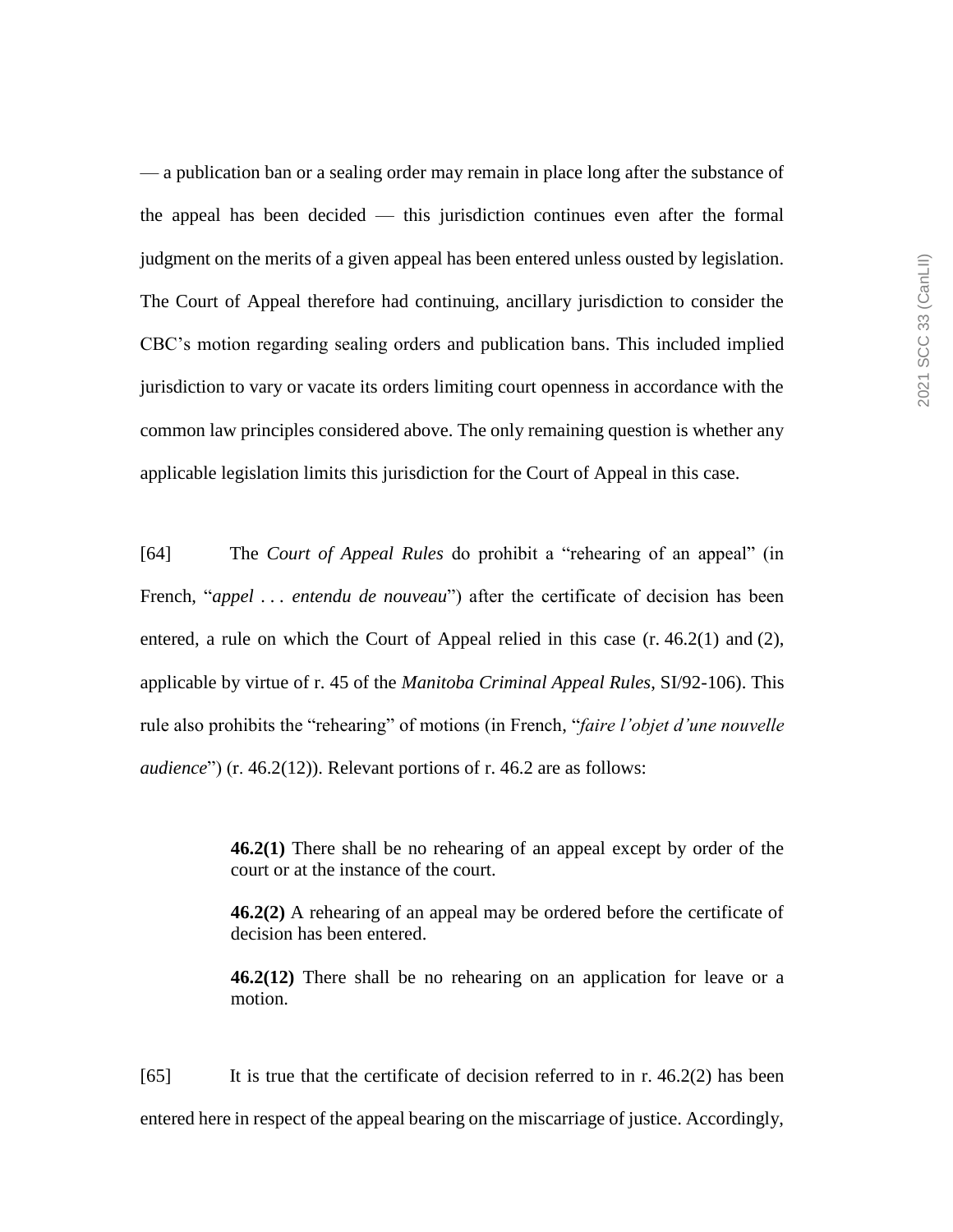a rehearing of Mr. Ostrowski's appeal on the merits is precluded in accordance with r. 46.2. Similarly, any motion that had been heard in the course of the proceeding cannot now be reheard, as this is foreclosed by r. 46.2(12).

[66] But these rules did not deprive the Court of Appeal of the ability to hear the CBC's motion concerning court openness. This is certainly not a "rehearing of an appeal" as contemplated by  $r. 46.2(1)$  and (2). The CBC brought a motion concerning access to the court file and did not seek to reopen the miscarriage of justice proceeding itself. Interpreting the prohibition against rehearing an appeal as precluding the Court of Appeal from hearing a motion concerning court openness, distinct from the merits of the appeal, is not plain from the text. The appeal is not to be "*entendu de nouveau*", to advert to the French text of r. 46.2(1) and (2). Nor does it accord with the purpose of rules prohibiting rehearings of the appeal that reflect the same core objectives of finality and stability of judgments associated with the doctrine of *functus officio* (see *Doucet-Boudreau*, at para. 79). There is nothing in r. 46.2 that prevents the CBC from seeking ancillary orders related to court openness after the certificate of decision has been entered on the merits.

[67] Similarly, the prohibition on the rehearing of motions in r. 46.2(12) cannot be interpreted to prohibit the CBC from moving to set aside the publication ban made without notice and which affects the open court principle. The impugned order was made of the Court of Appeal's own accord, with the consent of the parties, at the oral hearing and then continued indefinitely in para. 82 of the 2018 Publication Ban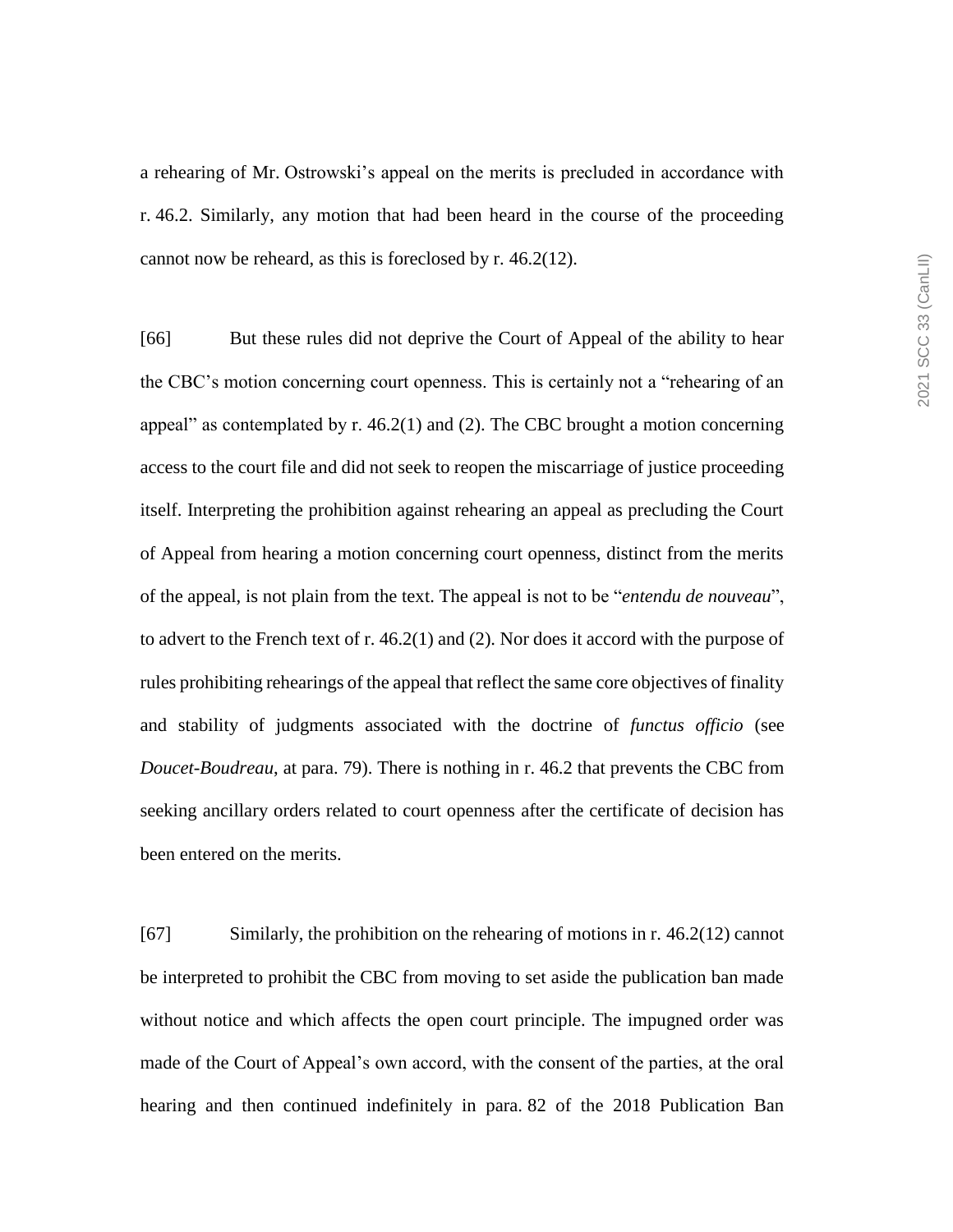Judgment. The court heard no submissions on point and provided no prior notice to anyone, including the media, notably the CBC who learned of the impugned ban shortly after the reasons were released. The CBC was not asking the Court of Appeal for a "rehearing" of a motion. The idea of a "rehearing" spoken to in r. 46.2 necessarily implies there was an original hearing and that the court would be hearing the same motion again, as the French ("*nouvelle audience*") in r. 46.2 makes plain.

[68] Instead, the CBC brought an altogether new motion to set aside the 2018 publication ban made in its absence. This may engage, as the CBC suggests, a fundamental principle of the administration of justice that parties affected by orders be given the opportunity to be heard. There is nothing in the text of  $r$ . 46(12) that modifies the generally applicable rule allowing the Court of Appeal to vary or rescind its publication ban or sealing order on motion from an affected person not given notice of the making of the order.

[69] The CBC also argued that the Court of Appeal should have taken up its rightful jurisdiction to vary the publication ban covering the Posner affidavit because there had been a material change of circumstances.

[70] I disagree. I think it should be recorded that the CBC did not, in the proceedings below, establish a material change of circumstances.

[71] While it may be the case that the finding of a miscarriage of justice by the Court of Appeal increased the public interest in the materials, that conclusion was made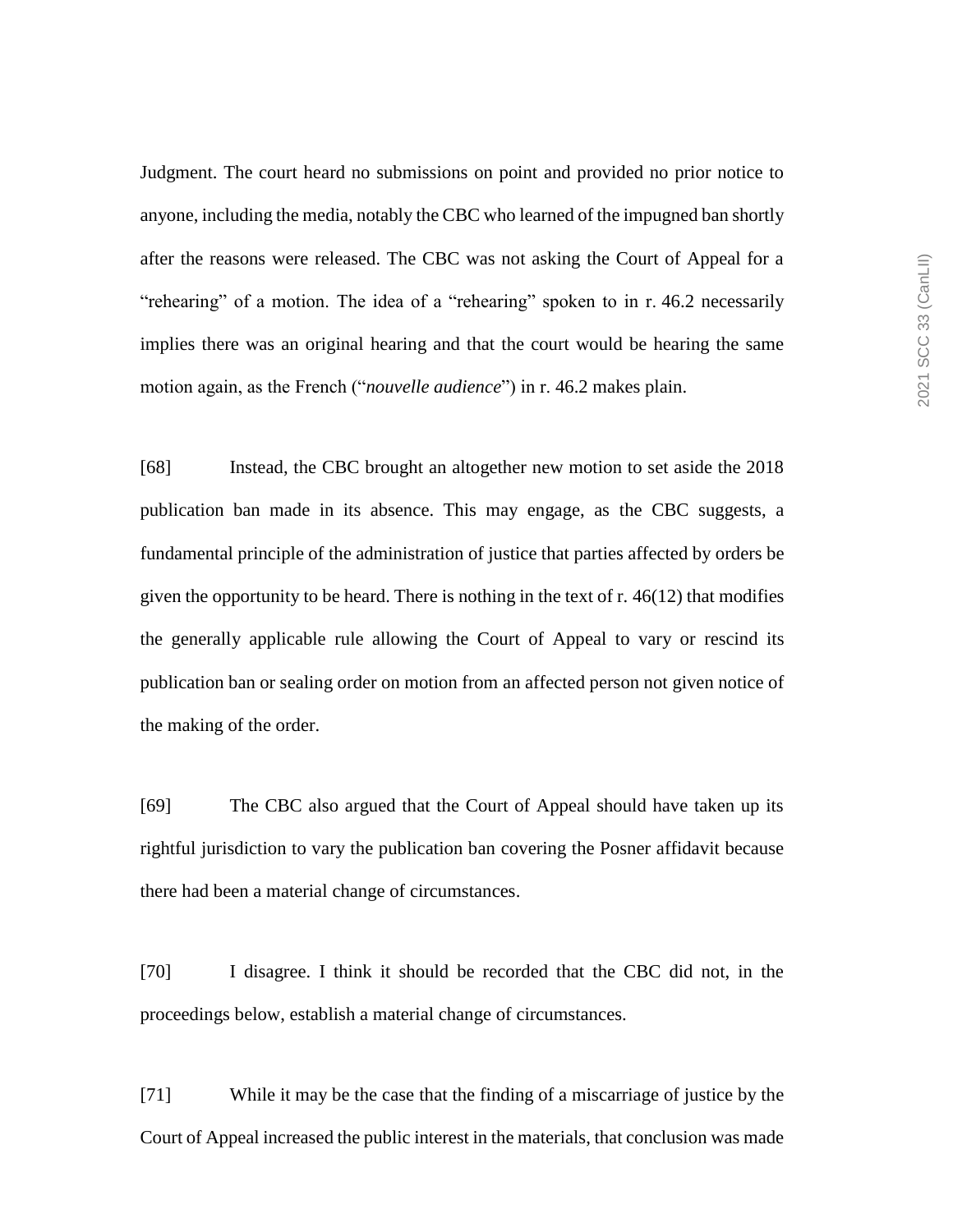in the 2018 Publication Ban Judgment in which the continuation of the publication ban was ordered. It cannot, therefore, be a change of circumstances that has occurred *since* the impugned order was made, as is required (*Adams*, at para. 30; *L.M.P.*, at para. 31).

[72] Equally, the subsequent appearance of the CBC in the proceedings as a party did not constitute, in itself, a material change in circumstances. Assuming the initial order was correctly made, as one must at this stage (*L.M.P.*, at para. 33), and recognizing that the CBC did not make submissions on the initial order, in my view the CBC's mere presence would not likely have resulted in a different outcome for the purposes of the applicable test. This is not to exclude the possibility that, had the CBC made submissions, the result might have been different. But acknowledging this possibility requires one to consider whether the Court of Appeal may have erred in applying the relevant test without the benefit of the CBC's argument. This is contrary to the well-established principle that one must not consider the possibility that the original court erred when determining whether a material change has occurred (*L.M.P.*, at para. 33). The Court of Appeal is therefore presumed at this stage to have balanced the interest of the media in open court proceedings with competing public interests even in the absence of a representative of the press, as is required (*Mentuck*, at para. 38). The CBC's absence at the making of the initial order is more properly considered in reference to the principles relating to orders made without notice to an affected party, since it is a lost opportunity to make submissions, and not in reference to a change in the circumstances relied on by the Court of Appeal.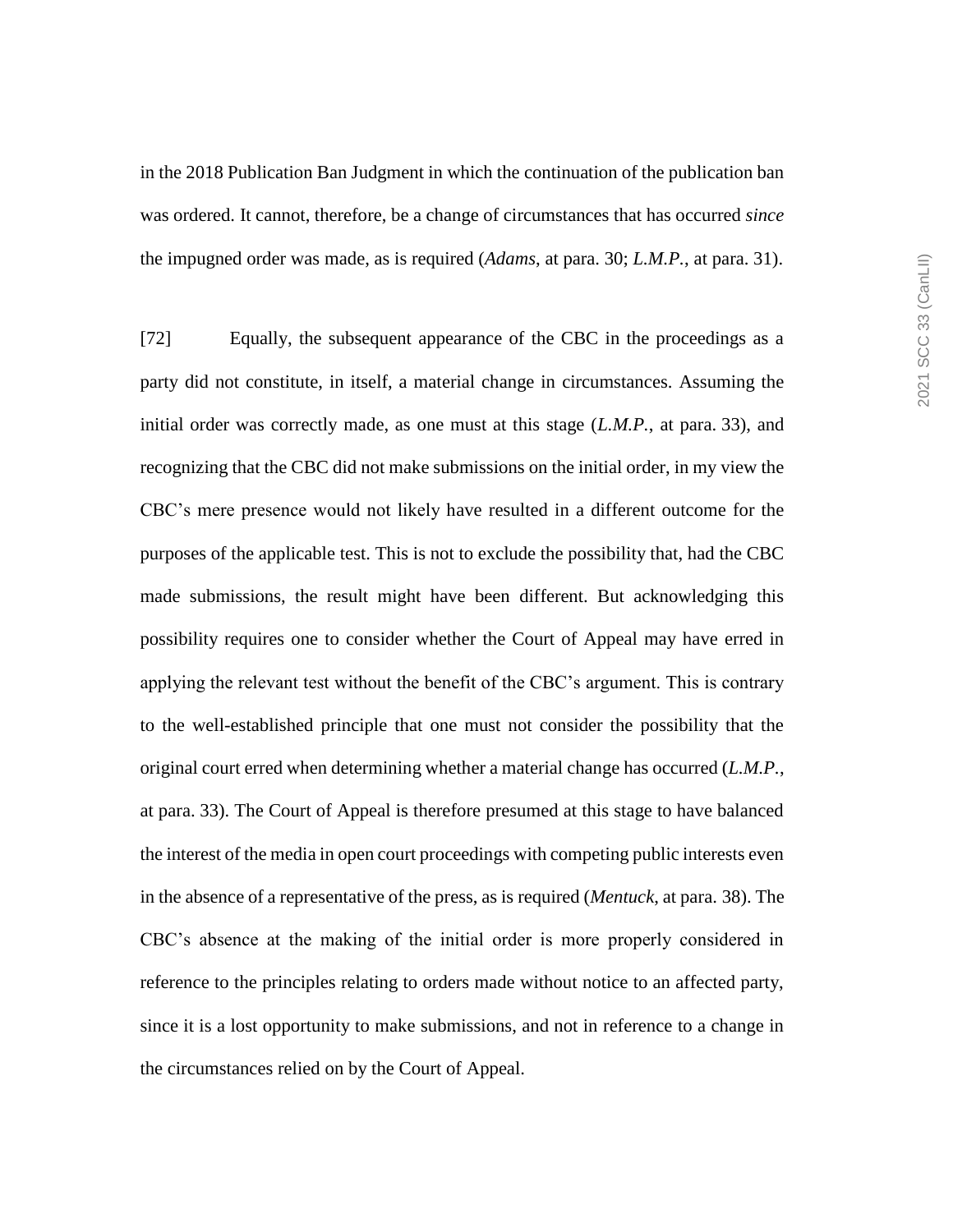[73] In sum, the Court of Appeal erred in concluding that r. 46.2 or the doctrine of *functus officio* deprived it of jurisdiction to hear the CBC's motion. Said respectfully, the Court of Appeal's interpretation of these principles was unnecessary to protect the values of finality and orderly appellate review. It had an adverse impact on the opportunity of the media to make representations in respect of this order limiting the open court principle. The better view is that the Court of Appeal retained jurisdiction to oversee its record even after the certificate of decision in the underlying proceeding on the merits was entered.

## (2) The Matter Should Be Remanded to the Court of Appeal

[74] That the Court of Appeal had jurisdiction to consider the CBC's motion and its request for access to the Posner affidavit, does not mean, of course, that the CBC is entitled to the relief it sought. The availability of relief turns on the proper application of the law to the facts here, a determination that would be best made at first instance by the Court of Appeal.

[75] In respect of the publication ban, the CBC will rely on the Court of Appeal's power to rescind an order on the basis that it was made without notice to an affected party. As a preliminary matter, the Court of Appeal must determine, in keeping with the principles sketched above, whether the CBC has standing to challenge the relevant order. This initial hurdle, which the CBC must clear, serves to restrict the scope of those who are able to challenge an order made without notice to the media to those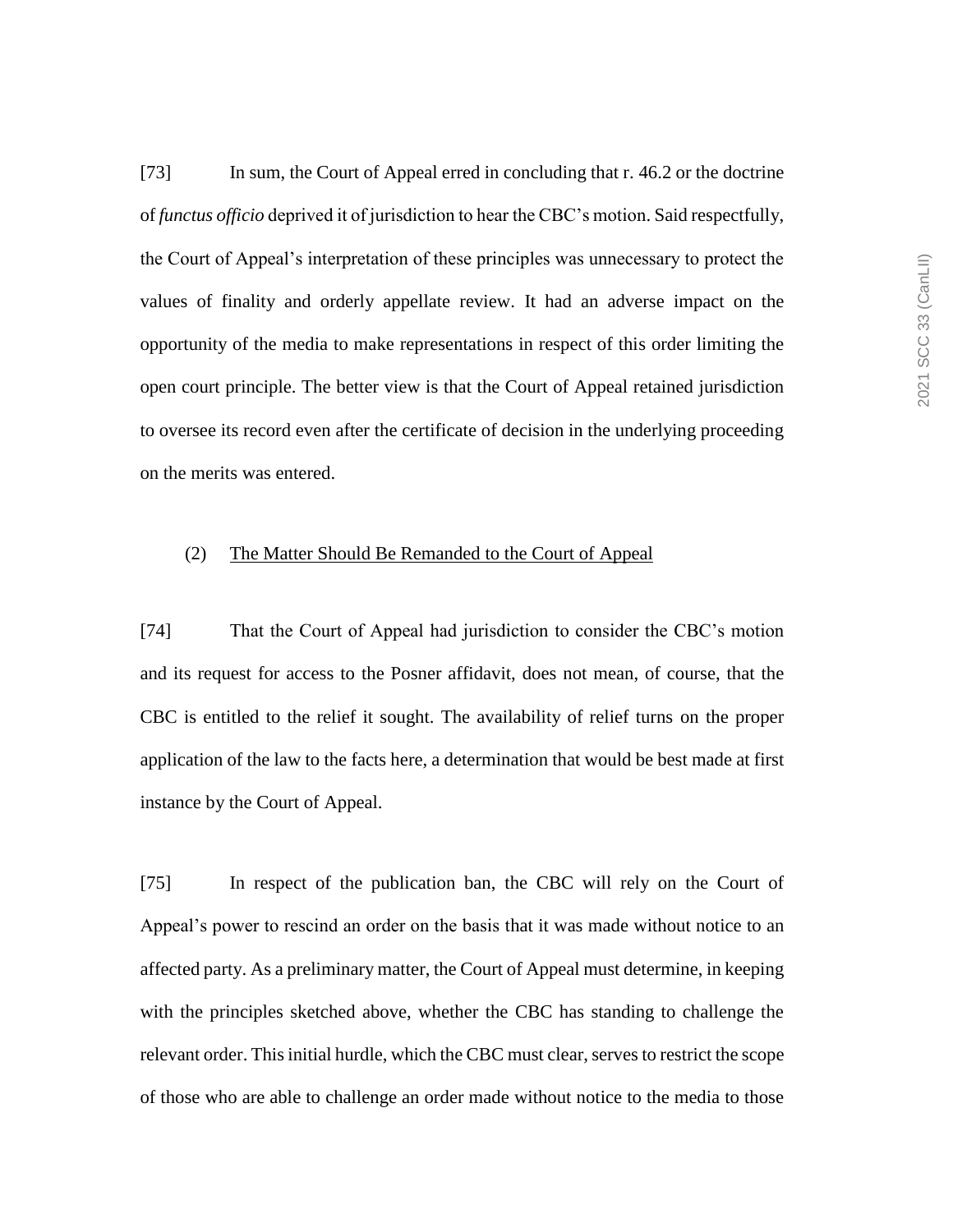representatives who were deprived of the ability to make useful submissions that may have affected the result.

[76] The CBC will also be required to show that the delay from the time it became aware of the impugned order to the time it filed its motion in May 2019 was not unreasonable. I note that the Crown argues the CBC ought to have brought its motion earlier. In response to questions from my colleagues at the oral hearing, the CBC rightly conceded it knew of the publication ban shortly after the 2018 Publication Ban Judgment was released. Its delay in bringing the motion was in the order of six months. While the matter was not advanced by the Crown as a basis for dismissing the appeal, at the hearing before this Court the CBC did say the delay was justified in the circumstances, pointing to initial confusion as to the nature of the order, and asserted the public interest in deciding this open court issue that affects the rights of all Canadians.

[77] Turning to the substance of the CBC's motion, any discretionary limits on access to and publication of the contents of the court record must be understood in reference to the test from *Sierra Club* as recently recast by this Court in *Sherman*. Court proceedings are presumptively open to the public (*A.B. v. Bragg Communications Inc.*, 2012 SCC 46, [2012] 2 S.C.R. 567, at para. 11). A court can order discretionary limits on openness only where (1) openness poses a serious risk to an important public interest, (2) the order sought is necessary to prevent that risk and (3) the benefits of the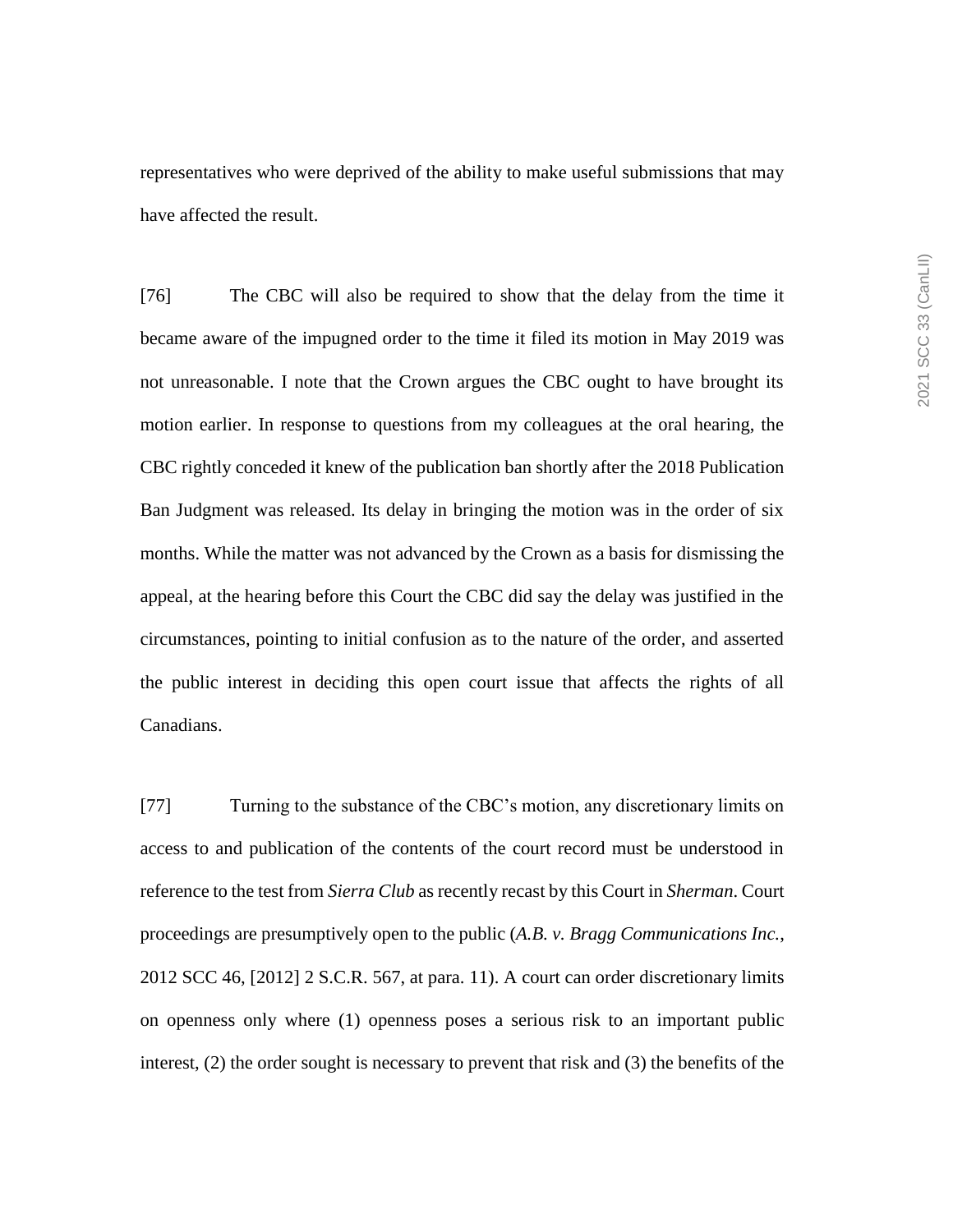order outweigh its negative effects (*Sherman*, at para. 38, citing *Sierra Club*, at para. 53).

[78] Before this Court, both the Crown and M.D.'s family invoke the privacy and dignity of the interested parties as an important public interest that would be threatened if the publication ban was lifted. The CBC answers that the interests raised are merely personal, without the public component required to displace the open court principle. Much like in *Sherman*, the parties' disagreement is rooted in the inherent tension between the open court principle and what Dickson J., as he then was, once described as competing "superordinate" values (*MacIntyre*, at pp. 186-87). Both privacy and court openness have been recognized in law as pillars of a free and democratic society (*Canadian Broadcasting Corp. v. New Brunswick (Attorney General)*, [1996] 3 S.C.R. 480, at para. 23; *Lavigne v. Canada (Office of the Commissioner of Official Languages)*, 2002 SCC 53, [2002] 2 S.C.R. 773, at para. 25). If open courts are to remain the rule rather than the exception, some degree of privacy loss for those whose lives are the subject of litigation is inevitable. But circumstances do exist where openness poses a serious risk to an aspect of privacy that evinces an important public interest.

[79] The Court of Appeal did not have the advantage of considering the judgment of this Court in *Sherman* where it was held that there is an important public interest in a narrower dimension of privacy concerning the protection of individual dignity. In order to show a serious risk to this interest, an individual must establish that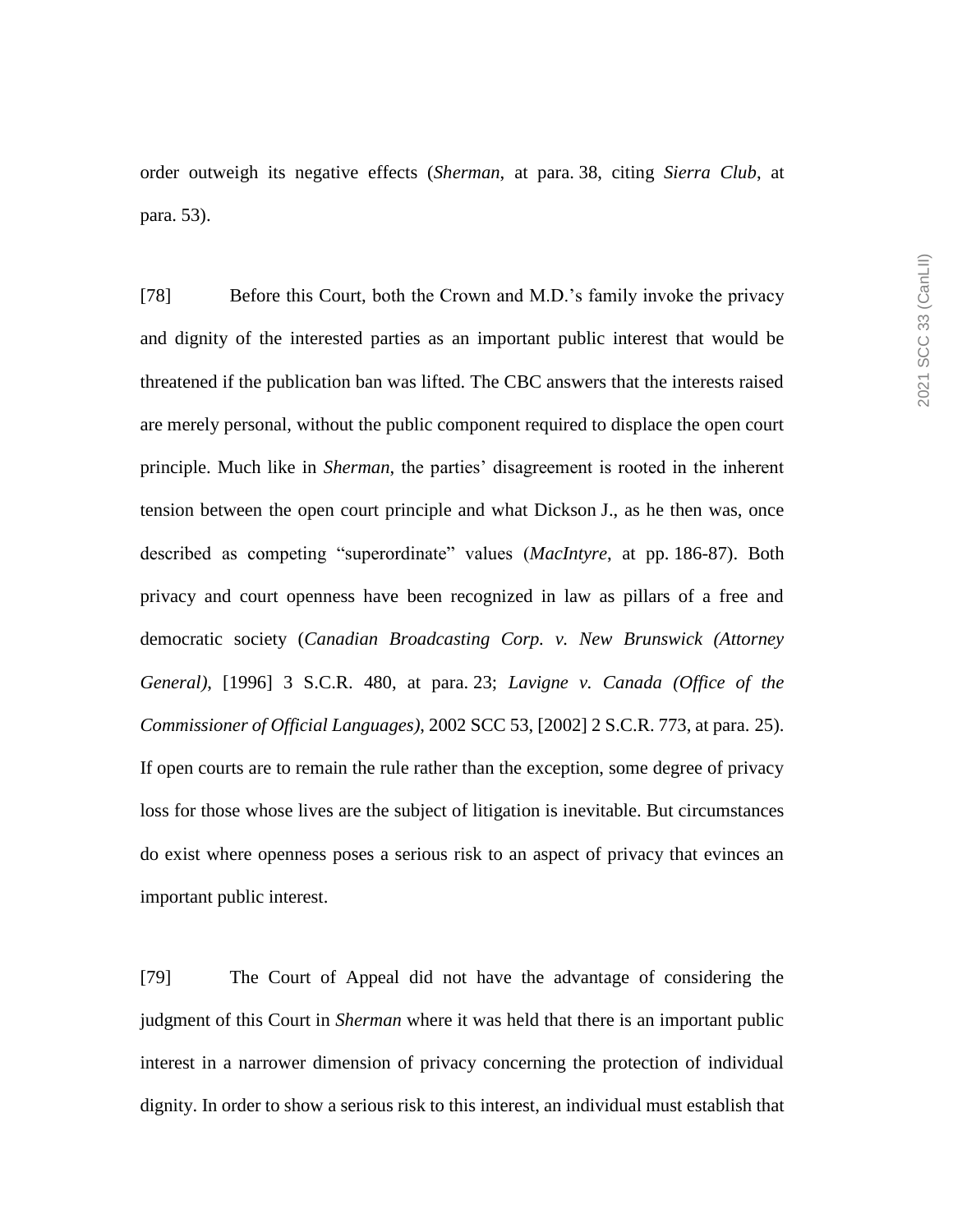the information about them that would be disseminated as a result of court openness is sufficiently sensitive such that it strikes at their biographical core, revealing something "intimate and personal about the individual, their lifestyle or their experiences" (*Sherman*, at paras. 73-77, 79 and 85). If they succeed, the question becomes whether, in light of the totality of the circumstances, court openness poses a risk to individual dignity that strikes meaningfully at this important public interest. A serious risk need not be supported by direct evidence but may be reasonably inferred on the basis of available circumstantial facts (*Bragg*, at paras. 15-16). If the party succeeds in establishing this serious risk, they must then show that the order they seek is necessary to prevent the risk and that the benefits of the order outweigh its negative effects, including the effects on constitutionally-protected court openness (*Sierra Club*, at para. 53).

[80] The parties disagree about the extent to which the test for discretionary limits on court openness applies to determine access to and publication of the Posner affidavit. The CBC argued that the sealing order that applied to the affidavit by operation of the *Court of Appeal Rules* ended once the new evidence motion was dismissed. The Crown took the position that the relevant rule is silent on what happens to material under seal after a new evidence motion is dismissed such that the Court of Appeal was entitled not to enter the proposed evidence into the public record. As for the publication ban covering the details of this evidence, the CBC argued that it fails the test for discretionary limits on court openness, which it says applies even though the Posner affidavit was ultimately not admitted into evidence. The Crown and the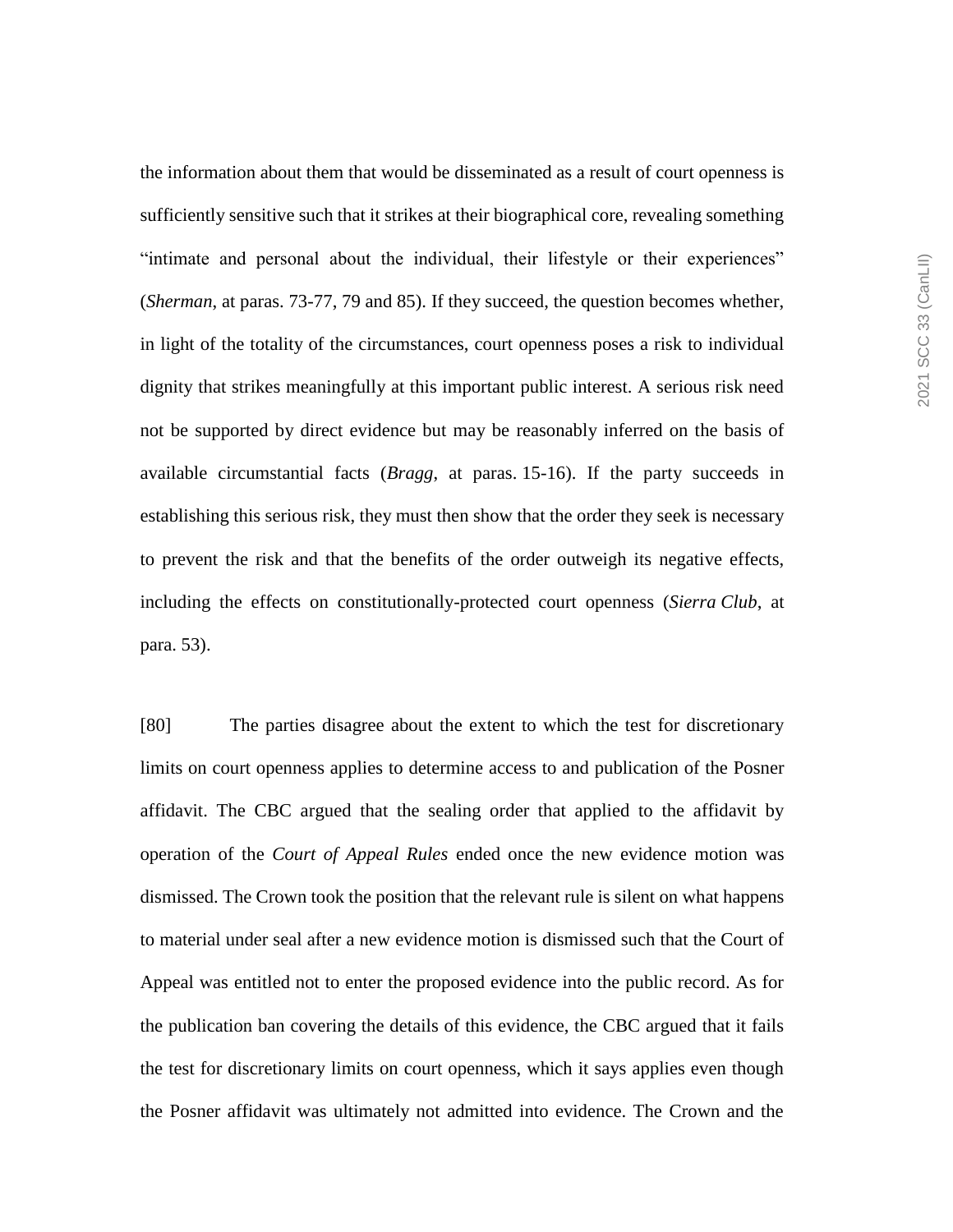interested parties stressed instead the Posner affidavit's alleged irrelevance as a factor in this analysis.

[81] For two reasons, I conclude that any limits on access to or publication of the Posner affidavit in this case must meet the generally applicable test for discretionary limits on court openness. First, I agree with the CBC that r. 21(4) of the *Court of Appeal Rules* does not provide for a permanent sealing order over the Posner affidavit. Rule 21(4), which specifies that the new evidence remains sealed "until the motion is decided", explicitly anticipates that the sealing prescribed by this rule will cease once there is a decision. This decision occurred when the new evidence motion was dismissed. There is nothing in the rule to indicate that the seal is to protect the information from public dissemination and that this is meant to extend indefinitely after the motion is decided. In my view, r. 21 does not continue to seal the Posner affidavit.

[82] Second, the fact that the Posner affidavit was not admitted as new evidence for the purposes of the miscarriage of justice proceeding should not shield the publication ban from review. The Crown submits that the Court of Appeal's "practice" not to admit such evidence into the court registry fills the silence in r. 21(4). But an administrative practice cannot have the effect of taking this matter outside the scope of the test for discretionary limits on the open court principle. Court openness serves to maintain the legitimacy of the exercise of judicial power — including the decision to dismiss the motion for new evidence — by allowing the public to scrutinize this exercise in service of ensuring that justice is being dispensed fairly (*Vancouver Sun*, at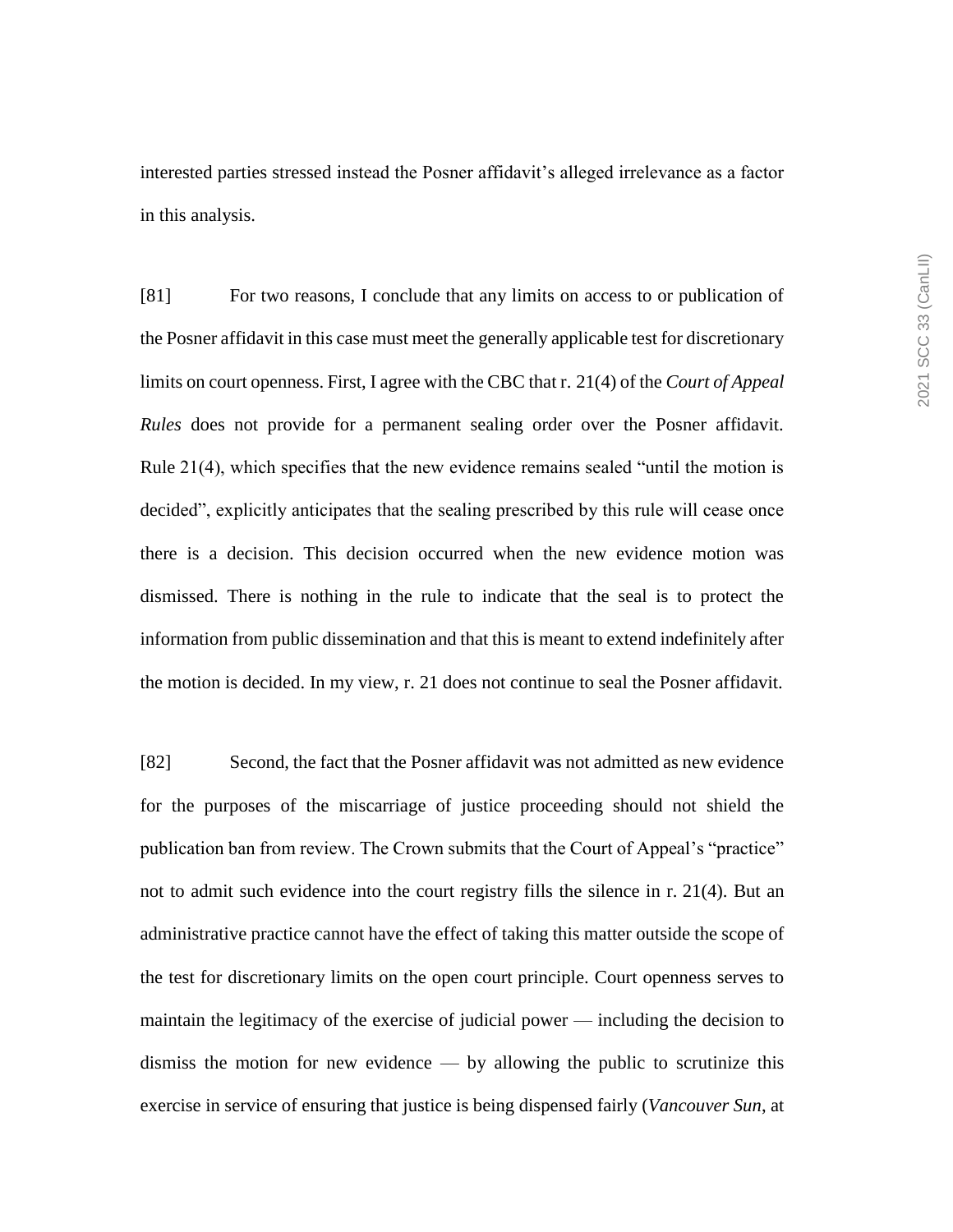para. 25). Public access to the court record facilitates this scrutiny (*Edmonton Journal v. Alberta (Attorney General)*, [1989] 2 S.C.R. 1326, at p. 1339, per Cory J.).

[83] Consistent with this purpose, all materials that are made available to the court for the purposes of deciding the case — in other words, for the purposes of exercising its judicial power — are subject to the open court principle (see *Canadian Broadcasting Corp. v. R.*, 2010 ONCA 726, 102 O.R. (3d) 673, at paras. 42-44; see also *Aboriginal Peoples Television Network v. Alberta (Attorney General)*, 2018 ABCA 133, 70 Alta. L.R. (6th) 246, at para. 48). In this case, the Court of Appeal had before it a motion to admit the Posner affidavit as new evidence. With the consent of the parties, the court reviewed that affidavit in considering the motion. While the court ultimately declined to admit it, the affidavit was considered in deciding the new evidence motion. It follows that any discretionary limit on access to or publication of the Posner affidavit must meet the requirements affirmed in *Sierra Club* and *Sherman*.

[84] In sum, to the extent the requested relief required it to reconsider its publication ban, the Court of Appeal should have asked whether it was appropriate to vary or set aside that decision on motion by the CBC given it was made without notice. On the substance of the motion, the Court of Appeal should have considered whether any discretionary limits it imposed on publication of the court record, which includes the Posner affidavit, complied with the test for discretionary limits on court openness.

[85] The remaining question is which court should decide these issues raised in the context of the first appeal from the 2019 Jurisdiction Judgment. I recall that the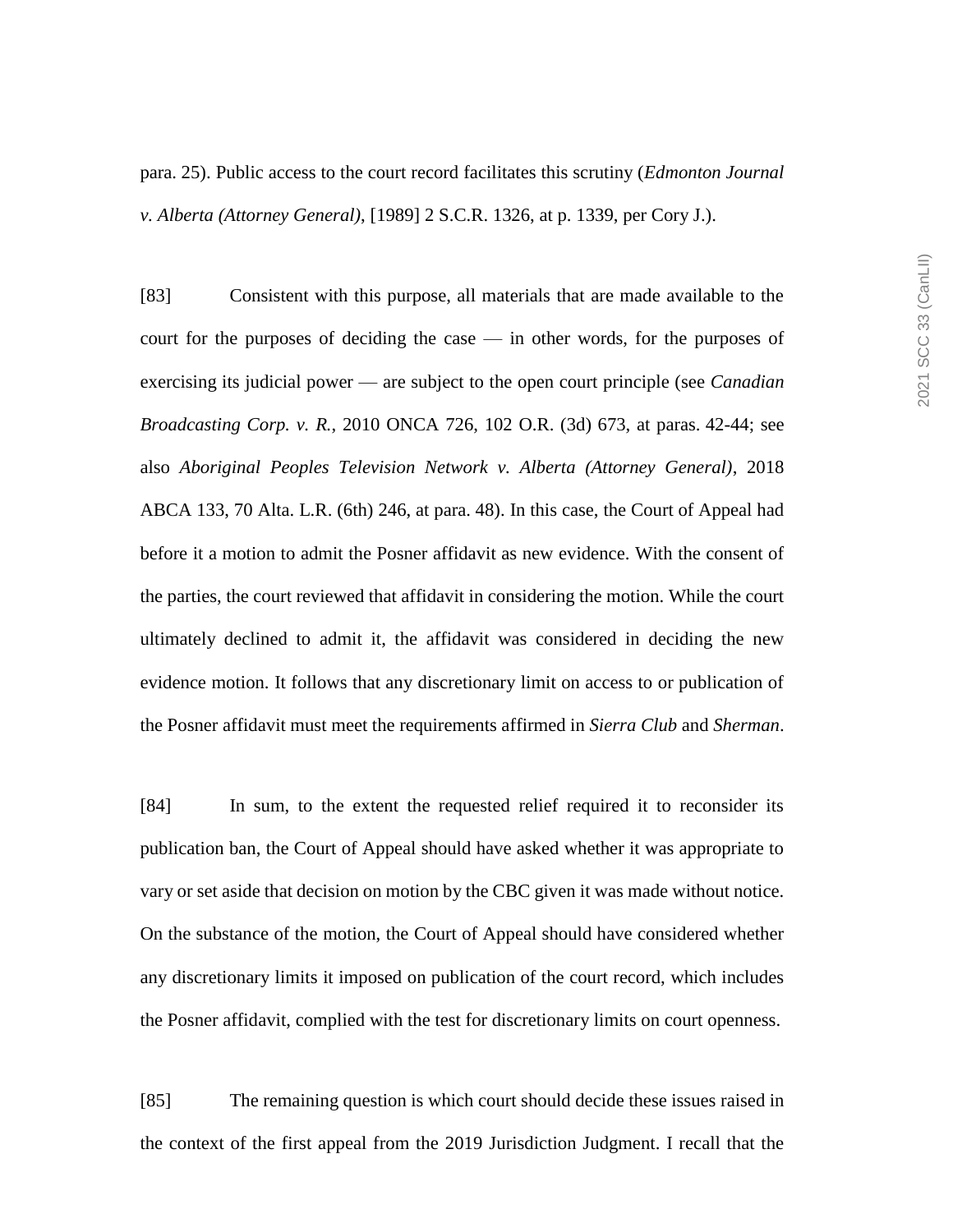Crown suggests that if the Court of Appeal had jurisdiction to hear the motion for reconsideration, it follows that this Court does not. It argues that in this scenario the publication ban is not a "final or other judgment of . . . the highest court of final resort" for the purposes of s. 40(1) of the *Supreme Court Act*, R.S.C. 1985, c. S-26, under which leave to appeal in this matter was granted.

[86] I disagree. The Court of Appeal's reconsideration of its publication ban is not, as we have seen, an appeal of the publication ban order. The only route of appeal from either the Court of Appeal's 2018 Publication Ban Judgment or the 2019 Jurisdiction Judgment was to this Court with leave pursuant to s. 40(1) of the *Supreme Court Act* (see, generally, *Dagenais*, at p. 872). Accordingly, I have no difficulty concluding that both were "final or other judgment[s] of . . . the highest court of final resort" from which this Court has jurisdiction to hear an appeal with leave (see, generally, *Mentuck*, at paras. 20-21).

[87] That said, I am of the view that fairness to all the parties requires that we remand the motion that resulted in the 2019 Jurisdiction Judgment to the Court of Appeal. The remaining issues raised are best decided by the Court of Appeal. The Court of Appeal ended its analysis after concluding it was *functus officio* and we do not have the benefit of any reasons below on these issues. As I have noted above, the motion required the Court of Appeal to make several discretionary decisions: whether to grant the CBC standing, whether to hear the motion given the delay, and ultimately whether to uphold a discretionary limit on the openness of its own record. These are decisions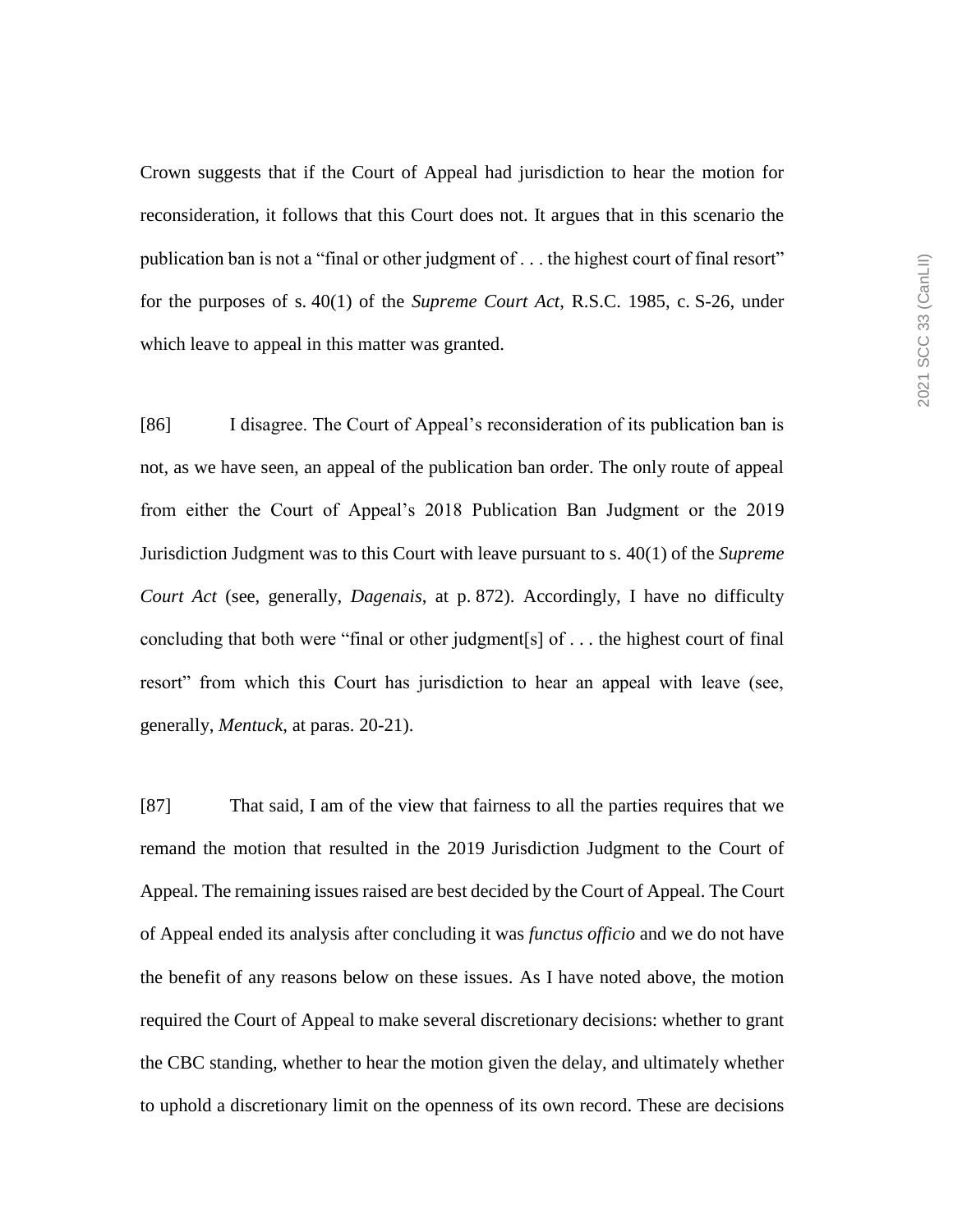the Court of Appeal is best placed to make given they are intimately connected to the facts and procedural history of this case, in which that court effectively acted as a court of first instance.

[88] In my view, it is not in the interests of justice for this Court to step into the Court of Appeal's shoes and decide these matters at first instance. This is quite different from considering such issues on appeal through the deferential lens this Court would take in reviewing the exercise of discretion below (see *R. v. Regan*, 2002 SCC 12, [2002] 1 S.C.R. 297, at para. 117). Other appellate courts have been rightly cautious to dictate to lower courts in this way (see, e.g., *GEA Refrigeration*, at para. 184).

[89] I note as well that the issue of delay was not fully argued before this Court and we are therefore not well placed to come to the appropriate balance in this case in any event. This Court has remanded matters to the Court of Appeal where a question was not addressed below and the record and arguments are "too sparse to . . . resolve the matter confidently" (see, e.g., *Galambos v. Perez*, 2009 SCC 48, [2009] 3 S.C.R. 247, at para. 46). The CBC did not raise the issue in its factum because it considered the issue to have been resolved when we granted its motions for extensions of time to seek leave to appeal. While the Crown pointed to the delay in passing, it never argued the appeal bearing on the motion for reconsideration could be dismissed on that basis alone. This further militates towards remanding the matter.

[90] Even if this Court were to exercise its jurisdiction to decide these issues, it does not have the benefit of submissions from the parties on how the principles from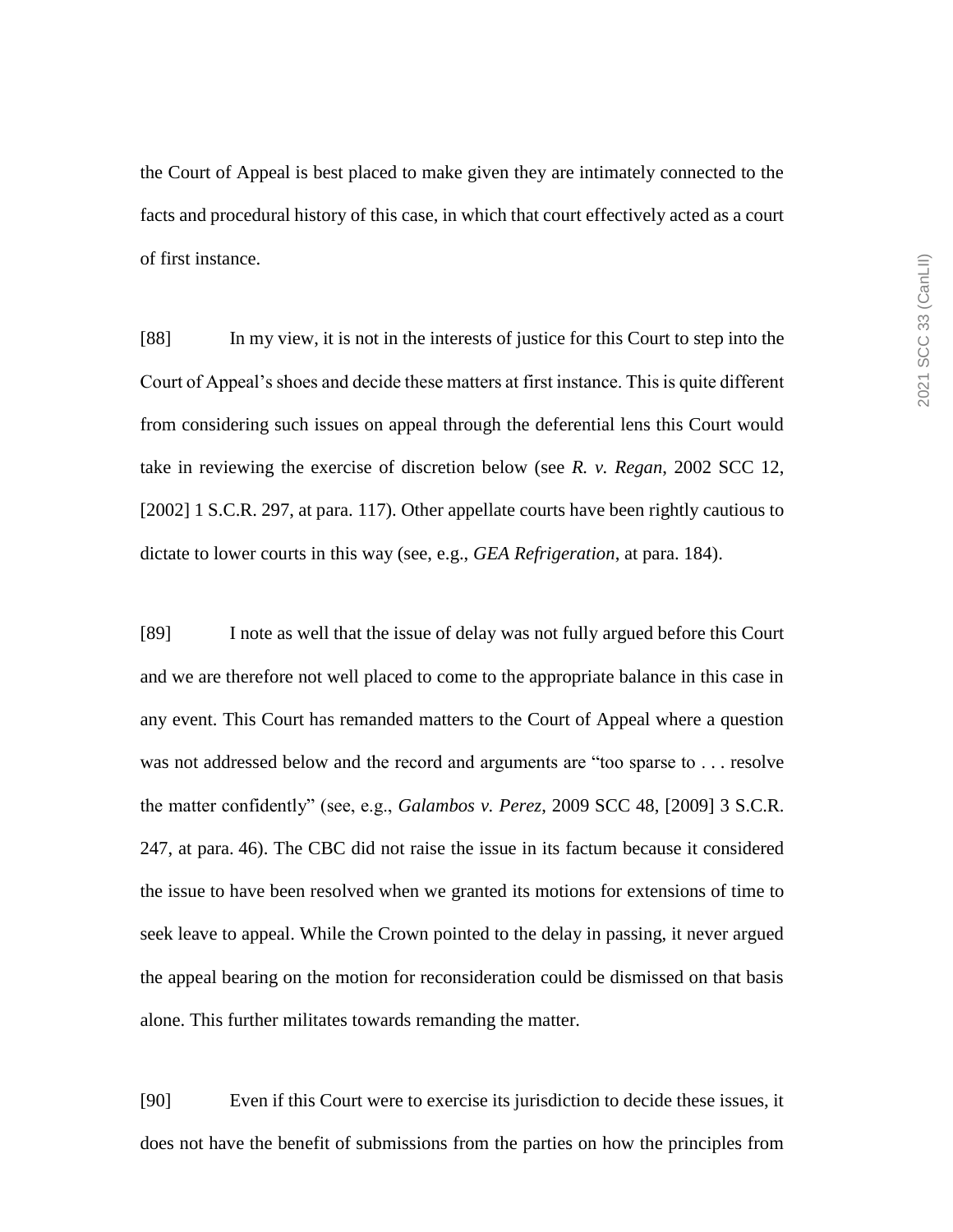*Sherman* outlined above apply to these facts. That decision was released only after this matter had been heard and, in my view, fairness would require further submissions from the parties with respect to its impact on the issue at hand. This Court had previously considered privacy in the context of this test in *Bragg*, but was clear that it was not a question of privacy without more but was combined with "the relentlessly intrusive humiliation of sexualized online bullying" (para. 14).

[91] *Sherman* provided an opportunity for this Court to confront this issue directly from a distinct perspective. The Court of Appeal had identified privacy interests as mere personal concerns that could not "without more" justify a limit on court openness (*Sherman*, at para. 18). This Court concluded on appeal that it was "inappropriate . . . to dismiss the public interest in protecting privacy as merely a personal concern" (para. 52), and went on to recognize that "privacy understood in relation to dignity is an important public interest for the purposes of the test" (para. 86).

[92] Of course, it is not uncommon that this Court clarifies the law in an appeal, or series of appeals heard together, and then applies that clarified law to those appeals. But the situation here is different because these parties were not heard in settling the approach taken in *Sherman*. That they would also not be heard on how this approach applies on the facts of their case would be fundamentally unfair to them, not to mention a disadvantage to this Court in deciding the matter. The need for these further submissions on *Sherman* attenuates any judicial economy that would be gained by deciding the matter here rather than remanding it below.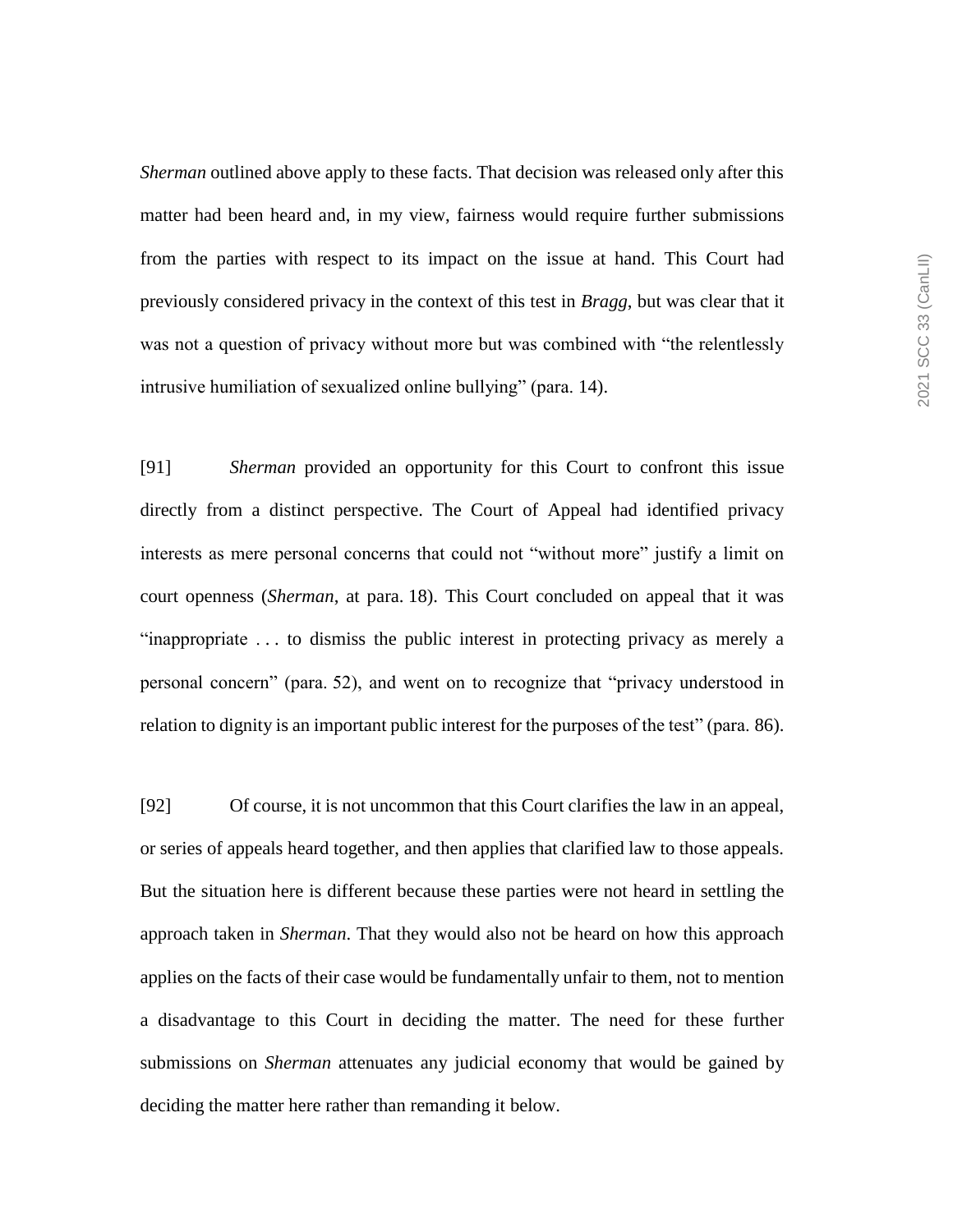[93] I recognize, as the Crown argued at the hearing, that remanding the matter will prolong the period of uncertainty for the interested parties as to whether the publication ban will ultimately be set aside. It is important to remember, however, that the interested parties will continue to benefit from the publication ban they say is necessary to protect their privacy in the interim.

[94] This is a completely different situation from cases such as *Saadati v. Moorhead*, 2017 SCC 28, [2017] 1 S.C.R. 543, and *Wells v. Newfoundland*, [1999] 3 S.C.R. 199, where it had been approximately a decade since the impugned conduct that was the subject of the litigation and this Court had the benefit of a reasonable decision supported by the record and made by the appropriate first instance decision-maker (*Saadati*, at para. 45; *Wells*, at para. 68). In this case, the publication ban that is the subject of these proceedings was made less than three years ago and we have no decision from a first instance decision-maker on the motion, let alone a reasonable one.

[95] In the circumstances, the value of shortening this period of uncertainty does not outweigh the importance of fairness to all parties, served by ensuring the matter is decided by the appropriate first instance decision-maker and with the benefit of appropriate submissions.

[96] I would therefore allow the appeal from the 2019 Jurisdiction Judgment and remand the matter to the Court of Appeal to decide the CBC's motion in accordance with these reasons (*Supreme Court Act*, s. 46.1).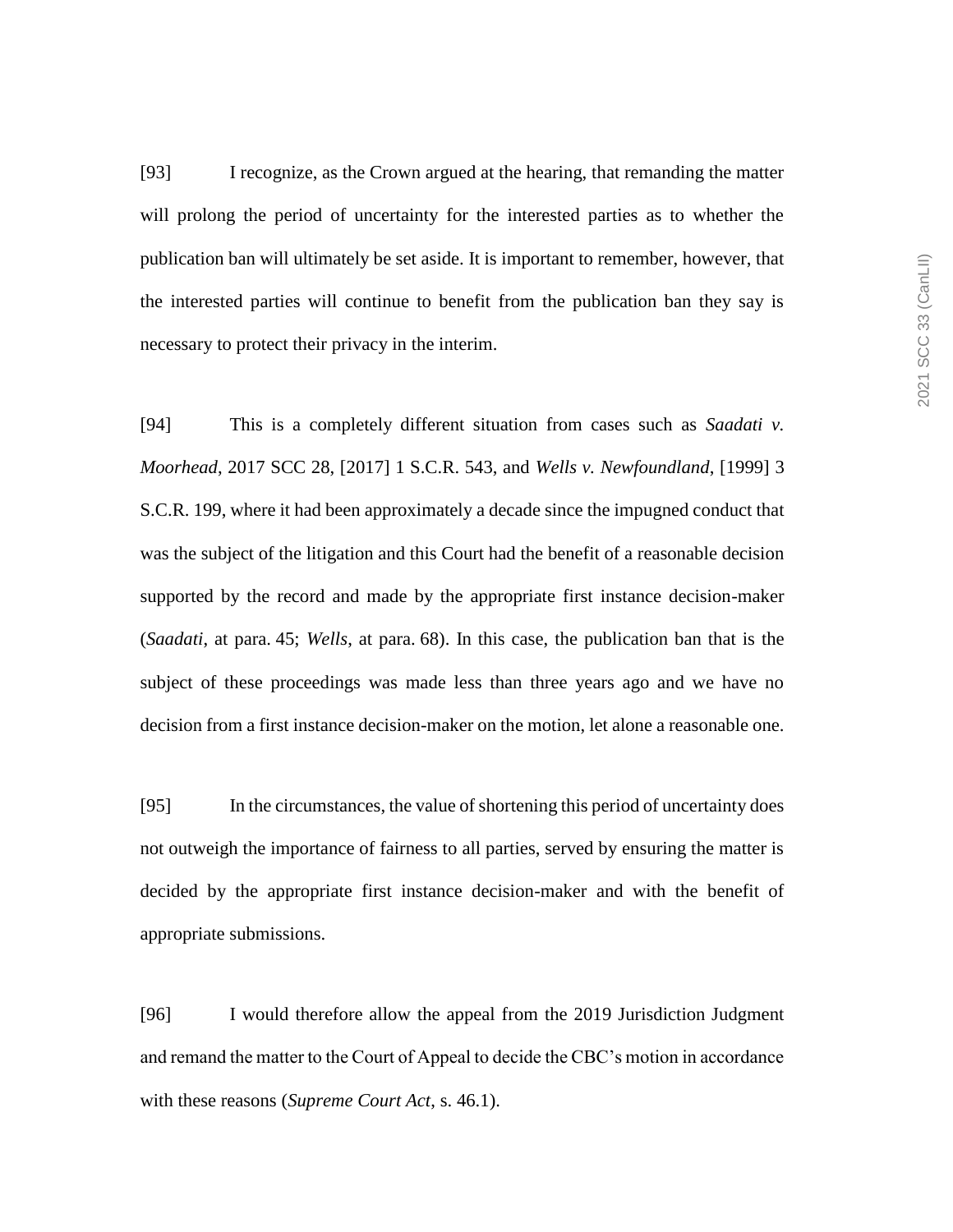[97] The second appeal from the 2018 Publication Ban Judgment itself presents a procedural complication. As I mentioned above, the CBC sought and was granted leave not only from the dismissal of its motion for reconsideration, but also directly from the publication ban. This is plain from the leave judgment and the parties specifically argued both appeals before this Court. That appeal raises a single remaining issue concerning the legality of the publication ban as an exception to the open court principle.

[98] In light of my conclusion that the Court of Appeal did have jurisdiction to hear the CBC's motion, I would not decide the issues raised in the appeal from the 2018 Publication Ban Judgment before the Court of Appeal has decided the motion for reconsideration. I note that appellate courts in similar circumstances have generally insisted that recourse be sought at the original court before hearing an appeal (see, e.g., *Secure 2013 Group Inc. v. Tiger Calcium Services Inc.*, 2017 ABCA 316, 58 Alta. L.R. (6th) 209, at paras. 54-55; *GEA Refrigeration*, at para. 184). Similarly, in this case, it is not in the interests of justice to consider the appeal from the 2018 Publication Ban Judgment before the CBC's motion is decided, given this appeal could be rendered moot as a consequence of that proceeding. We are accordingly not in a useful or informed position to dismiss or allow the second appeal.

[99] Nor would it be appropriate to remand this appeal in whole to the Court of Appeal. Unlike remanding the 2019 Jurisdiction Judgment to the Court of Appeal to reconsider the publication ban following submissions from an affected party not given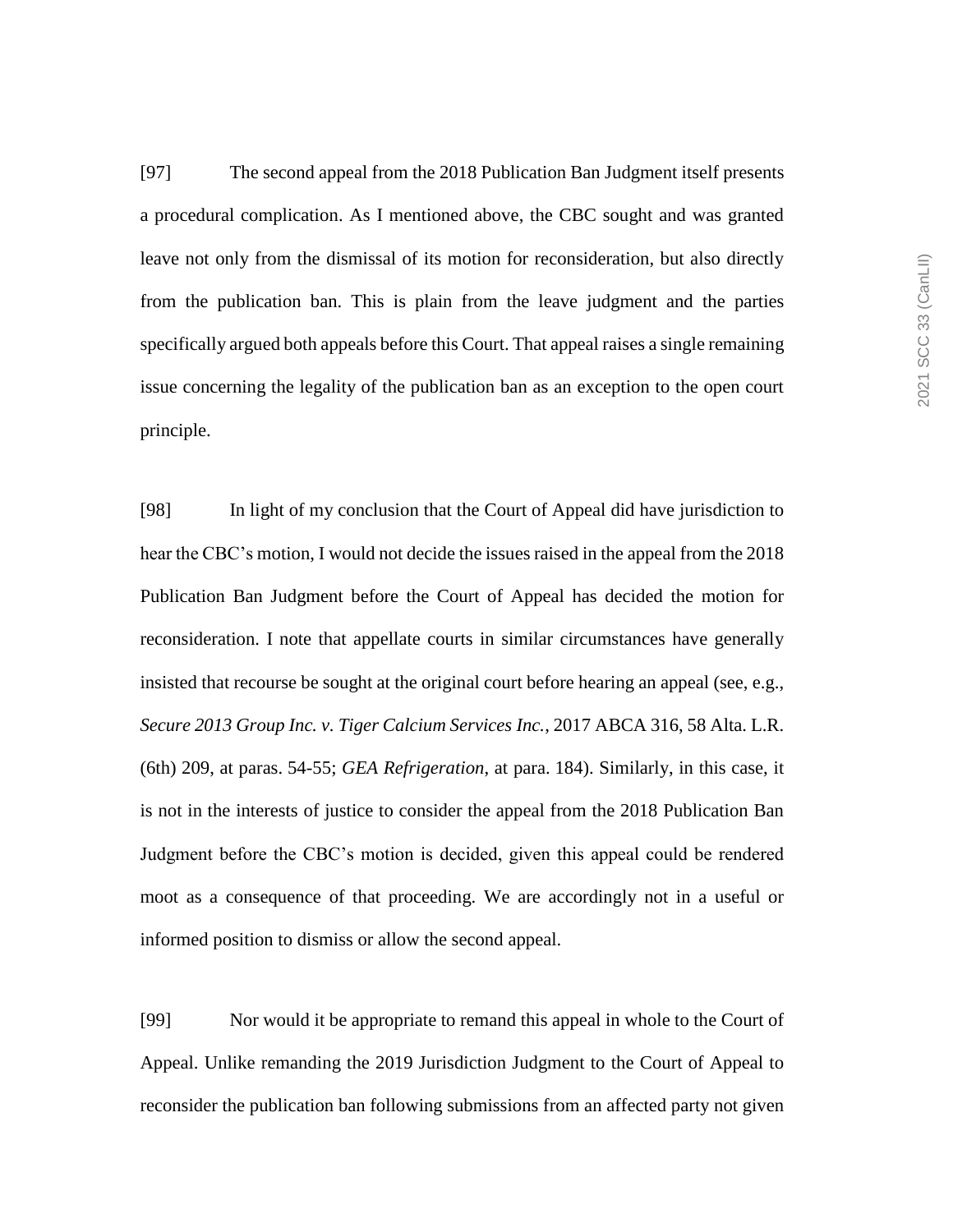notice, which as I noted earlier is distinct from an appeal, returning the 2018 Publication Ban Judgment to the Court of Appeal would require it to sit in appeal of its own publication ban.

[100] It follows, in the unusual circumstances of this case, that the appeal from the 2018 Publication Ban Judgment should be adjourned *sine die* pending determination of the motion for reconsideration at the Court of Appeal (see, e.g., *Canadian Planning and Design Consultants Inc. v. Libya (State)*, 2015 ONCA 661, 340 O.A.C. 98, at para. 61). I note that if the Court of Appeal engages with the merits of the publication ban and the 2018 Publication Ban Judgment appeal is then reopened, then those reasons will be before this Court and it will benefit from them as it decides this appeal.

[101] This Court heard appeals thus both directly from a judgment and, simultaneously, from the denial of reconsideration of that same judgment. Leave was granted from both judgments here, a fact that has created the procedural difficulty, but this difficulty is not insurmountable. Appellate courts have used the *sine die*  adjournment to deal with appeals identified as premature due to ongoing proceedings below which ought to be completed before the appeal is heard (*Libya*, at para. 83; *Gray v. Gray*, 2017 ONCA 100, 137 O.R. (3d) 65, at para. 33; *MK Engineering Inc. v. Assn. of Professional Engineers and Geoscientists of Alberta Appeal Board*, 2014 ABCA 58, 68 Admin. L.R. (5th) 135, at para. 22; *Aleong v. Aleong*, 2013 BCCA 299, 340 B.C.A.C. 44, at para. 47). This is more than a procedural concern here: we cannot, in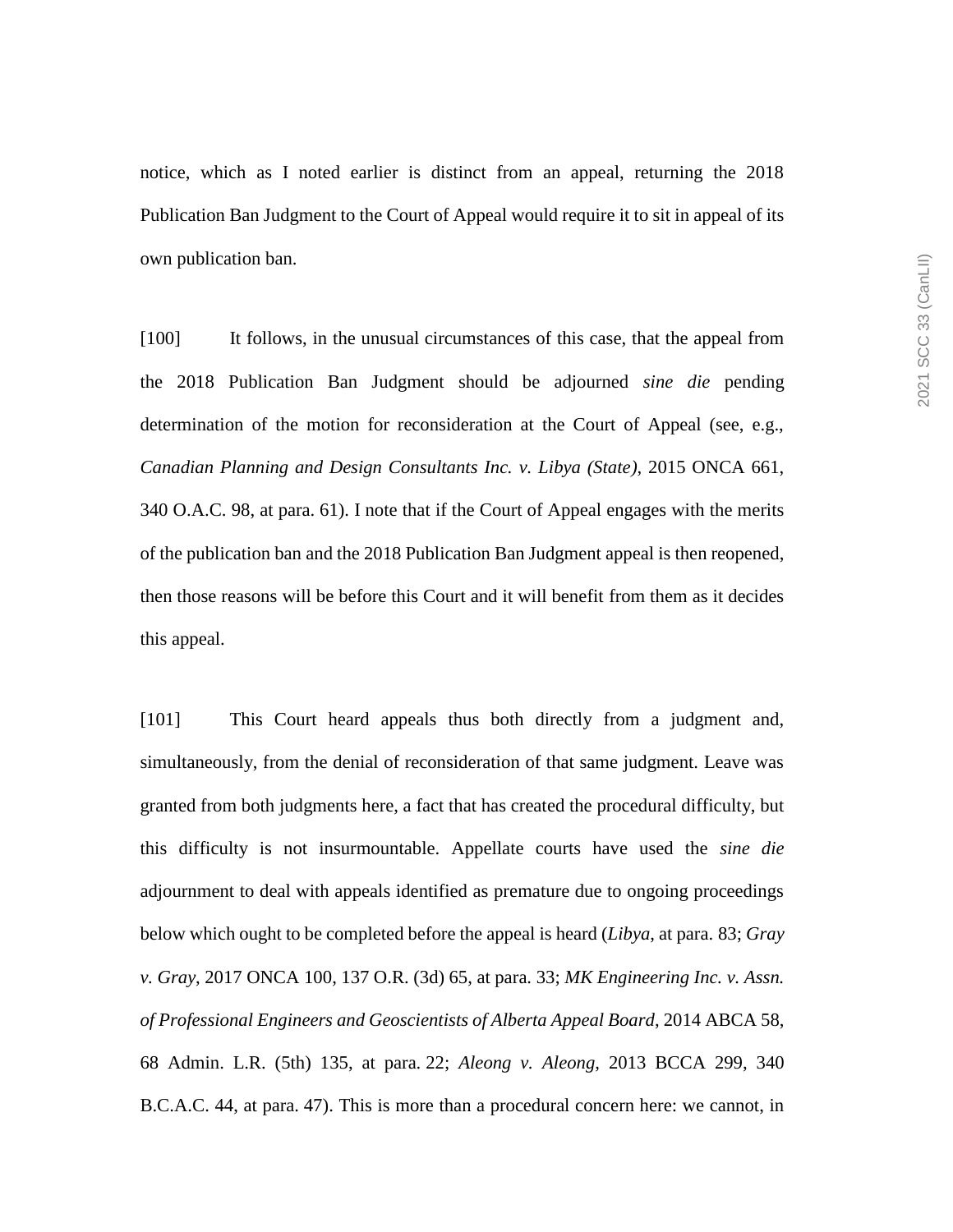my respectful view, dismiss the second appeal now without conflating the issues at stake on reconsideration of the 2019 Jurisdiction Judgment and those at play in a direct appeal of the 2018 Publication Ban Judgment.

[102] Finally, even if it were appropriate for this Court to decide the reasonableness of the CBC's delay in bringing its motion, and even if its view was that the motion should have been dismissed on this basis, that conclusion alone would be insufficient to dismiss the appeal directly from the 2018 Publication Ban Judgment. This Court granted leave to appeal, and an extension of time to seek leave to appeal, directly from this separate judgment. I am of the respectful view that it would be inappropriate to effectively reverse these decisions or retroactively limit their scope. If this Court sought only to dispose of the reconsideration issues raised in the appeal from the 2019 Jurisdiction Judgment, it could have granted leave from that judgment alone. But it granted leave from both judgments.

[103] The CBC has not acquiesced in the 2018 Publication Ban Judgment from which it appeals directly to this Court and, with respect for other views, this second appeal has not "lost its *raison d'être*" (*Canadian Cablesystems (Ontario) Ltd. v. Consumers' Association of Canada*, [1977] 2 S.C.R. 740, at pp. 744 and 747). The question it raises is whether the publication ban should be set aside, which is an ongoing issue of live controversy between the parties, and which is distinct from the appropriateness of the reconsideration raised in the appeal from the 2019 Jurisdiction Judgment. There is no basis to say this second appeal has become moot.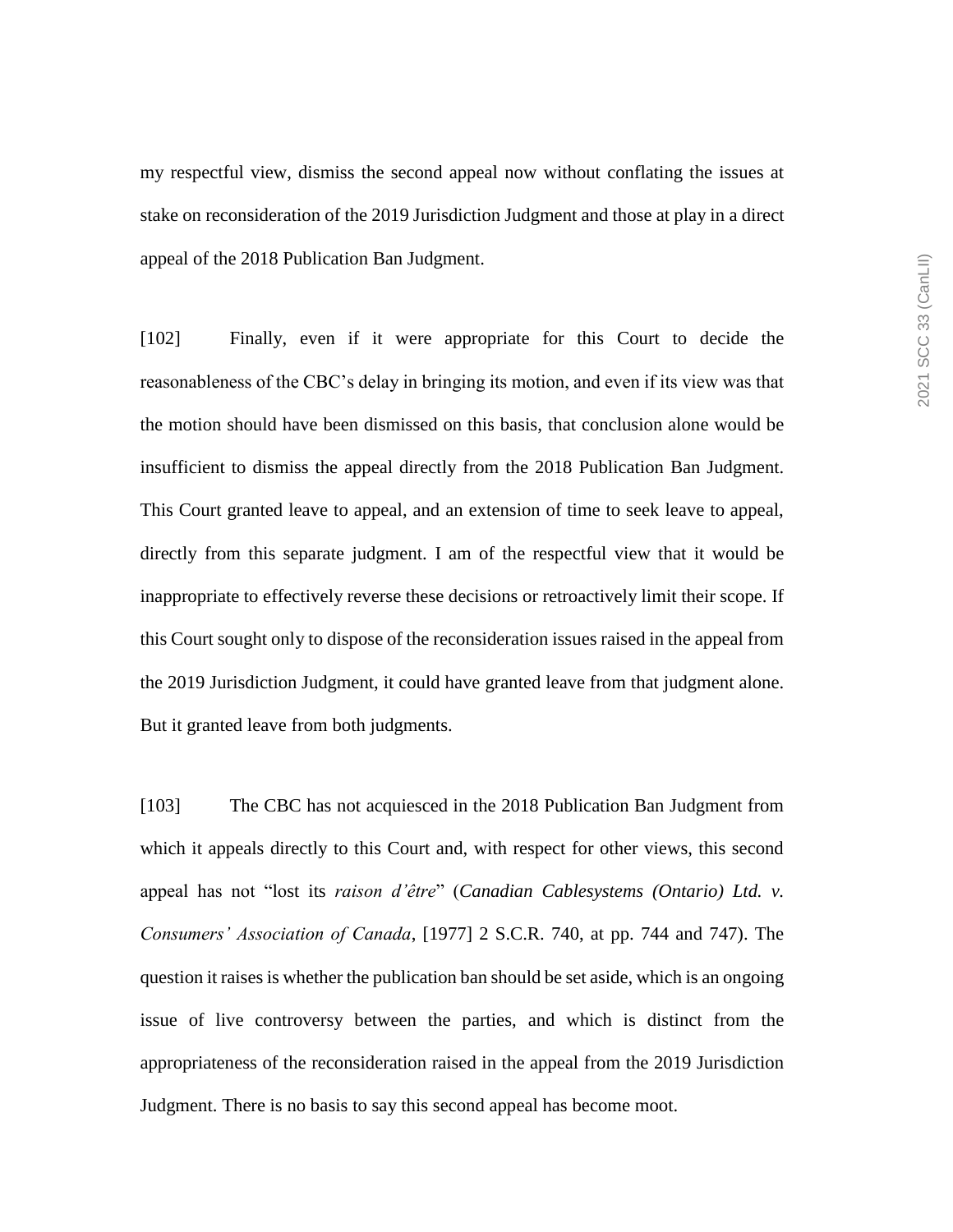[104] Unlike in the first appeal bearing on the reconsideration motion, in the direct appeal from the 2018 Publication Ban Judgment there is no preliminary issue about the delay in bringing the motion, a motion that was not even filed before this judgment was rendered. The only issue in this second appeal is the validity of the final and indefinite publication ban imposed in the 2018 Publication Ban Judgment, which requires the application of the test for discretionary limits on court openness. To resolve this issue now, this Court would have to advert to and apply this test, including, with proper submissions, the recent judgment of this Court in *Sherman*. In my respectful view, that task should not be undertaken until the motion for reconsideration is resolved by the Court of Appeal.

## V. Conclusion

[105] I would allow the appeal from the 2019 Jurisdiction Judgment of the Court of Appeal, set aside that judgment, and remand the matter to that court to decide the CBC's motion in accordance with these reasons.

[106] I would adjourn the appeal from the 2018 Publication Ban Judgment of the Court of Appeal *sine die*. I would order that if no motion for directions is filed in this Court within 30 days after the date of the judgment of the Court of Appeal deciding the matter remanded to it in accordance with these reasons, the appeal will be dismissed as abandoned.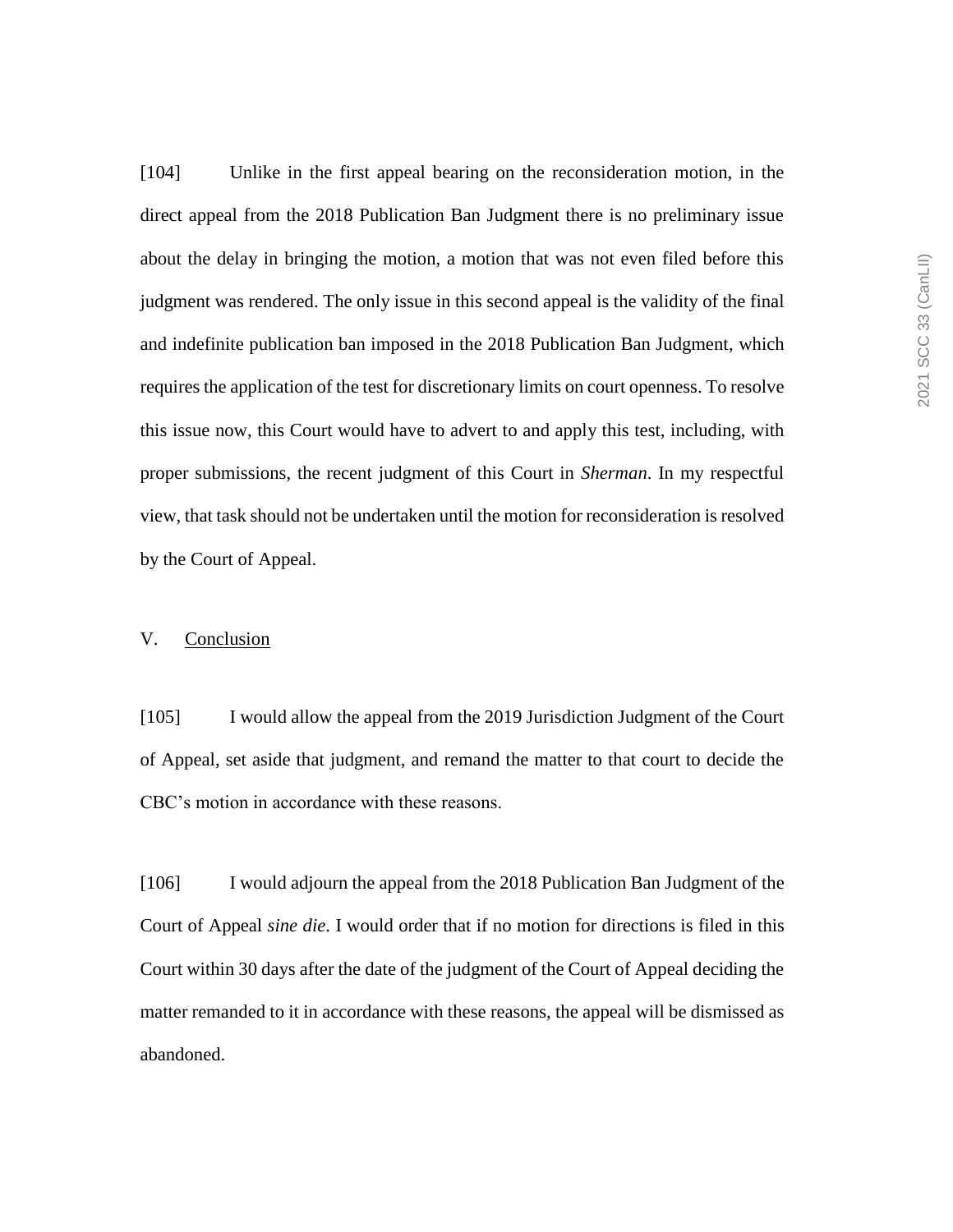[107] The CBC does not request costs of these appeals and I would make no order as to costs.

The following are the reasons delivered by

ABELLA J. —

[108] These appeals involve a request by a member of the media to reconsider a publication ban after the underlying proceedings have ended. While I generally agree with Justice Kasirer's analysis of the "notice" issues, I do not share his view that the appeal should be remanded to the Manitoba Court of Appeal for disposition.

[109] As this Court has repeatedly stressed, the media is a crucial voice in protecting and promoting the openness of courts. That is why the media's right to challenge orders like publication bans is undisputed and why the courts have the discretion to give them notice of publication ban hearings. In *Dagenais v. Canadian Broadcasting Corp.*, [1994] 3 S.C.R. 835, this Court clearly stated that members of the media are "third parties" and that notice remains "in the discretion of the judge to be exercised in accordance with the provincial rules of criminal procedure and the relevant case law" (p. 869).

[110] But once the underlying proceedings are over, the doctrine of *functus officio* means as a general rule that a final decision cannot be reconsidered by the court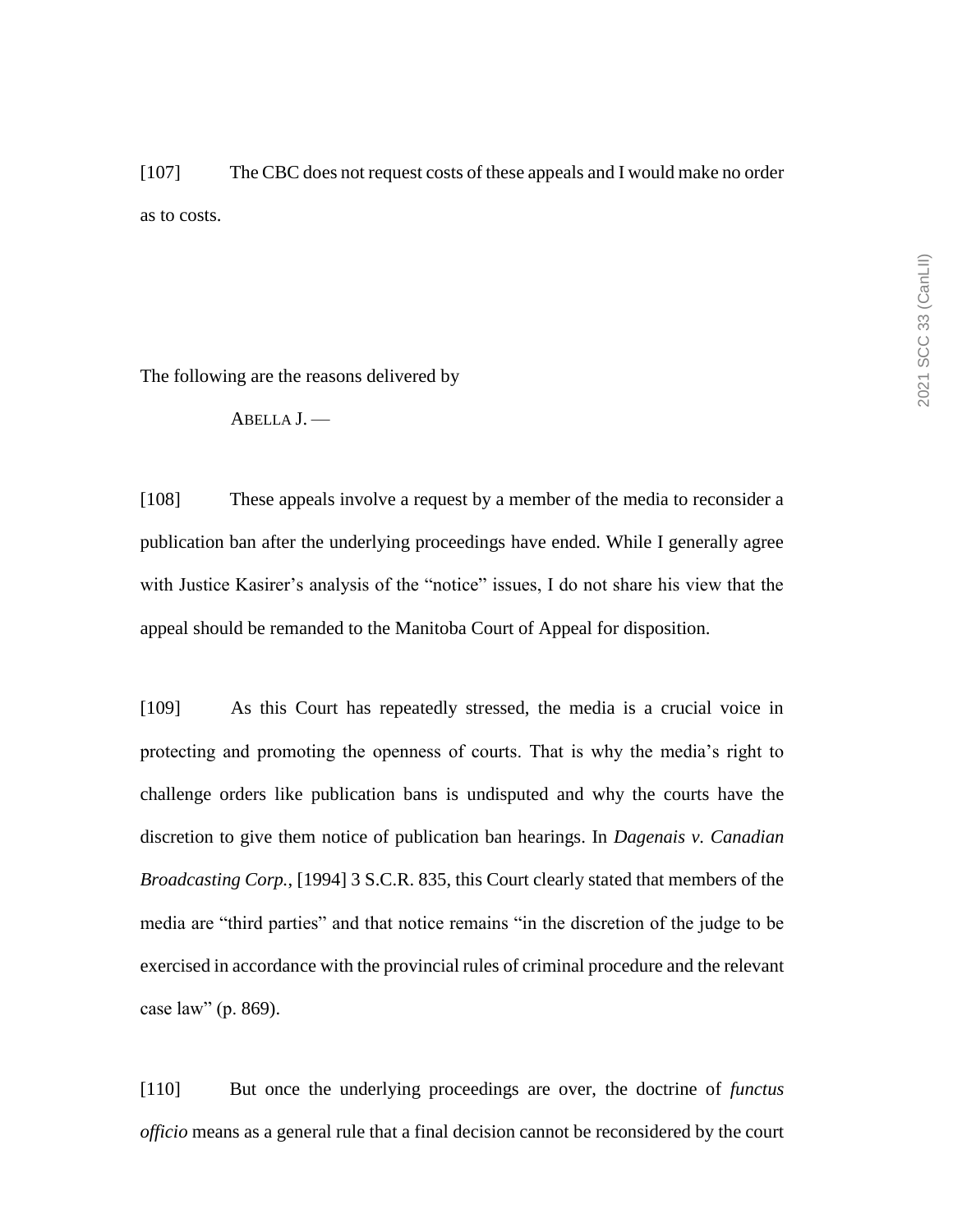that rendered the decision. In *R. v. Adams*, [1995] 4 S.C.R. 707, Sopinka J. recognized that the application of *functus officio* is "less formalistic and more flexible" in respect of ancillary orders including publication bans (para. 29). It is therefore imperative to maintain circumscribed avenues through which the media can ask a court to reconsider a publication ban after the underlying proceedings are over.

[111] The rationales underlying the doctrine of *functus officio* show that it has a role to play in respect of publication ban orders, even when those orders are ancillary to the underlying proceedings. *Functus officio* is "commonly described as a 'rule about finality'" (A. S. P. Wong, "Doctrine of *Functus Officio*: The Changing Face of Finality's Old Guard" (2020), 98 *Can. Bar Rev.* 543, at p. 549, citing *Nova Scotia Government and General Employees Union v. Capital District Health Authority*  (2006), 246 N.S.R. (2d) 104 (C.A.), at para. 36). As Doherty J.A. observed in *Tsaoussis (Litigation Guardian of) v. Baetz* (1998), 41 O.R. (3d) 257 (C.A.):

> Finality is an important feature of our justice system, both to the parties involved in any specific litigation and on an institutional level to the community at large. For the parties, it is an economic and psychological necessity. For the community, it places some limitation on the economic burden each legal dispute imposes on the system and it gives decisions produced by the system an authority which they could not hope to have if they were subject to constant reassessment and variation . . . .

> The parties and the community require that there be a definite and discernible end to legal disputes. There must be a point at which the parties can proceed on the basis that the matter has been decided and their respective rights and obligations have been finally determined. Without a discernible end point, the parties cannot get on with the rest of their lives secure in the knowledge that the issue has finally been determined, but must suffer the considerable economic and psychological burden of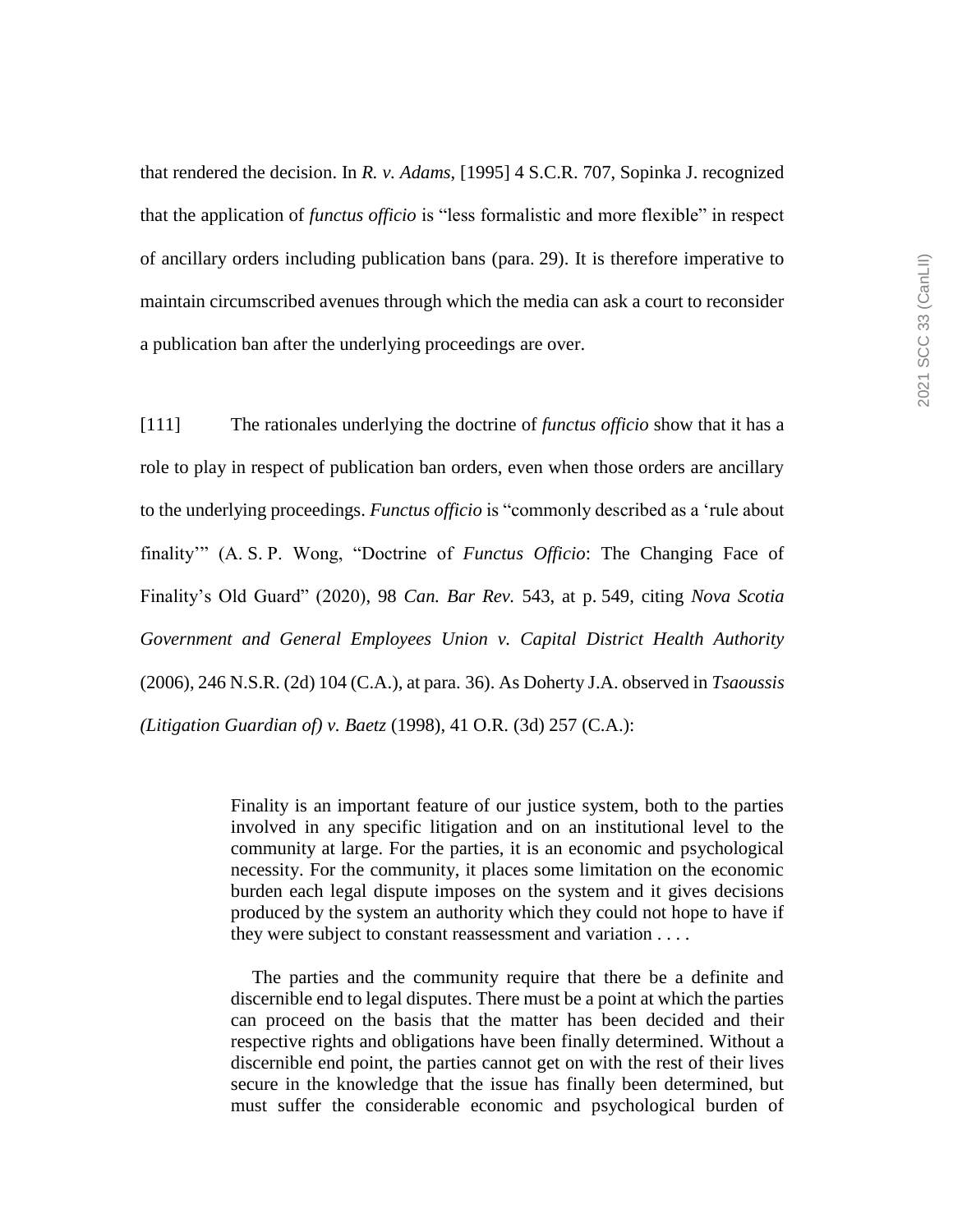indeterminate proceedings in which their respective rights and obligations are revisited and reviewed as circumstances change. [pp. 264-65]

[112] Finality is important, in part, because it provides a stable basis for an appeal (*Doucet-Boudreau v. Nova Scotia (Minister of Education)*, [2003] 3 S.C.R. 3, at para. 79). But finality is also important because it provides economic and psychological security to parties who are dragged into the justice system, including those impacted by publication ban decisions.

[113] It has been settled since *Adams* that publication ban orders, which are ancillary to the underlying proceedings, "can be varied or revoked if the circumstances that were present at the time the order was made have materially changed" (para. 30; *R. v. Henry* (2012), 327 B.C.A.C. 190, at para. 11; *British Columbia v. BCTF* (2015), 75 B.C.L.R. (5th) 257 (C.A.), at para. 22). The change must "relate to a matter that justified the making of the order in the first place" *and* the moving party must act "at the earliest opportunity" after the change in circumstances occurs (*Adams*, at para. 30, citing *R. v. Khela*, [1995] 4 S.C.R. 201, at pp. 210-11). I agree with the majority that a material change in circumstances cannot be established in this case.

[114] In the absence of a material change, trial and appellate courts have recognized that the media are "affected by" orders relating to court openness, meaning that they can generally apply for reconsideration when such an order is issued without notice (see e.g. *Hollinger Inc. v. The Ravelston Corp.* (2008), 89 O.R. (3d) 721 (C.A.), at para. 43, and cases cited therein). As Justice Kasirer confirms, this approach applies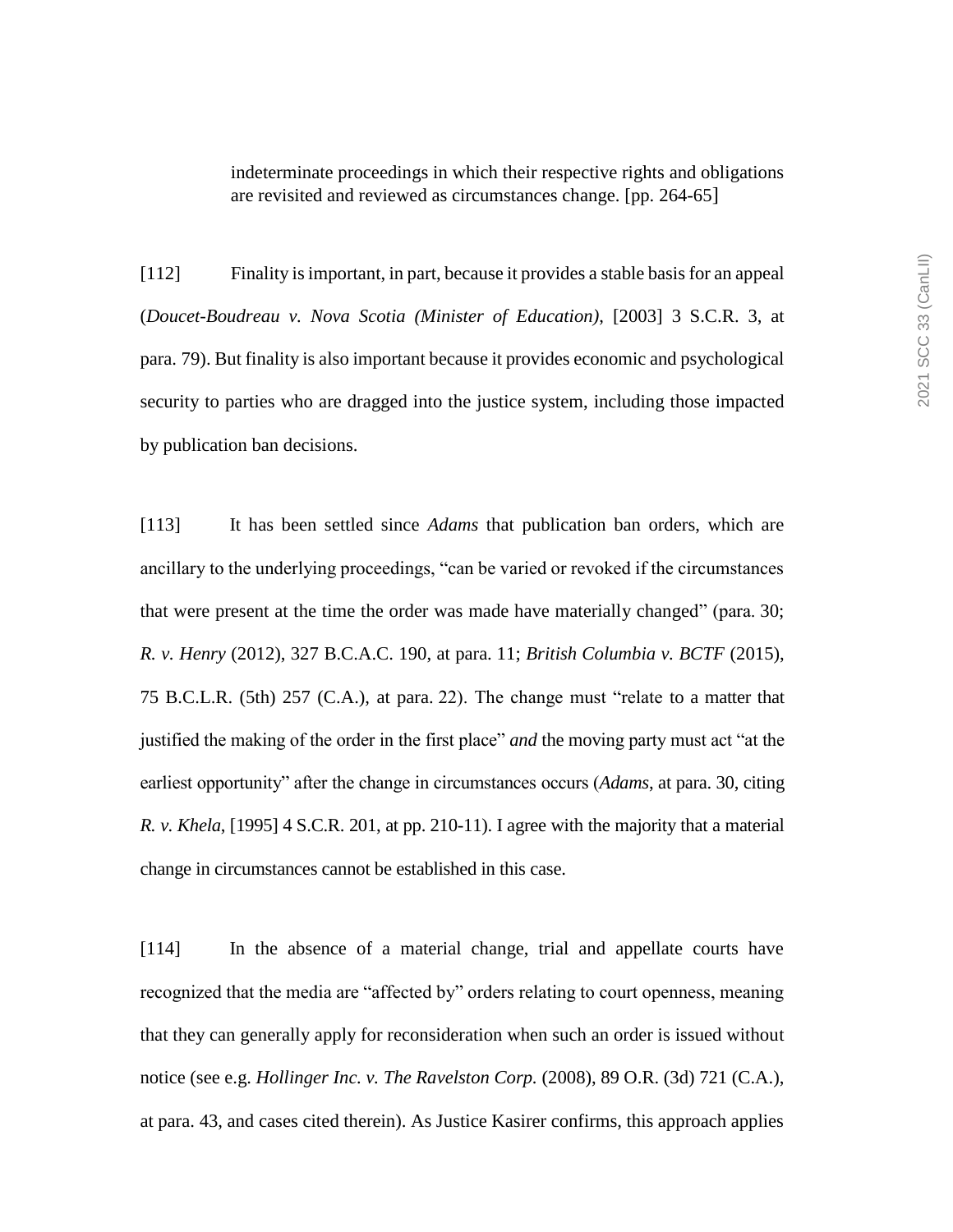if the media can show that their submissions are made with "due dispatch" and "prompt action", could make a material difference to the outcome and that the nature of those submissions was not originally considered by the court that issued the ban. The courts have discretion to decide whether it is in the interests of justice to reopen a publication ban under such circumstances.

[115] These two avenues for after-the-fact media challenges to publication bans reflect the fact that the media is indispensable to court openness. But the applicable tests also take the concept of finality seriously. At a certain point, the parties are entitled to move on with their lives and to be protected from the psychological and financial costs of being dragged back into the justice system when a case is over.

[116] That is why reconsideration of a publication ban must be sought in a timely manner, and why a publication ban should not generally be reconsidered after the main proceedings have ended unless there is a sound basis for believing the media's application is in the public interest and could reasonably lead to a different result. It is a balancing exercise, not a hierarchical grid, between the interests underlying finality and the interests in support of the open court principle.

[117] In balancing these principles, and with great respect, I come to a different conclusion from the majority on whether to remand the matter to the Manitoba Court of Appeal.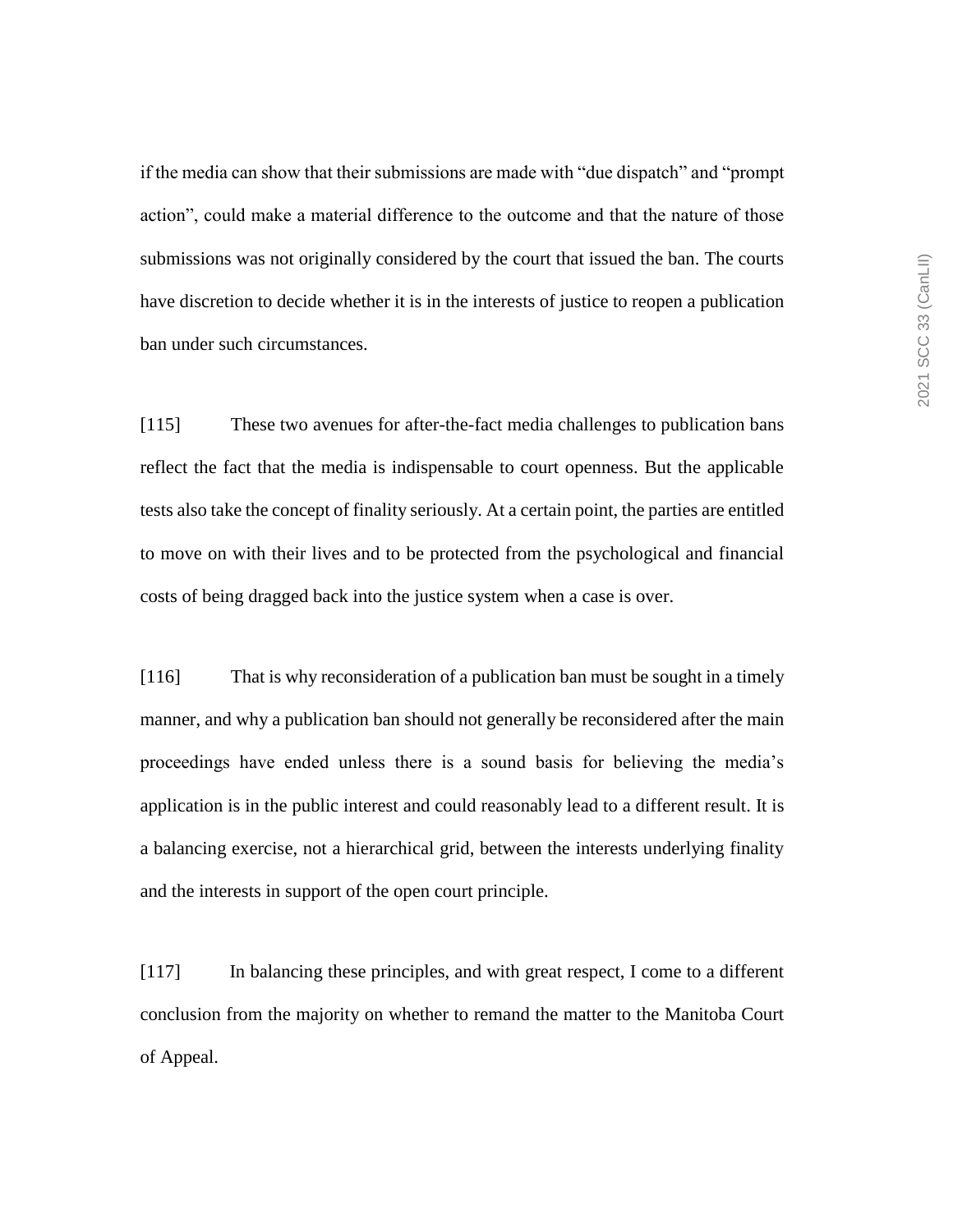[118] As noted, the CBC is unable to establish a material change in circumstances under *Adams*. As a result, the only basis on which it could move for reconsideration once the proceedings are over is by showing that the publication ban was issued without notice, that its submissions could make a material difference to the outcome, and that it moved for reconsideration in a timely manner. None of these conditions has been met in this case.

[119] To start, the CBC's argument that the publication ban was issued without notice is difficult to accept in the circumstances. At the hearing before the Manitoba Court of Appeal, counsel for the CBC candidly admitted that the CBC was reporting on the Ostrowski case throughout the course of the proceedings. And before this Court, counsel confirmed that the CBC had a representative in the courtroom when the publication ban was originally ordered on May 28, 2018. At no point in the intervening period between the original publication ban order and its continuation in the Court of Appeal's reasons of November 27, 2018 did the CBC attempt to assert its interests.

[120] In any event, it is not clear to me what further "notice" would be required in such circumstances. Courts do not issue formal invitations to their hearings — the courtroom is, and should be, open to all, including and especially the media. If the media is present in the courtroom when a publication ban is issued, it follows that it knows of its existence. That is what notice is supposed to be for.

[121] Nor has the CBC discharged its burden of showing that its proposed submissions could make a material difference in the outcome. It is well-established that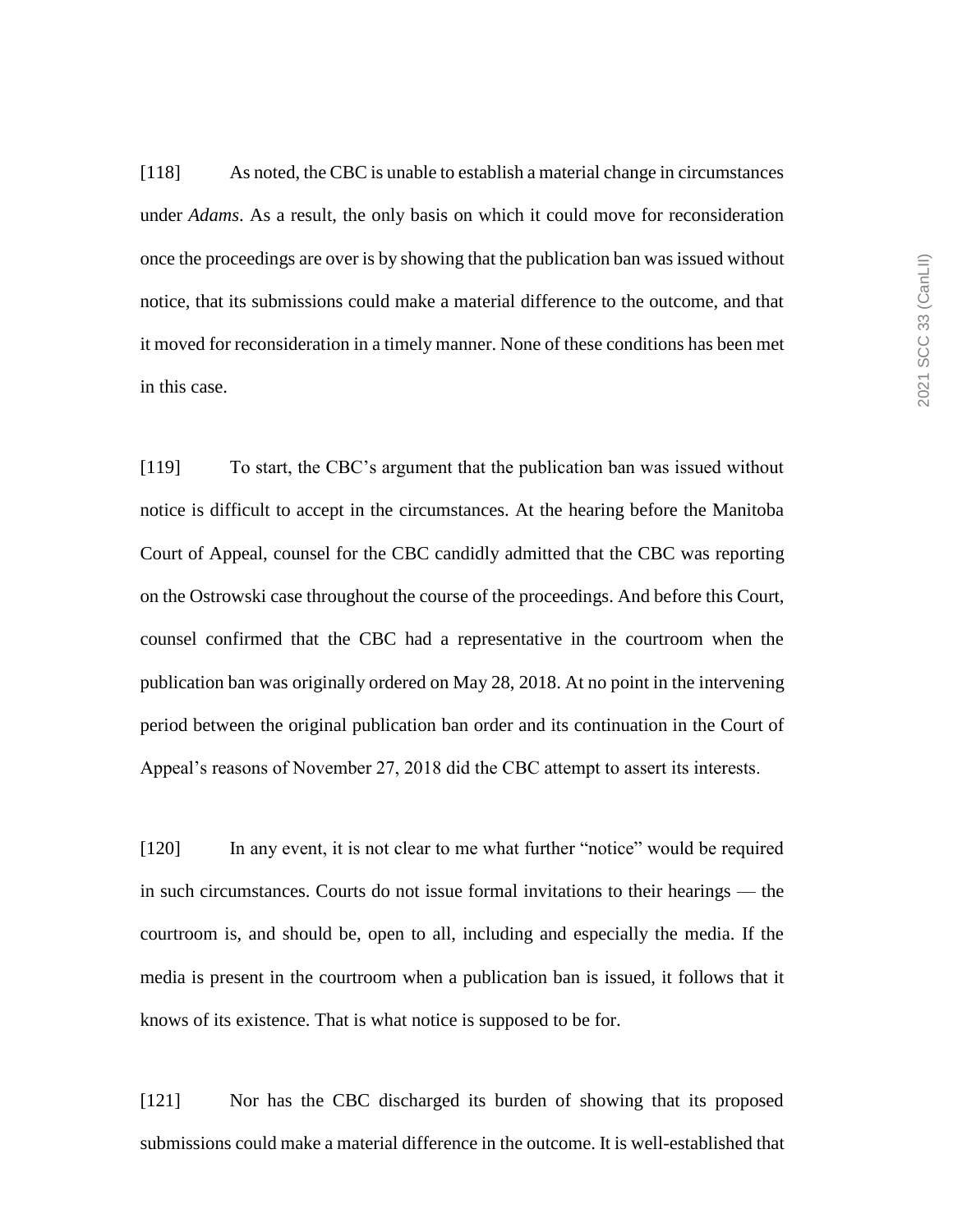courts issuing publication bans are expected to consider the importance of the open court principle, even in the absence of a media representative making submissions (*R. v. Mentuck*, [2001] 3 S.C.R. 442, at para. 38). There is no reason to assume that did not happen in this case. The CBC does not propose to advance a new or unique position or to introduce evidence of which the Court of Appeal was unaware. It simply wishes to argue that the open court principle outweighs the interests supporting the ban, a foundational submission that the Court of Appeal is presumed to have already considered. Furthermore, having heard the CBC's complete argument on the propriety of the publication ban in this Court, I find it difficult to see how its submissions could make a difference in the result.

[122] More significantly, and relatedly, the CBC's failure to act in a timely manner is, in my respectful view, determinative. The publication ban was originally ordered on May 28, 2018 and was continued by the Court of Appeal in its reasons for judgment on November 27, 2018. But the CBC did not file its motion for reconsideration until May 10, 2019, over five months later. And it did not file its application to this Court for leave to appeal the original publication ban until January 27, 2020, nearly two years after the ban was first imposed and well over a year after it was continued in the November 2018 reasons for judgment.

[123] The CBC has suggested that its delay can be explained in part by its confusion as to the nature and scope of the publication ban, resulting in communications with the Court of Appeal to determine precisely what was prohibited.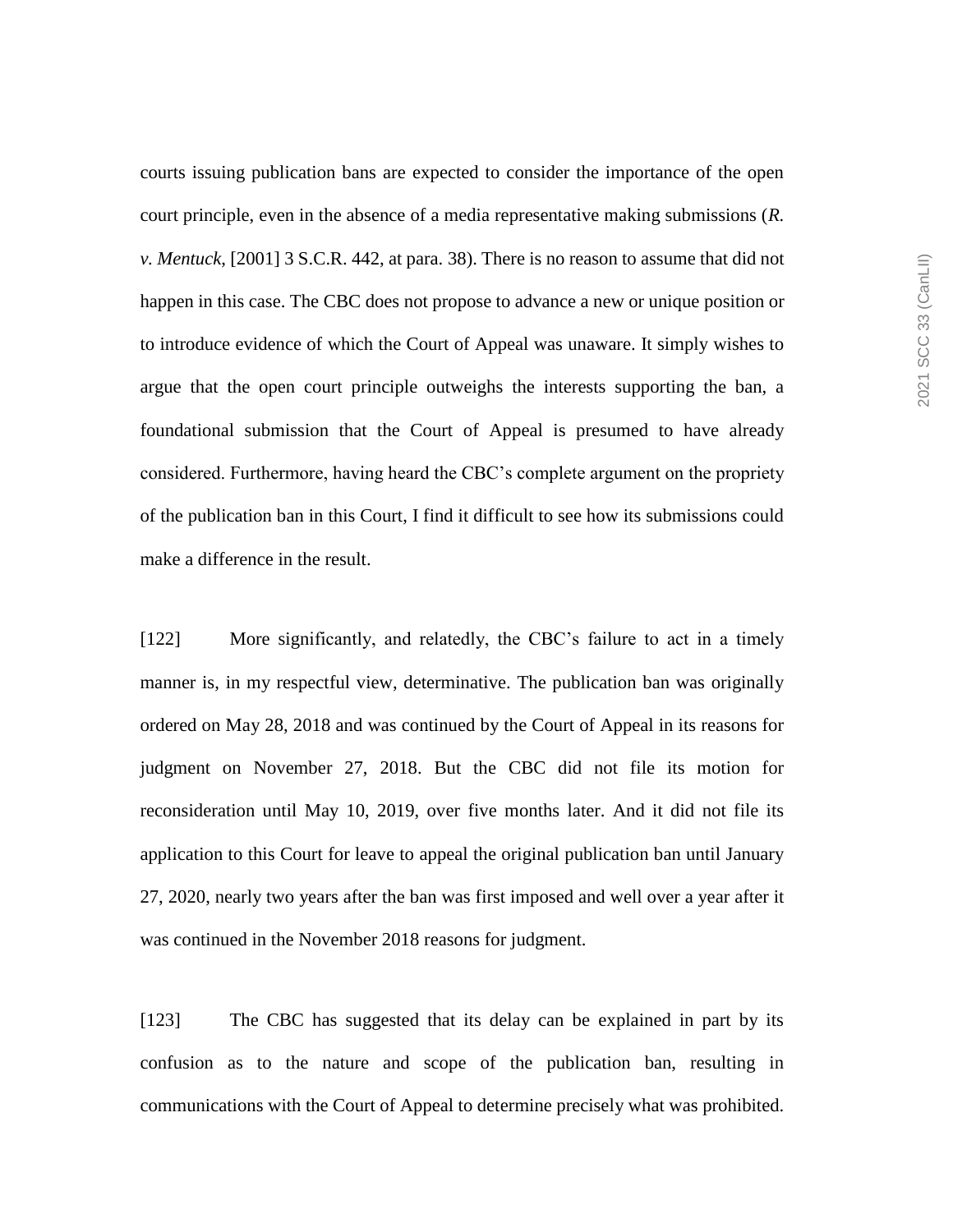[124] The correspondence between the CBC and the Manitoba Court of Appeal following the November 27, 2018 reasons demonstrates clearly that this is hardly a robust explanation. On November 30, 2018, the Executive Assistant to the Chief Justices and the Chief Judge informed the CBC that the media was entitled to review the material "protected by the ban on publication", but that the actual fresh evidence affidavit was not available for review because the fresh evidence was not filed with the court after the motion was dismissed. After some further clarifying correspondence, by January 21, 2019, the Registrar had spelled out in unmistakeable terms that "at the outset of proceedings on May 28, 2018, the [c]ourt imposed a publication ban preventing the publication of any of the details of the proposed fresh evidence. In paragraph 82 of the reasons, the [c]ourt ordered that the publication ban would remain in effect". Yet it took the CBC another four months to file a motion for reconsideration.

[125] It is useful to put this delay in perspective by reference to some timelines provided for by Manitoba's *Court of Appeal Rules*, Man. Reg. 555/88R. If a party to an appeal before the court of appeal wants a rehearing before the certificate of decision has been entered, they presumptively have 30 days to file a motion after reasons for judgment are delivered (r. 46.2(4)). If the appellant fails to file its factum in accordance with the timelines set out in the rules, its appeal will be deemed to be abandoned 30 days after the appellant receives notice from the registrar (r. 33(4)). These timelines are a legislated acknowledgement of the importance of timeliness in the resolution of court cases.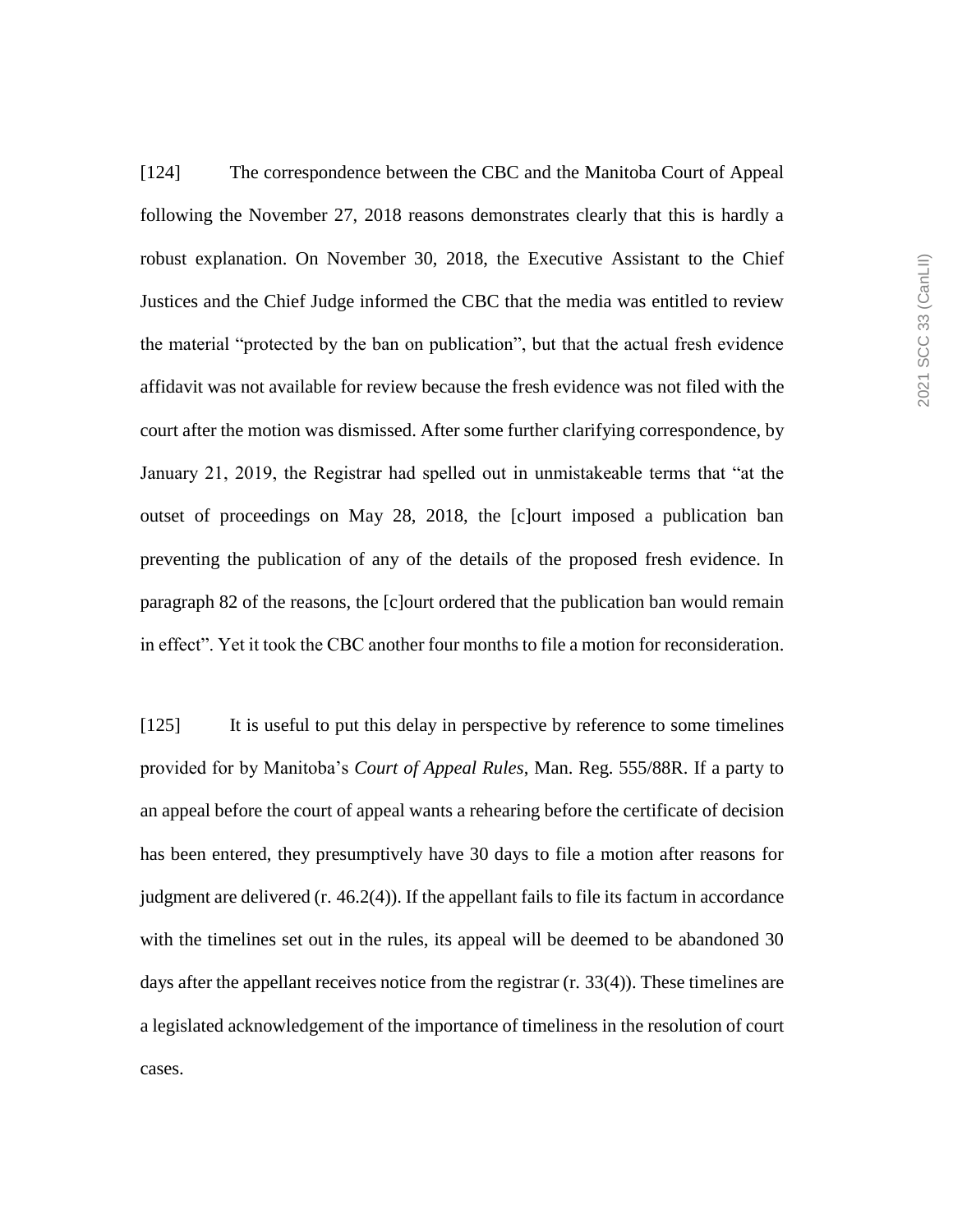[126] An unexplained six month delay for filing a motion to have a publication ban reconsidered — even a four month delay, on a charitable interpretation of when the CBC had full and complete notice of the nature of the publication ban — is inordinate. Under no definition of "due dispatch" or "prompt action" can this delay be justified, particularly since the CBC was fully aware — and present — from the outset of the proceedings, the ban, and the ban's continuation. On the other hand, the delay in this case causes acute harm to the family, who reasonably expected that their privacy and dignity interests were protected by the finality of the proceedings and that they would not be brought back to court. I see no reason to prolong their distress further.

[127] While it is true that the CBC's appeal directly from the publication ban technically came to this Court on a separate application for leave to appeal from that of its appeal from the Court of Appeal's refusal to reconsider that ban, both appeals ultimately seek the same relief: that the publication ban be set aside. In the unique context of this case, it makes sense that leave was granted concurrently in both appeals since the ultimate relief sought in both was the same. Moreover, the legal question of when the media can reopen a publication ban order after the case is over raised an issue of "public importance" requiring this Court's guidance (*Supreme Court Act*, R.S.C. 1985, c. S-26, s. 40(1)).

[128] Since, in my respectful view, the CBC was not entitled to reconsideration of the publication ban as a result of its undue and unjustified delay, it would be incongruous to conclude that the impact of the CBC's delay is different for its appeal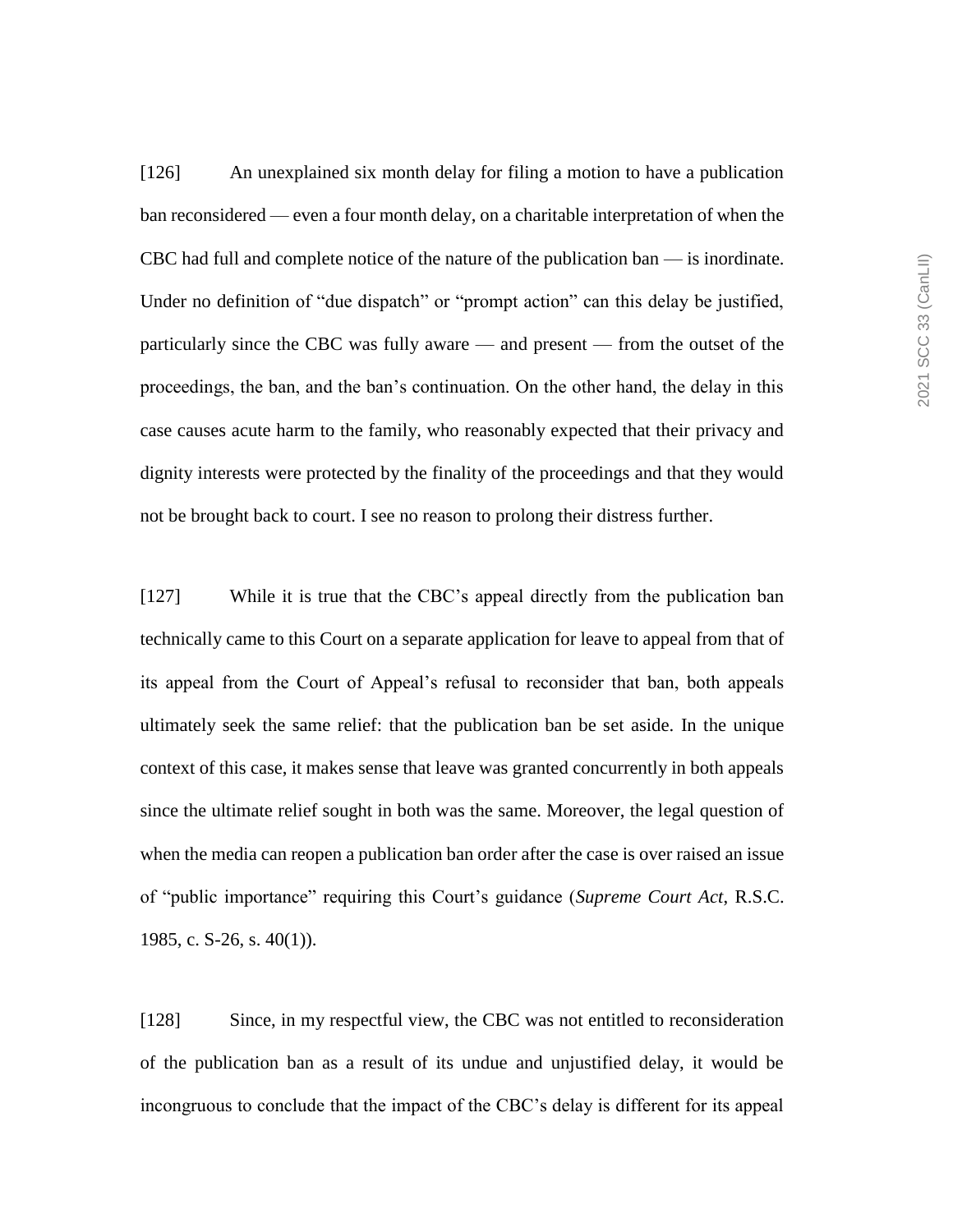from the ban itself and for the appeal from the reconsideration motion. The reconsideration appeal is an appeal of that same ban. It would be the triumph of procedural formalism over substantive reality to pretend that these are two different and unrelated legal issues requiring separate conceptual consideration. An undue delay in one is an undue delay in the other.

[129] As for how to deal with this Court's recently released decision in *Sherman Estate v. Donovan*, 2021 SCC 25, it was open to the majority to seek further submissions based on the *Sherman* reasons. This would have been more consistent with this Court's usual practice in dealing with appeals of publication bans, namely, deciding them in our Court rather than remanding them back to the issuing court. It would also have curtailed the prolongation of these proceedings. In any event, with respect, I do not see anything in the *Sherman* decision of such determinative relevance to the CBC's interests that it justified ignoring the unjustified delay.

[130] This Court retains a narrow discretion to refuse to entertain the merits of an appeal even after leave has been granted. As Laskin C.J. wrote for the Court in *Canadian Cablesystems (Ontario) Ltd. v. Consumers' Association of Canada*, [1977] 2 S.C.R. 740,

> Although it will be rarely that this Court, leave having been granted, will thereafter refuse to entertain the appeal on the merits, its power to do so is undoubted  $\ldots$  [p. 742]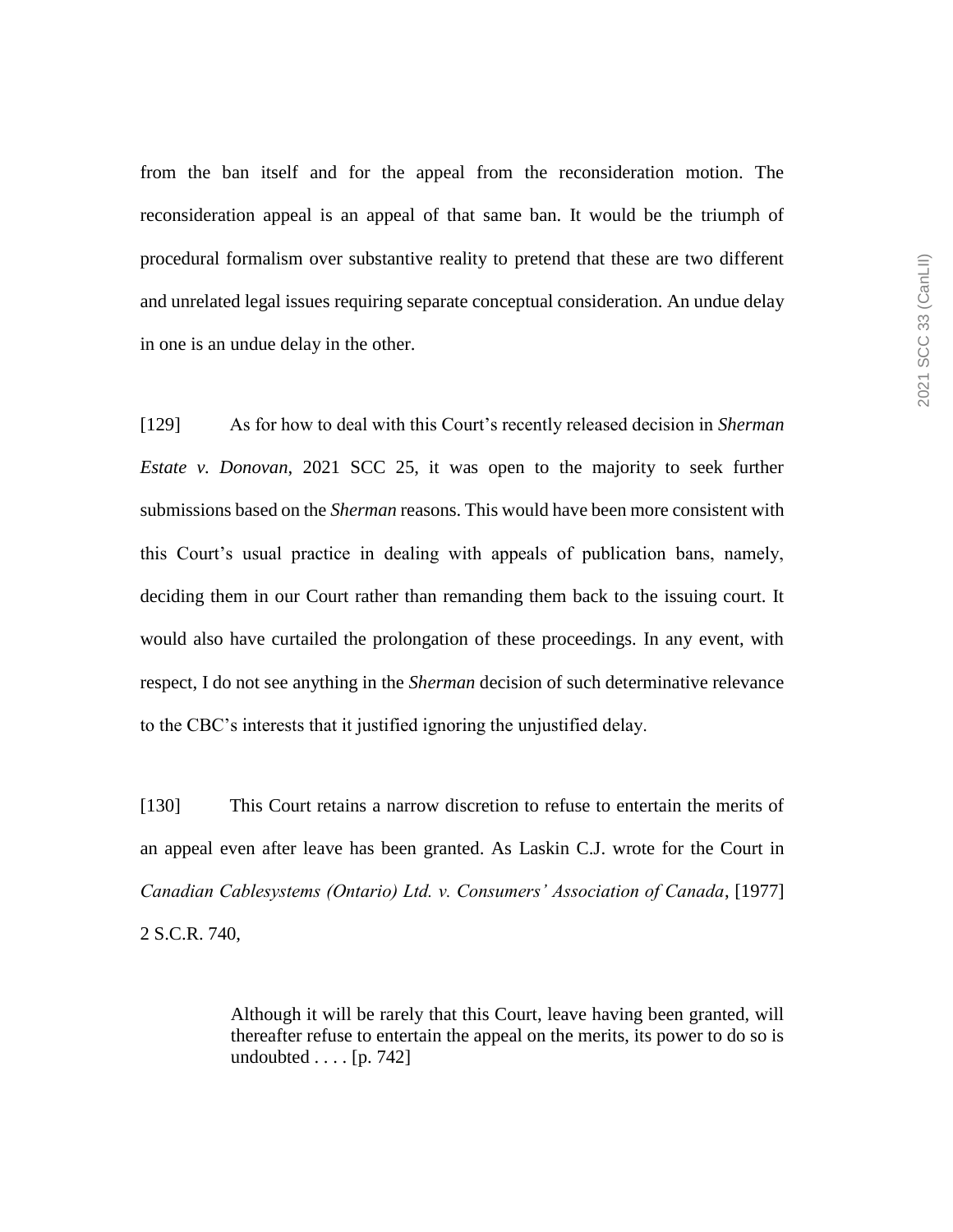This is one of those rare cases where the interests of justice warrant a refusal to entertain the appeal on the merits.

[131] I would dismiss the appeals.

*Appeal from motion to set aside publication ban allowed. Appeal from publication ban adjourned sine die.* ABELLA J. *dissenting.*

*Solicitors for the appellant: MLT Aikins, Winnipeg; Canadian Broadcasting Corporation, Toronto.* 

*Solicitor for the respondent Her Majesty The Queen: Attorney General of Manitoba, Winnipeg.*

*Solicitors for the respondent Stanley Frank Ostrowski: Strosberg Sasso Sutts, Windsor; Lockyer Campbell Posner, Toronto.*

*Solicitors for the respondents B.B., spouse of the late M.D., and J.D., in his capacity as executor of the estate of the late M.D.: Robert Gosman Law Corporation, Winnipeg.*